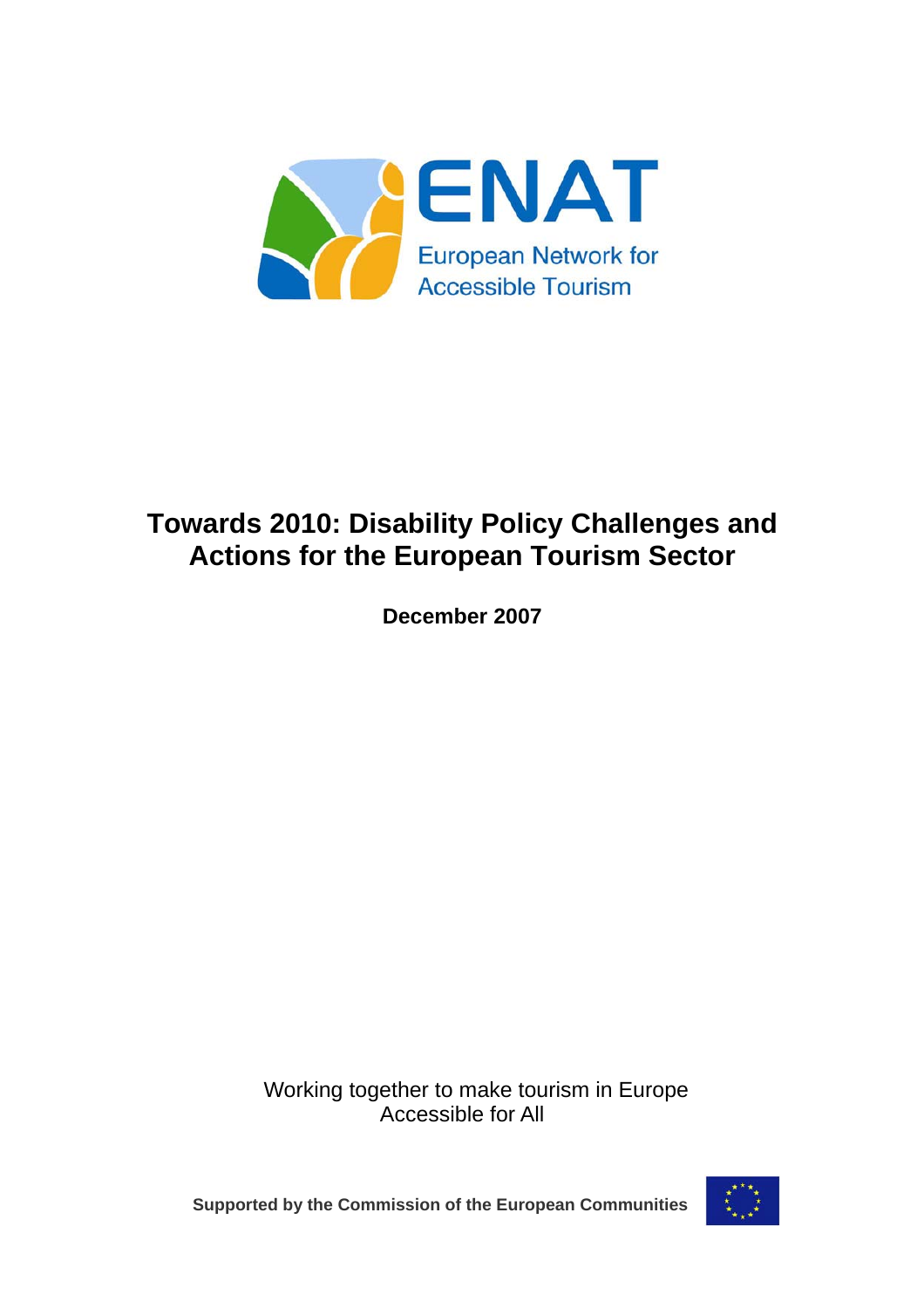"Towards 2010: Disability Policy Challenges and Actions for the European Tourism Sector".

Further information about ENAT is available on the Web at: www.accessibletourism.org

ENAT Secretariat c/o EWORX S.A. Jean Moreas St. 22 GR-15231 Halandri, Athens Greece.

Telephone: (0030) 210 6148380 Fax: (0030) 210 6148381 Email: enat@accessibletourism.org

ENAT is supported by the European Commission DG Employment, Social Affairs and Equal Opportunities, under the funding line: "Pilot Actions for Mainstreaming Disability", grant agreement number: VS/2005/0675.

This report was written by Ivor Ambrose, EWORX S.A., with contributions from the ENAT partners.

The authors are solely responsible for the contents and opinions expressed in this document. This publication does not represent the opinion of the European Community and the Community is not responsible for any use that might be made of information that appears in it.

This Report can be downloaded in PDF format from the ENAT Website: http://www.accessibletourism.org/?i=enat.en.reports

© ENAT, 2008

Reproduction of this report, in whole or in part, is permitted, provided the source is acknowledged.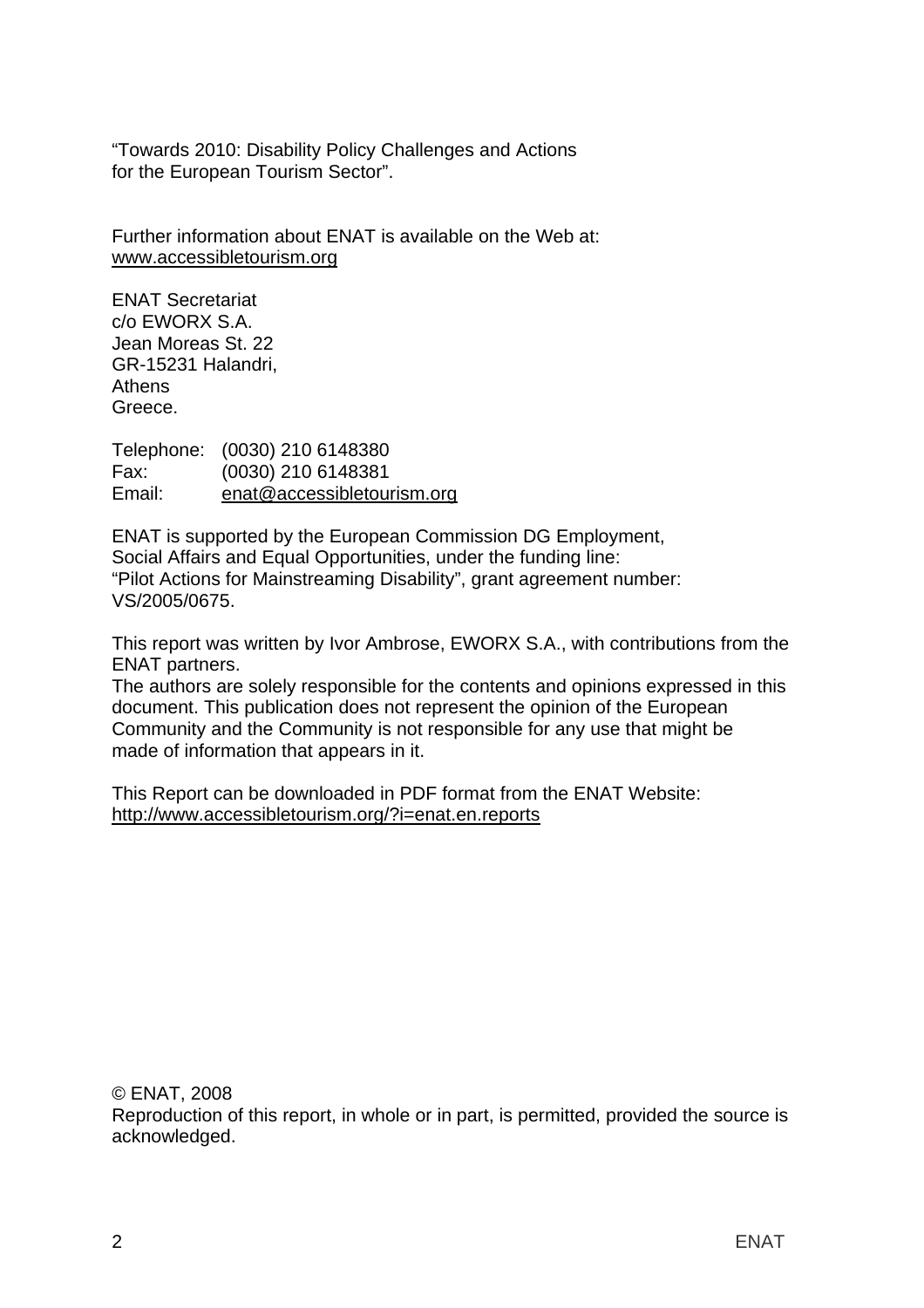# Table of Contents

| 1.                                                                    |                                                                           |    |  |
|-----------------------------------------------------------------------|---------------------------------------------------------------------------|----|--|
| 1.1                                                                   |                                                                           |    |  |
| 1.2 <sub>1</sub>                                                      | A Vision of European Tourism: Accessible for Everyone, Everywhere  11     |    |  |
| 1.2.1                                                                 | Coordination of Accessible Tourism Policies in Europe  14                 |    |  |
| 2.                                                                    | Review of the Policy Background and Tools for Change17                    |    |  |
| 2.1                                                                   |                                                                           |    |  |
| 2.1.1                                                                 |                                                                           |    |  |
| 2.1.2                                                                 | 1990 - 1996 HELIOS I and II and Other Community Initiatives  18           |    |  |
| 2.1.3                                                                 | 1992 Barcelona Paralympic Games: "Sport Without Limits"  19               |    |  |
| 2.1.4                                                                 |                                                                           |    |  |
| 2.1.5                                                                 |                                                                           |    |  |
| 2.1.6                                                                 |                                                                           |    |  |
| 2.1.7                                                                 |                                                                           |    |  |
| 2.1.8                                                                 | 1999 Improving Transport for People with Mobility Handicaps  23           |    |  |
| 2.1.9                                                                 | 2000 EU: 'Towards a Barrier Free Europe for People with Disabilities'  23 |    |  |
| 2.1.10                                                                | 2000 Non-discrimination at the Workplace and in Employment24              |    |  |
| 2.1.11                                                                | 2001 European Ministers' "Tourism for All" Statement, Bruges  24          |    |  |
| 2.1.12                                                                | 2001 International Classification of Functioning, Disability & Health 25  |    |  |
| 2.1.13<br>2.1.14                                                      | 2001 EC: 'Working Together for the Future of European Tourism' 26         |    |  |
| 2.1.15                                                                | 2002 Council Resolution on the Future of European Tourism 26              |    |  |
| 2.1.16                                                                | 2003 European Year of People with Disabilities: Experts' Report 27        |    |  |
| 2.1.17                                                                | 2003 EESC: 'Accessible and Socially Sustainable Tourism for All' 28       |    |  |
| 2.1.18                                                                |                                                                           |    |  |
| 2.1.19                                                                |                                                                           |    |  |
| 2.1.20                                                                |                                                                           |    |  |
| 2.1.21                                                                | 2005 UNWTO Resolution on Accessible Tourism for All 31                    |    |  |
| 2.1.22                                                                | 2006 EC Regulation: Disabled Air Passengers' Rights 31                    |    |  |
| 2.1.23                                                                | 2006 EC Communication: A Renewed EU Tourism Policy  31                    |    |  |
| 2.1.24                                                                | 2006 European Social Funds 2007-2013 Programming Period 32                |    |  |
| 2.1.25                                                                | 2006 The UN Convention on the Rights of Persons with Disabilities 33      |    |  |
| 2.1.26                                                                |                                                                           |    |  |
| 2.1.27                                                                | 2007 The European Year of Equal Opportunities For All 37                  |    |  |
| 2.1.28                                                                | 2007 EC Stakeholder Conference on Accessible Tourism 38                   |    |  |
| 2.1.29                                                                |                                                                           |    |  |
| 2.1.30                                                                | 2007 The European Disability Action Plan 2008 - 2010 41                   |    |  |
| 2.1.31                                                                | 2007 European Parliament Resolution on European Tourism  43               |    |  |
| 2.1.32                                                                |                                                                           |    |  |
| 2.2                                                                   |                                                                           |    |  |
| 2.2.1                                                                 |                                                                           |    |  |
| 2.2.2                                                                 |                                                                           |    |  |
| 2.2.3                                                                 | Policy Coordination for Accessible Tourism Development50                  |    |  |
| 2.3                                                                   |                                                                           |    |  |
| 2.4                                                                   |                                                                           |    |  |
| 3.                                                                    |                                                                           |    |  |
| A 'Road Map' for Development of Policies and the Spread of Good<br>4. |                                                                           |    |  |
|                                                                       |                                                                           | 63 |  |
| Annex 1.                                                              | United Nations World Tourism Organization 2005 Resolution  66             |    |  |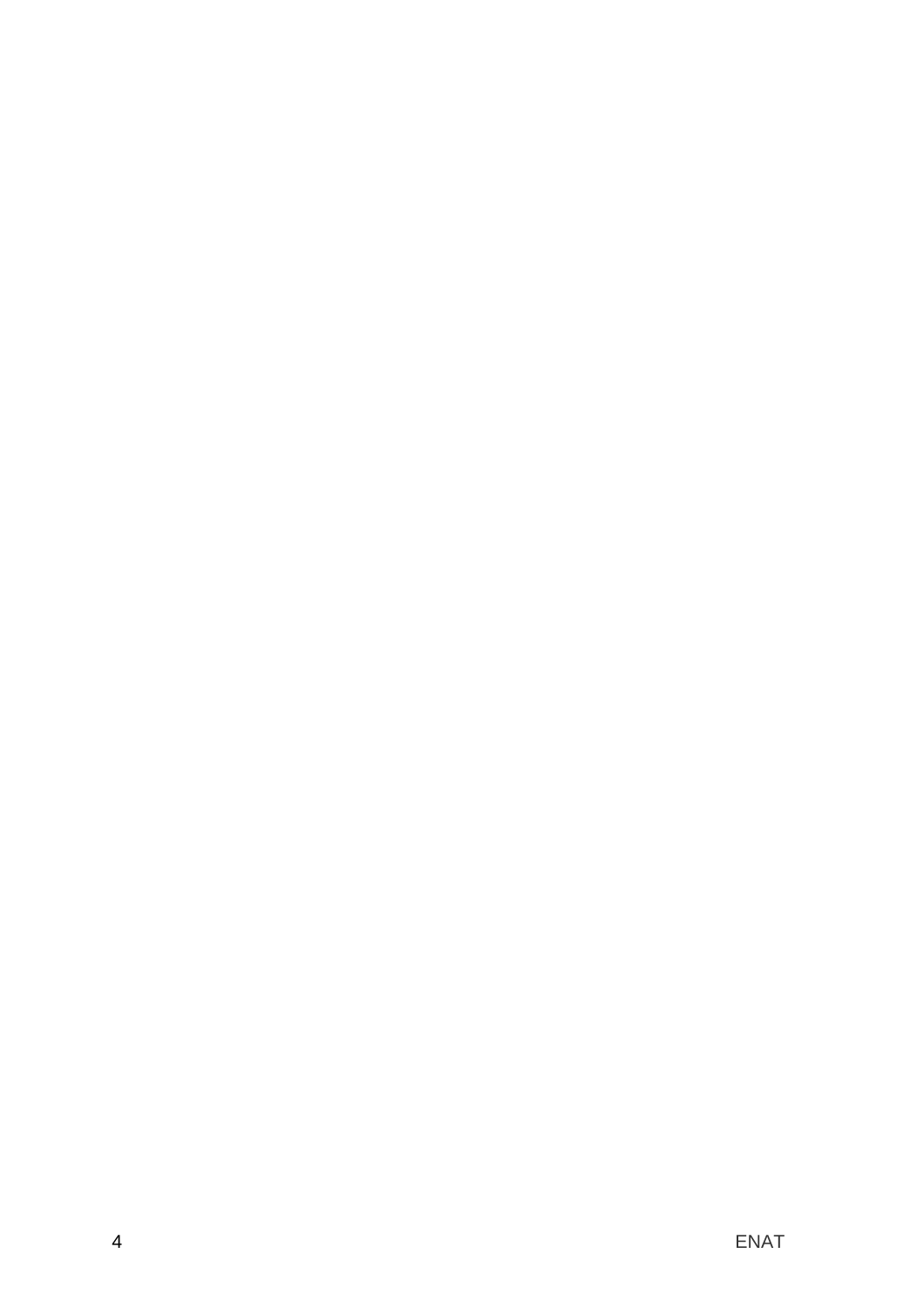## **Executive Summary**

**The title of this report, "Towards 2010: Disability Policy Challenges and Actions for the European Tourism Sector", draws attention to the year which was set as the end-point of the European Disability Action Plan – a plan which was conceived and launched in 2003, to combat discrimination and further the participation of disabled citizens in European society.** 

The report examines the targets that have been set in the policy domain and what still needs to be done within the travel and tourism sectors concerning the realisation of equal rights and accessibility for all in tourism.

This report lays out ENAT's proposition that:

*- the quality of European tourism can and must be improved by both public authorities and tourism providers by taking into account the accessibility requirements of persons with disabilities and, indeed, all other visitors with access needs.* 

Three major factors underpin this proposition:

- Tourism destinations in Europe face increasing global competition in terms of price and quality. Tourism enterprises and organisations, often with the support of the public sector, are seeking ways to adapt to new market conditions, so as to renew their competitive advantage and gain market share. *Improving accessibility* holds major potential for enhancing the overall quality of tourism. Better accessibility can broaden the customer base, contribute to long-term sustainability and enhance the visitor experience significantly. These are facts which some tourism providers have realised (to their benefit) but most have overlooked, so far.
- The demographic ageing of western populations has major implications for the shape of the European tourism market now and, especially, in the future. In order to anticipate and meet the demands of this market evolution, tourism providers must address *accessibility for older and disabled tourists* as a primary strategic concern in every part of their business. Accessible tourism is not a niche market. Older people, (who still want and are able to travel), will soon make up 25% of the European population. Added to this are around 50 million people with disabilities in Europe who want to have holidays with family and friends. Thus, it is estimated that as many as 130 million people in Europe alone will benefit from improved access to travel and tourism services. Making tourism accessible for all is a rational response to a foreseeable demographic trend, and a massive economic opportunity for the tourism sector.
- The rights of persons with disabilities to equal participation in society are being strengthened throughout the world. This will inevitably bring increased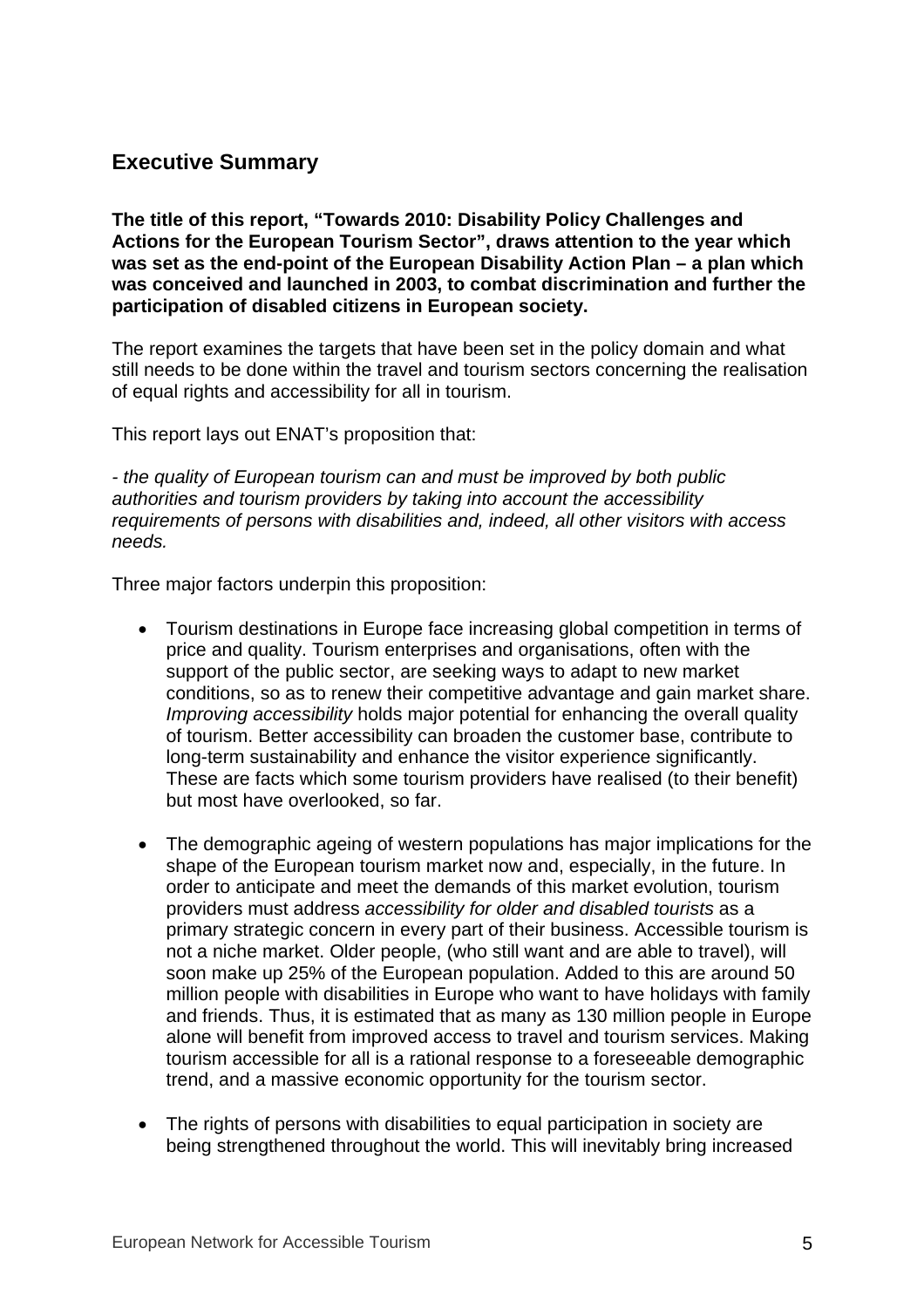demand for accessible tourism offerings and it will necessitate changes in tourism products and services. The ratification of the UN Declaration on the Rights of Persons with Disabilities (2007), as well as recent initiatives at European level and by EU Member States are driving forward an equal access agenda, based on the principle of non-discrimination and equal participation of persons with disabilities. Providing equal access to goods and services will be a "must", also in the tourism sector. Therefore, public and private providers need to be equipped with the confidence and the ability to meet their legal responsibilities under existing and future legislation. Actions to support tourism providers must be taken at all levels and with the participation of all stakeholders.

The report is made up of four main sections:

Section 1. "Objectives for Accessible Tourism Policy" Section 2. "Review of the policy background and tools for change" Section 3. "Future needs and policy targets", and Section 4. "A 'Road Map' for development of policies and the spread of good practices in Europe"

**Section 1** presents a vision of accessible tourism for all and "Objectives for Accessible Tourism Policy", reflecting both the rights of needs and rights of customers and the challenges that tourism businesses are facing.

While the development of accessible tourism is clearly a necessity for tourists who are disabled, policy-making in this area is not only concerned with disability issues. The drive towards tourism accessibility must also take into account the conditions of the tourism industry and the interests of those who own and manage the millions of tourism enterprises in Europe. The tourism industry as a whole must be made aware of the necessity of making its offers accessible for everyone, and one of the major ways of doing this is to point out the business advantages which can be gained from improving access.

Policies must strengthen, on the one hand, the rights of disabled citizens to travel and enjoy tourism on an equal basis and, on the other hand, the ability of tourism providers to deliver accessible services and facilities in an effective and sustainable way.

**Section 2** provides a "Review of the policy background and tools for change". Tracing a historical path over almost two decades, this policy review examines key events and policy shifts, focussing on the relevant international, EU and member states' actions in the areas of disability rights and tourism. The specific roles and responsibilities of the EU and the Member States are illustrated with examples. The section outlines the competences and activities of the various stakeholders and describes the policy instruments available to support action. It finishes by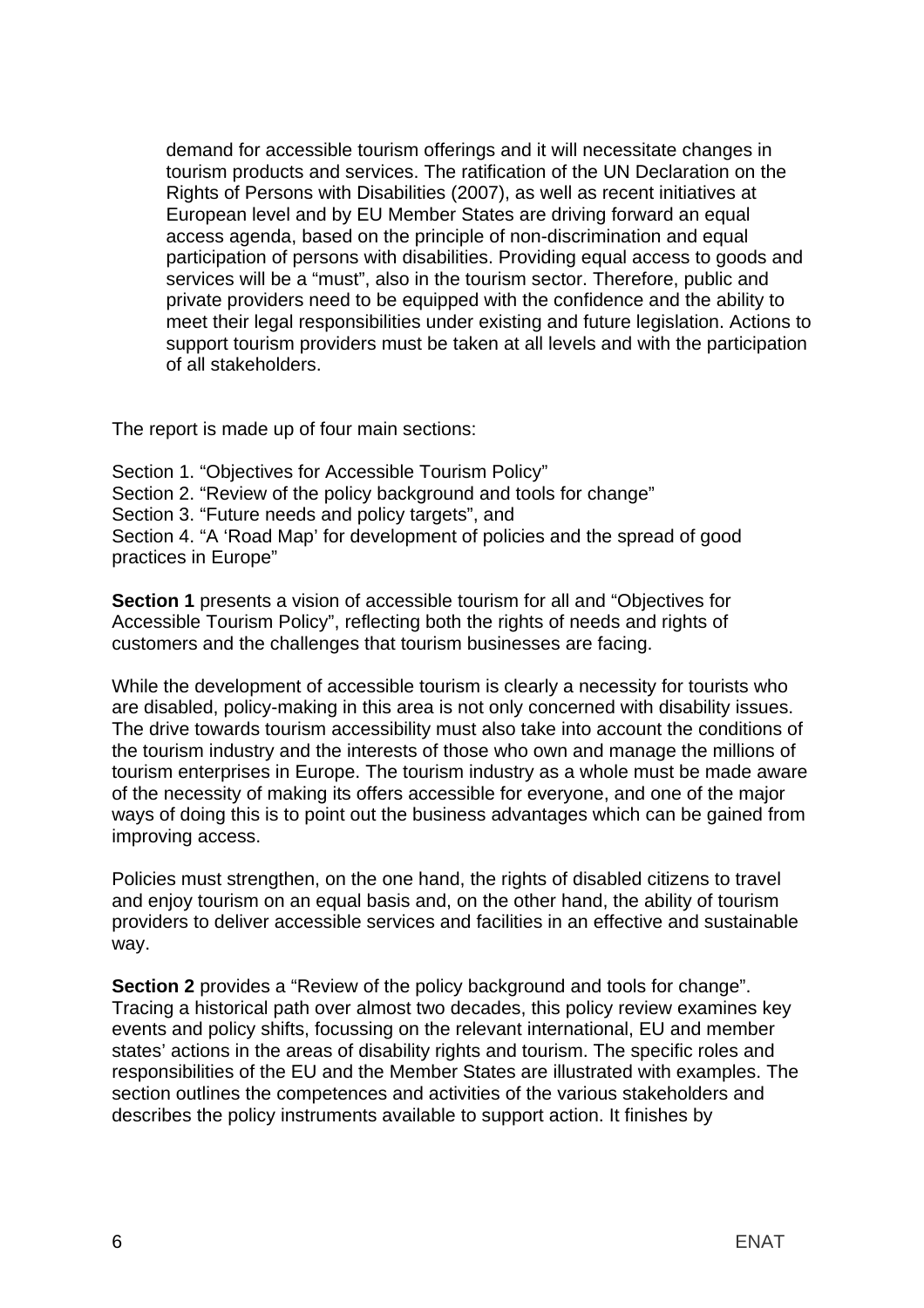emphasising the role of networking, as a tool for building consensus and transferring good practices, which are two of the primary aims of ENAT.

So far, in the Member States of the European Union, the prevailing legislation, market forces and individual initiatives by providers have not proved sufficient to remove the many access barriers in tourism which persist from earlier times or to prevent new access barriers from arising.

ENAT calls on policymakers to address the immediate and widespread need to remove access barriers in tourism. Where the public sector is responsible for these barriers, it must act decisively and in a coordinated fashion.

Private tourism enterprises must also be encouraged to bring about significant improvements in accessibility within as short a time-frame as possible by making general accessibility for customers a priority within the normal business cycle.

It should be noted that various countries, regions, public authorities and enterprises have taken significant steps towards making their tourism offers accessible. There are many examples of good practice (as described in the ENAT Study, "Services and Facilities for Accessible Tourism in Europe"<sup>1</sup> and in the ENAT online resource centre)<sup>2</sup> but these still represent a minute fraction of the offers that are present in the European tourism industry as a whole.

Better policies for promoting European accessible tourism are therefore required to help close the gap between the access needs of almost 130 million EU citizens<sup>3</sup> and the less-than-adequate offers that are currently available from tens of millions of tourism and travel providers.

Up until now tourism providers might have been unaware of the market demand for accessibility, or they might have felt no compulsion to make adaptations to suit disabled people if their order books were full. In 2007, one could still hear experienced European tourism professionals speak of the market of "disabled tourists", as a particular segment which may be left up to providers who specialise in services for "those people". We would predict that, in the foreseeable future, such a lack of awareness on the part of tourism providers, and their failure to meet the needs of customers who require accessible facilities and surroundings will become socially and economically unsustainable.

In recent years, policy-makers have begun to heed warnings of population ageing and its effect on the prevalence of disabilities. This will bring new challenges and opportunities to all areas of the tourism sector. Large swathes of today's older generation experienced the boom of mass tourism, which took hold in Europe the

<sup>&</sup>lt;sup>1</sup> ENAT Study Report no. 2. (2008) http://www.accessibletourism.org/?i=enat.en.reports.441 <sup>'</sup> ENAT Study Report no. 2. (2008) <u>http://www.accessibletourism.org/?i=enat.en.reports.441</u><br><sup>2</sup> ENAT Website: http://www.accessibletourism.org/?i\_enat.en.anst\_ensieste\_end\_seed\_area

f ENAT Website: http://www.accessibletourism.org/?i=enat.en.enat\_projects\_and\_good\_practices 3<br>3 OSSATE Accessibility and Stakeholder Market Anglysis (2005)

 $3$  OSSATE Accessibility and Stakeholder Market Analysis (2005)

http://www.ossate.org/doc\_resources/OSSATE\_Market&Stakeholder%20Analysis\_Public\_Version\_Fi na..pdf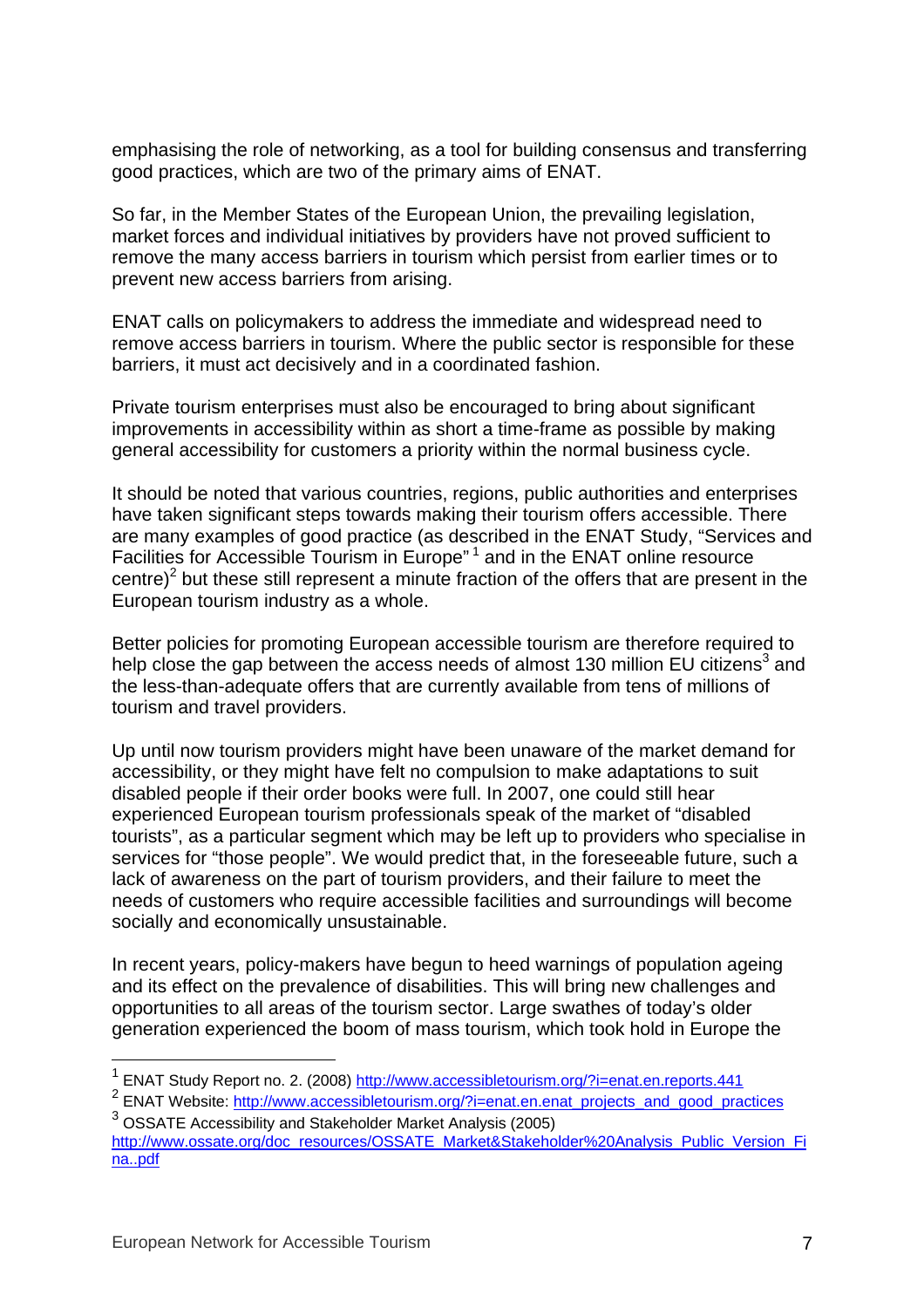1960s, and many of them are not prepared to give up their travelling habit due to an assortment of ailments that come with old age. It is possible that these customers would not call themselves "disabled" but their needs often correspond closely to the needs of those persons who live with permanent or long-standing functional impairments. Equally, the access provisions required by the "senior" tourist will be similar in many respects to those for persons with disabilities.

Apart from economic arguments which might persuade providers to address tourism accessibility, new legislation at national, European and international level is increasingly bolstering the rights of persons with disabilities and "mobility impaired" persons in general to participate in social activities, and these rights encompass, quite logically, the right to enjoy tourism, travel and leisure activities. Obligations are thus being placed on service providers in certain countries to make reasonable adjustments to their offers, so as to meet the legitimate needs of the customer who may just as well be disabled or mobility impaired, as not.

An integrated policy approach strategy is required which provides a clear political direction for improvements, incentives to enterprises, appropriate information for customers and monitoring mechanisms that can reliably measure progress across Europe.

**Section 3**, "Future needs and policy targets", is concerned with identifying the future policy needs and targets for accessible tourism.

Thirty-nine policy targets are presented based on the results of workshops, Conferences and analyses of the ENAT project team and ENAT members. Analysis of the prevailing policy background, legislation, structural constraints and market trends has also influenced the selection of policy targets. The wide range of policy targets reflects, therefore, the diverse backgrounds and perspectives of the tourism industry and various stakeholders, including public sector organisations and NGOs.

Fundamentally, the targets for accessible tourism must serve to position Europe as an accessible tourism destination, equipped to compete effectively in the global, marketplace. Policy targets are listed according to their respective areas of application.

**Section 4, "A 'Road Map' for development of policies and the spread of good** practices", sketches a plan of what needs to be done to fulfil the stated targets in a coherent and targetted manner. Eight actions are foreseen to strengthen coordination and planning, to raise awareness and shape public opinion, as well as to engage the tourism sector more firmly in proposed actions. The Road Map proposes integrated actions at EU, National, Regional, local and enterprise/SME levels, leveraging a range of EU funding programmes in order to finance the actions. As part of the Road Map, ENAT proposes to use its network to address the (2007) proposals of DG Enterprise and the European Parliament for Accessible Tourism, with actions to develop, *inter alia*, a European label, accessible tourism standards, and to disseminate good practices.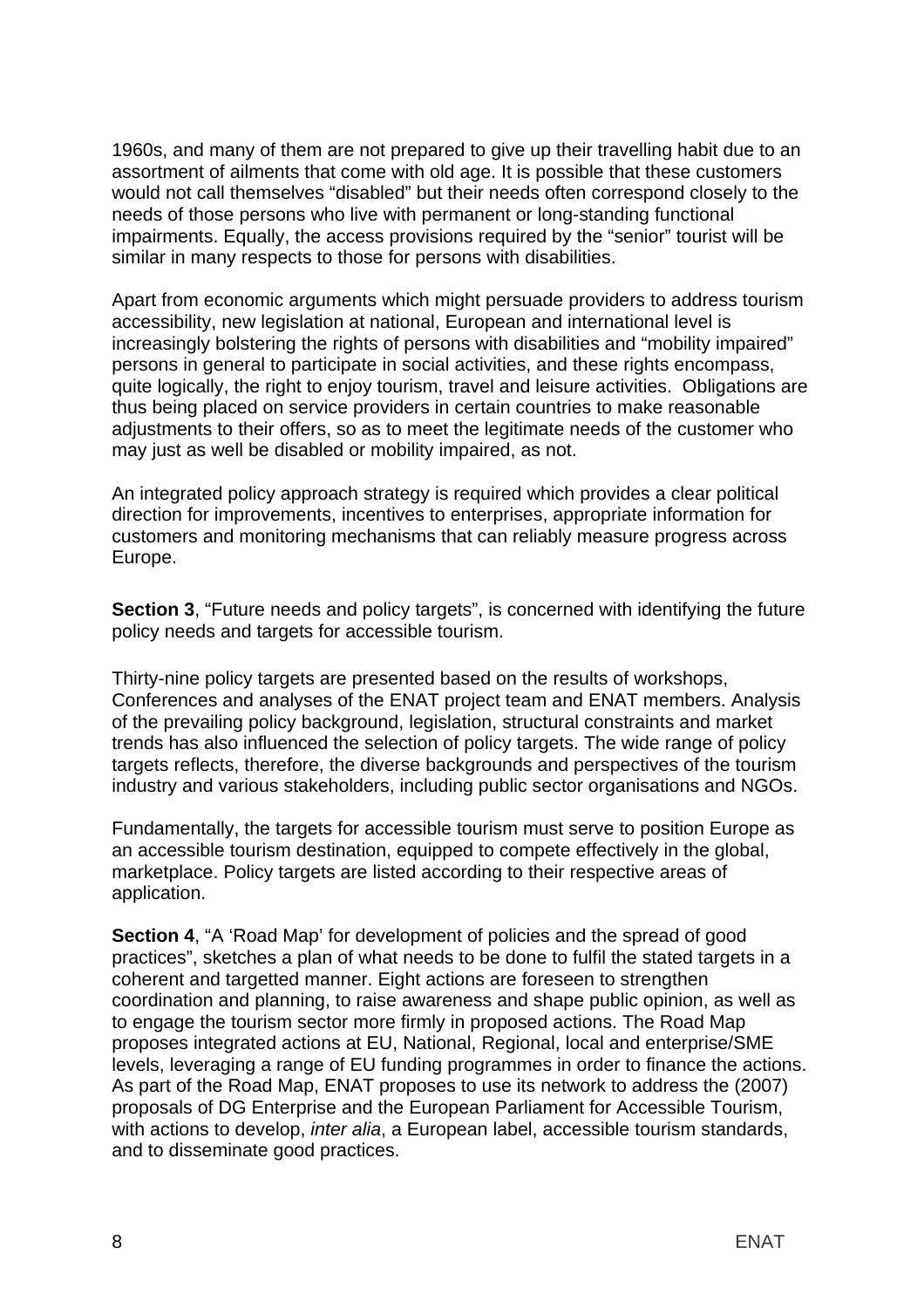# **1. Objectives of Accessible Tourism Policy**

#### **1.1 Accessibility in Tourism – A Challenge for Europe**

The title of this report, "Towards 2010: Disability Policy Challenges and Actions for the European Tourism Sector", draws attention to the year which was set as a milestone for the "European Disability Action Plan". The action plan was launched in 2003, the "European Year of People with Disabilities" as a concerted attempt to make significant improvements in the lives of disabled citizens.<sup>4</sup> The plan addresses non-discrimination and equal opportunities for disabled people in daily life, in the labour market, in education, in transport and other areas. One of its main targets is to ensure equal participation by promoting *accessibility* of the built environment and services.

The ENAT project was co-funded through a budget line of the Disability Action Plan, as a pilot action to mainstream disability policies, in particular in relation to tourism. It is therefore appropriate, in this report, to examine to current accessible tourism policies and actions in Europe, and what might be achieved in the area of access to tourism by 2010 – and beyond.

During the course of the ENAT project (2006-2007), over 400 members from more than 50 countries joined the network to share their experience and to learn more about accessible tourism in Europe. From these members and many other sources, the ENAT website has built up a collection of online resources spanning over ten years of publications, examples of good practices, links and other references. ENAT also brought together over 350 tourism specialists, public servants and representatives of NGOs and academia in three international events, where tourism accessibility issues, policies, legislation, standards and good practices were presented and discussed.

ENAT Study Report no. 1 has presented the analysis of disabled people's rights in the context of tourism, and ENAT Study Report No. 2 has described the ways in which tourism services can be provided for disabled people and others who need higher levels of accessibility.<sup>5</sup>

This third ENAT Study Report considers the need for improvements to the policy framework and possible new policies and actions which need to be taken, targeting accessible tourism for everyone in Europe.

Better policies for promoting accessible tourism are certainly required on a much wider scale in Europe to help close the gap between the access needs of almost 130

<sup>&</sup>lt;sup>4</sup> Disability Action Plan: http://ec.europa.eu/social/main.jsp?catId=430&langId=en See also Section 2 of the present report.

<sup>5</sup> ENAT Study Report no. 1. (2008) http://www.accessibletourism.org/?i=enat.en.reports.444 and ENAT Study Report no. 2. (2008) http://www.accessibletourism.org/?i=enat.en.reports.441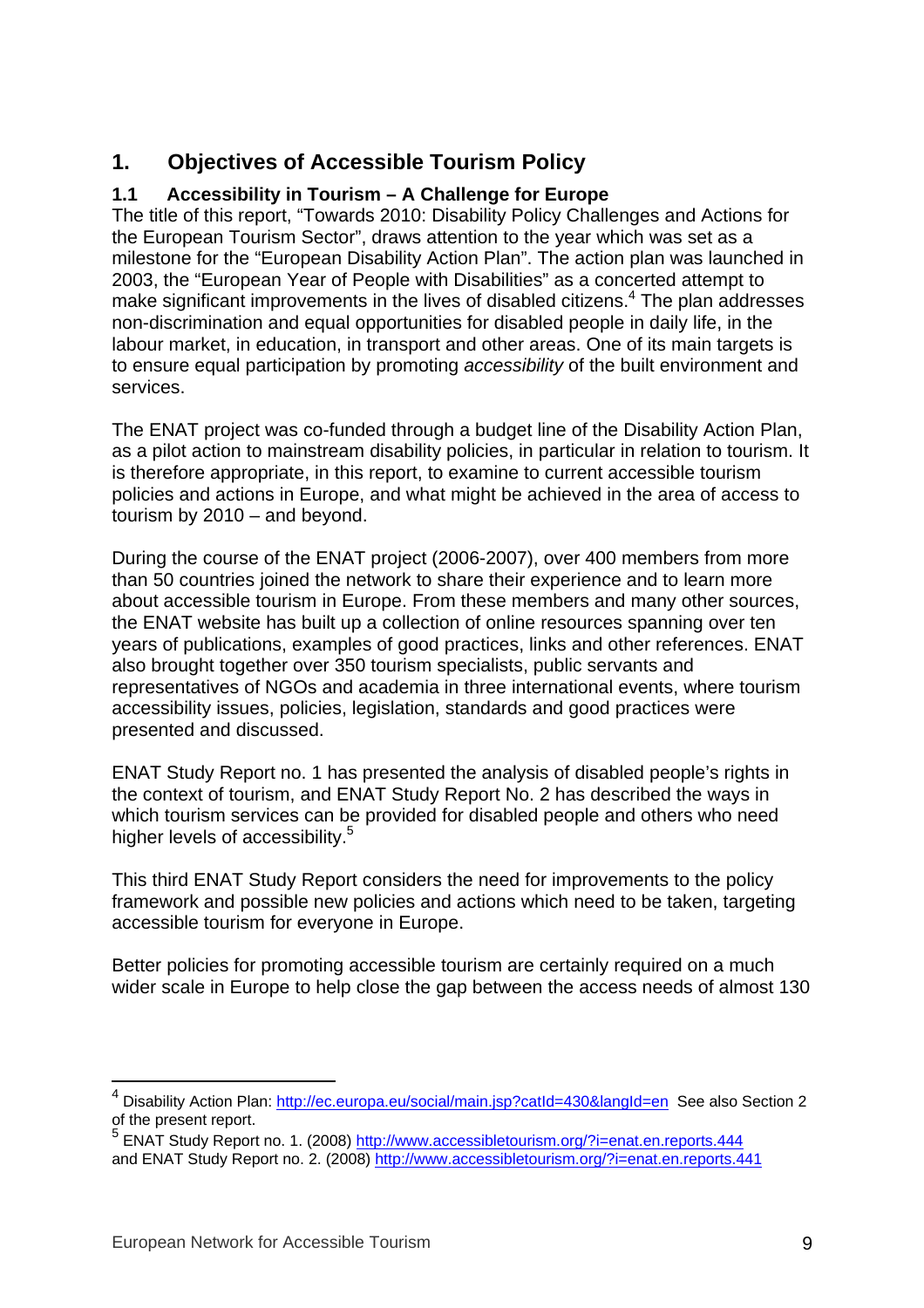million EU citizens<sup>6</sup> and the less-than-adequate offers that are currently available from tens of millions of tourism and travel providers. The speed at which infrastructure and services are being adapted is generally slow, while demand is speeding up.

The demographics of population ageing and the correlation between advancing years and the greater prevalence of disabilities make accessibility a "must" for the tourism sector. Today's older generation, which experienced the boom of mass tourism in Europe starting in the 1960s, is not prepared to give up travelling due to an assortment of ailments that come with old age. It is possible that these senior customers would not call themselves "disabled" but their access needs when travelling will invariably correspond closely to the access requirements of persons with disabilities – that is, those who have permanent or long-term functional impairments. The ageing population is rapidly leading to the transformation of "accessibility" from what was considered a niche market issue to a mass market phenomenon.

Up until now most tourism providers might have been unaware of the market demand for accessibility or, if they were aware, they might have felt no compulsion to adapt their premises or services to suit disabled people as long as their order books were full. In 2007, one could still hear experienced European tourism professionals speak of the market of "disabled tourists", as a particular segment which may be left up to "…providers who specialise in services for those people". The sub-text of this statement, (coming from a national hoteliers' organisation) may be paraphrased as: 'Most of our hotels do not have accessible rooms but hotel owners are not interested in having disabled guests, so they are not likely to make any changes to improve accessibility…'

In contrast to this position, ENAT is reaching out to hoteliers to quide them in how to welcome disabled tourists and others, for example by making appropriate improvements in their facilities and introducing disability awareness training for staff. We would predict that, within very few years, mainstream tourism providers could find their businesses becoming economically unsustainable if they fail to meet the needs of customers who require accessible facilities and services.

Apart from economic arguments which might persuade providers to address tourism accessibility, new legislation at national, European and international level is increasingly bolstering the rights of persons with disabilities and "mobility impaired" persons in general to participate in social activities, and these rights encompass, quite logically, the right to enjoy tourism, travel and leisure activities. Obligations are thus being placed on service providers to make reasonable adjustments to their offers, so as to meet the legitimate needs of the customer who may be disabled or mobility impaired.

 $^6$  OSSATE Accessibility and Stakeholder Market Analysis (2005) http://www.ossate.org/doc\_resources/OSSATE\_Market&Stakeholder%20Analysis\_Public\_Version\_Fi na..pdf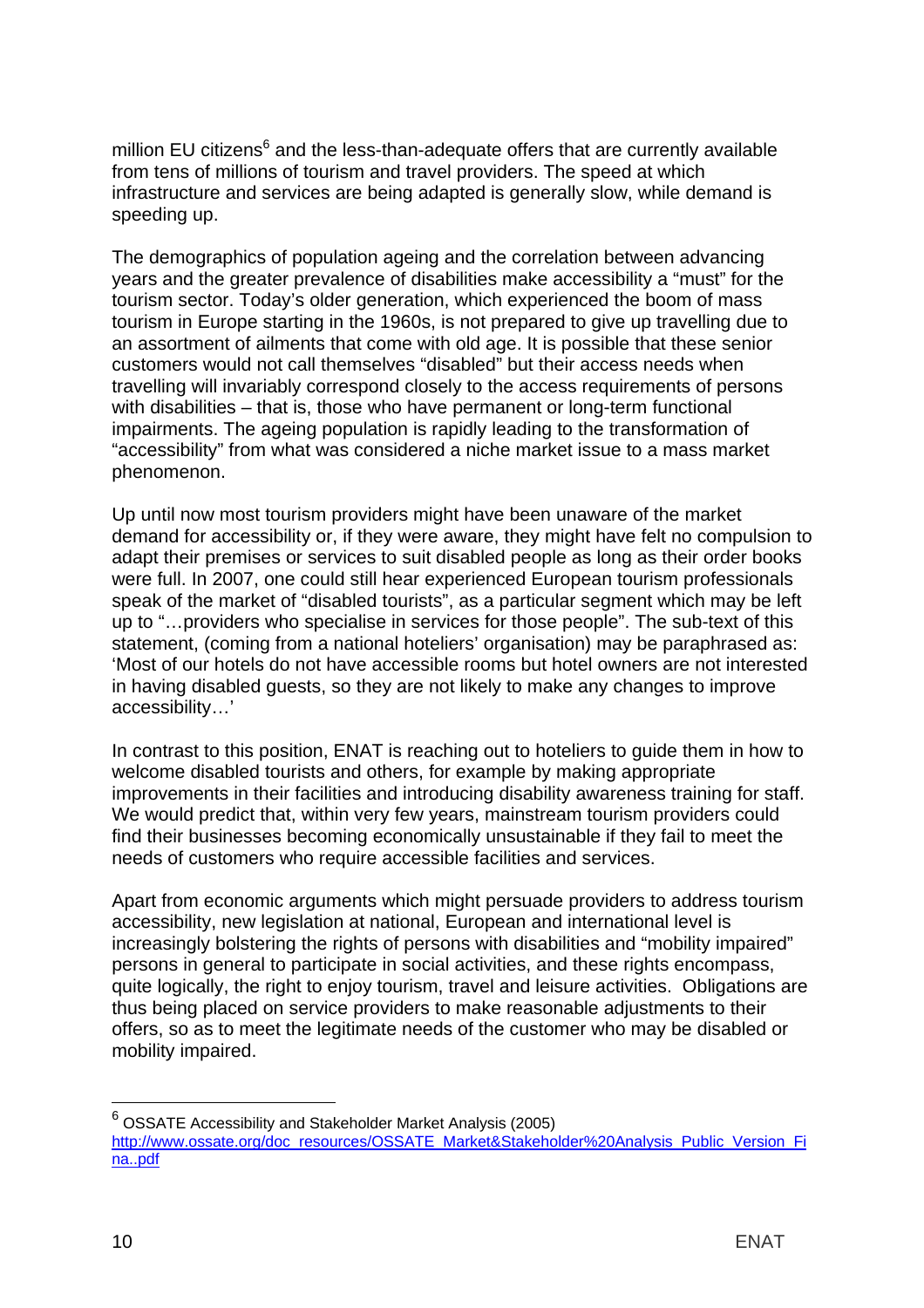ENAT's studies show that, until now, the prevailing legislation, market forces and individual initiatives by providers have only brought sporadic and slow improvements. Accessible tourism facilities are still the exception rather than the rule. Greater efforts are required to remove the many access barriers in tourism which persist from earlier times or to prevent new access barriers from arising.

Nevertheless, various countries, regions, public authorities and enterprises have taken significant steps towards making their tourism offers accessible. There are many examples of good practice in accessible tourism, as described in the ENAT Study Reports and in the ENAT online resource centre<sup>7</sup> although these still represent a minute fraction of the offers that are present in the European tourism industry as a whole. Among these good examples, it is instructive to note how certain forwardlooking and effectively managed public policies in some regions and members states have contributed to the growth of accessible tourism provisions and the improvement of the tourist economy.

The purpose of ENAT is not only to make analyses and inform its members and the general public about accessible tourism but also to contribute to consensus-building, to stimulate the uptake of measures which will enhance tourism for all, and to provide tools for the development of appropriate and effective actions in the tourism sector.

Through the work of ENAT members we want to help make Europe an accessible destination, where all travellers can move freely, enjoy new experiences and be sure of getting the service they need and expect. We believe that accessible tourism must be made a priority - for the good of the tourists and for the long-term sustainability of the European tourist industry.

### **1.2 A Vision of European Tourism: Accessible for Everyone, Everywhere**

Seen from the perspective of a tourist with a disability, Europe, like other parts of the world, has many barriers which prevent or hinder access to places, activities and services that can be enjoyed by non-disabled people. This is a problem that affects many millions of people, both in their daily lives and also as tourists.

The term disability is a broad one. It includes people with physical, sensory or mental impairment; at a conservative estimate between 12 and 13 per cent of the population have some degree of impairment. There are many other people not who also encounter barriers to movement and access, including people with small children, people carrying heavy shopping or luggage, people with temporary injuries, older people and those with long-term health problems. All of these can benefit directly from accessible tourism.

Today, Europe has the opportunity to become the world leader in accessible tourism. So far, it is not too late to realise such an ambition. European tourist destinations

 7 ENAT Website: http://www.accessibletourism.org/?i=enat.en.enat\_projects\_and\_good\_practices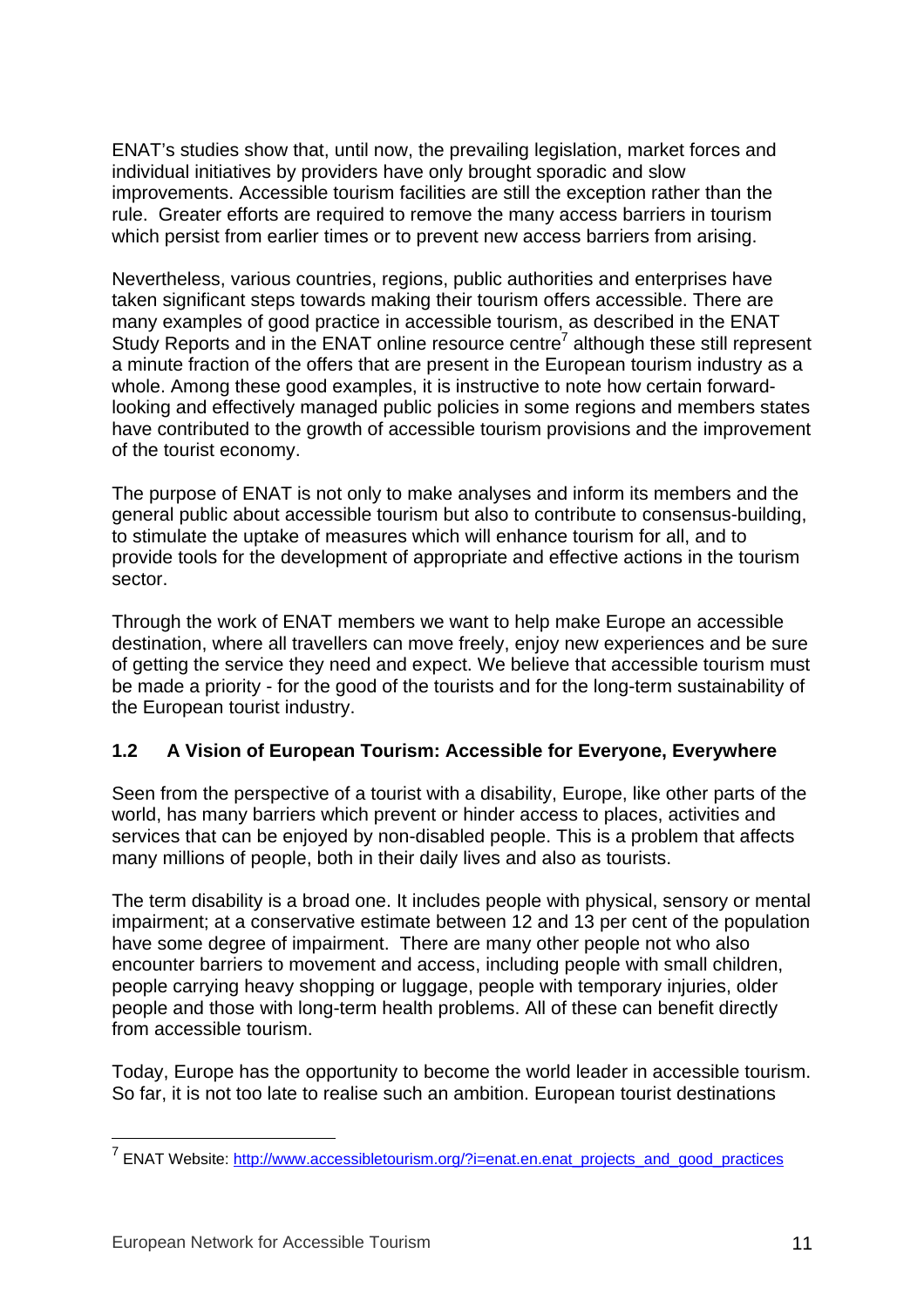include exceptional cultural, heritage, natural, architectural, sporting and other attractions, attracting over 460 million inbound tourists in 2006. Broadly speaking, all regions of the world have a long way to go to achieve accessibility for all, and those which move quickest in meeting the demand are likely to reap the benefits earlier. It is also quite possibly that the "early adopters", with the best policy frameworks, will maintain their lead over the long-term.

EU countries have certain advantages over otherworld regions in that accessibility standards are developed to some degree in all member states but regulations need to be improved and enforced, and there must be significant progress 'on the ground' in tourist accommodation, venues and attractions before one can speak of all Europe as a truly 'accessible destination'.

To achieve the lead, tourist boards and enterprises must first recognise that they are in the "accessible tourism race" and that this race has, in fact, already begun. Taking just one example, the cruise industry is currently expanding rapidly in Europe, and here the core market is made up of older people with larger disposable incomes. The accessibility of shore-side transport and attractions within striking distance of cruise ports is of key significance for the cruise passengers who may have reduced mobility. This makes good access and the availability of suitable services a critical factor for the local tourism economy around cruise ports.

In order for European destinations to succeed in accessible tourism, the tourism sector as a whole must be made aware of the necessity of making its offers accessible for everyone. Public policies have an important role to play in this task by pointing to the visitors' needs and showing the business advantages which improved access will bring. Public policies must direct resources and information to all those who deliver tourism products and services.

Beyond this, it is also important to point out that the public sector must ensure that public buildings, spaces, infrastructure and services are accessible, as these are used by both locals and tourists alike. An access upgrade of public transport vehicles and infrastructure, will benefit all travellers whether they are local commuters or visitors. For example, taxis and minicabs that are accessible to wheelchair users are still quite rare in most European towns and cities. The public authorities which issue taxi licences should take into consideration the need for a greater proportion of accessible taxis, to serve both local citizens and tourists with reduced mobility.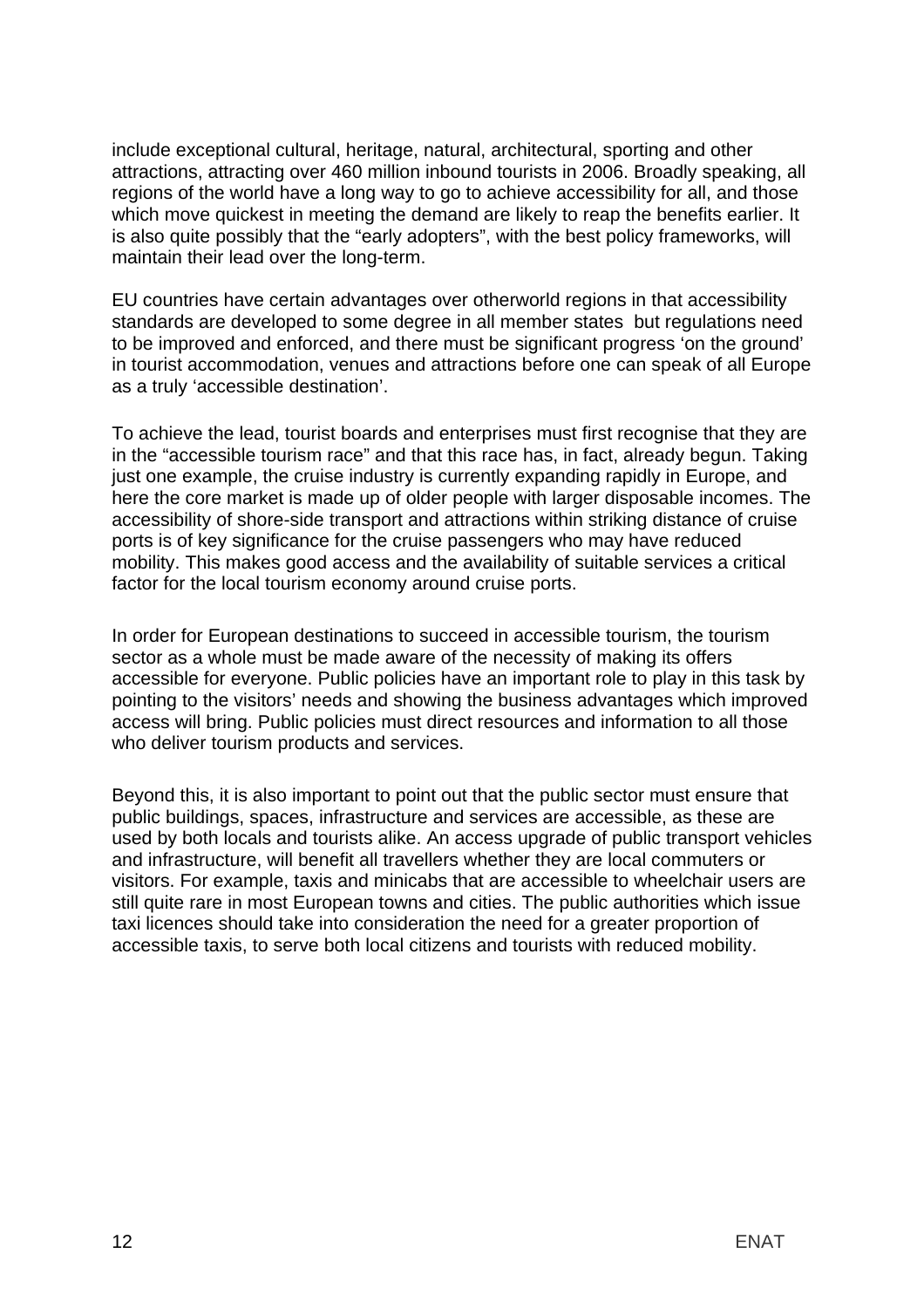ENAT's vision highlights two areas where policies on accessible tourism must be focussed and coordinated. These are:

#### **Rights: the protection of citizens' and especially disabled and elderly persons' rights to enjoy tourism,**

and

#### **Access: the promotion of accessibility measures and guaranteed standards of access quality in the tourism sector.**

Regarding rights, public authorities are ultimately responsible for promoting and safeguarding the rights of citizens and tourists, at home or abroad. Organisations of disabled people and individuals can cite a multitude of examples of discrimination against disabled tourists, including unavailability or refusal of service, poor levels of service and difficulties of obtaining redress when a service is denied or inadequate. The policy objective on rights is:

*- to strengthen existing policies related to the rights of disabled people and the rights of consumers, as tourists.* 

These rights should include the right of access to tourism venues, facilities and services, and full legal protection for disabled as well as non-disabled tourists.

Regarding *access*, greater efforts are required within the tourism sector to deliver truly accessible facilities and services. The policy objective on access is:

*- to support the implementation of measures to meet the access requirements of persons with disabilities and others, in information provision, in transport, at destinations and at the level of the individual tourism enterprise.* 

Given the general lack of access provisions, improvements in all areas are needed within as short a time-frame as possible. Public agencies have the authority and the means to promote accessibility measures, for example, by:

- Developing and distributing information on access requirements to tourism enterprises;
- Planning, setting priorities:
- Coordinating the implementation of accessibility measures, actions and projects;
- Establishing financial support programmes for enterprises targeting the removal of access barriers;
- Applying regulations which govern minimum access requirements and framework standards in public and private sector tourism enterprises;
- Promoting staff training programmes;
- Developing employment-support measures addressing accessibility;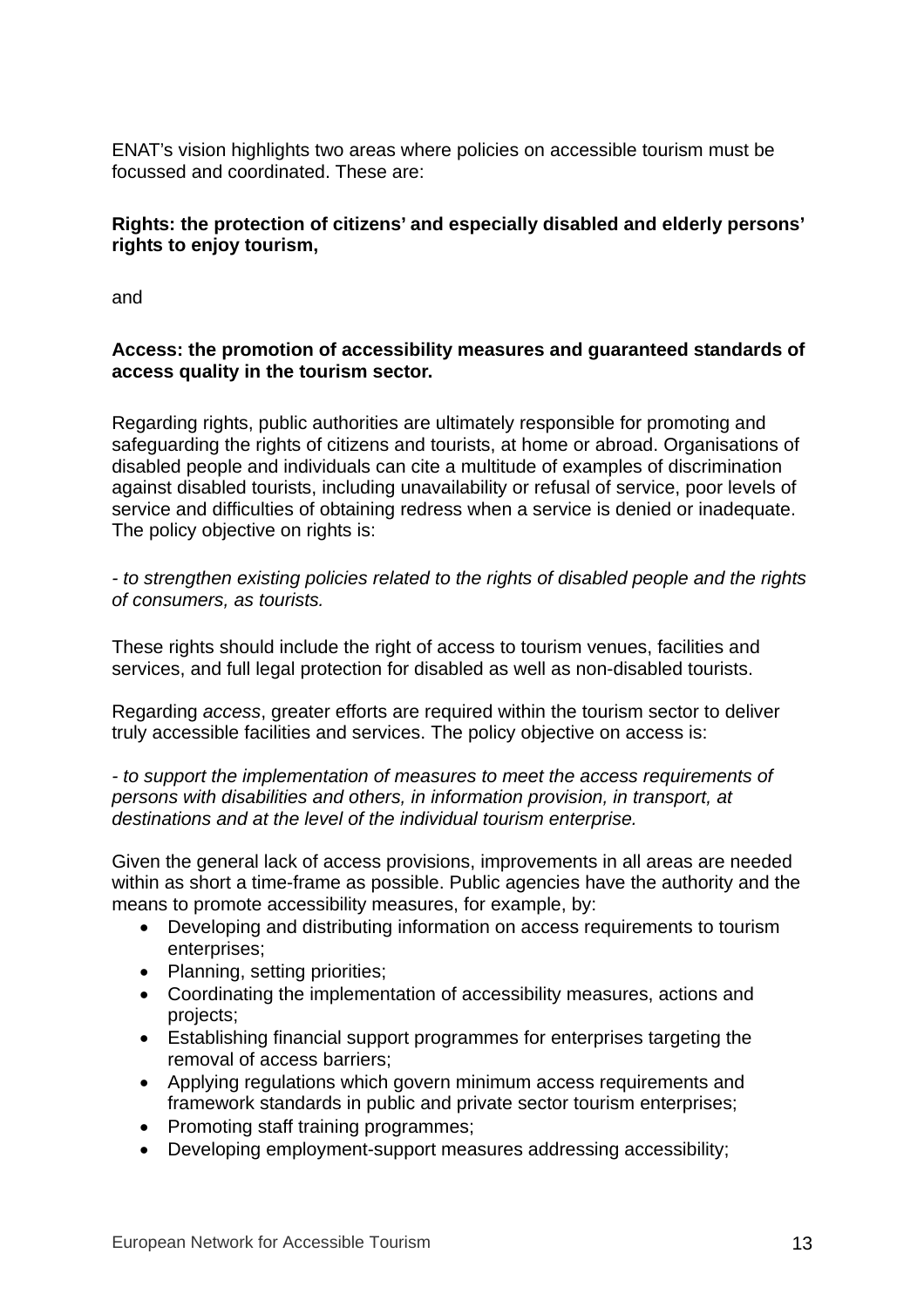• Benchmarking progress.

In addition to improving access in general, policies are required for certain *positive actions* for disabled tourists, (such as specific support services at airports or disability guides for cities), to enable them to participate easily - and without additional cost - in tourist activities. There will also be a continuing need for dedicated tourism options for people who are severely disabled or have long-term, serious illnesses requiring medical or other support services at the venue.

These and other measures are discussed in the later sections of this report.

#### *1.2.1 Coordination of Accessible Tourism Policies in Europe*

When setting objectives for accessible tourism policies in Europe it is necessary to consider the policy frameworks under which such policies might be addressed. One of the major difficulties for introducing change in the area of tourism is that "tourism policies" in Europe are not clearly defined as a single area of action with a fixed scope. The term, "tourism sector" is a slippery concept with moveable components and boundaries. It is sometimes characterised as a "sector of sectors", and as such it may be subject to many areas of policymaking. One consequence of this is that businesses and other actors in tourism are not always consulted in advance of changes to policy or legislation which may directly affect them. This may cause unintended hardship to businesses which must already heed many regulations.

In addition, many, if not most, of the policies which impact on tourism are devised and regulated at the level of the 27 EU Member States and not at EU level. Correspondingly, with a few notable exceptions, the policies which impact on accessibility in tourism are *not* set at European level, falling instead under the legislative powers of individual EU Member States and levels of authority within these states.

ENAT concludes that the policy objectives for accessible tourism must be pursued through a "twin-track" approach, where "disability rights" and "access in the tourism sector " are addressed in parallel. ENAT takes the view that these policy areas must be far better coordinated in future, and actions must be maintained through a longterm and continuous plan, across the Member States, in order to deliver significant and measurable advantages to all tourists in Europe.

Only by establishing commonly agreed policy objectives and coordinating certain accessibility measures across the internal borders of the EU can tourists with disabilities and others enjoy the levels of service they require in *all* the Member States. The issue of coordinating and developing pan-European policies and actions for accessible tourism is taken up in more detail in the later sections of this report.

Furthermore, in consideration of policy objectives for accessible tourism in Europe, ENAT firmly believes that that *policy-making cannot take place in isolation from those who are affected by it.* At all levels from local planning to EU-wide regulation,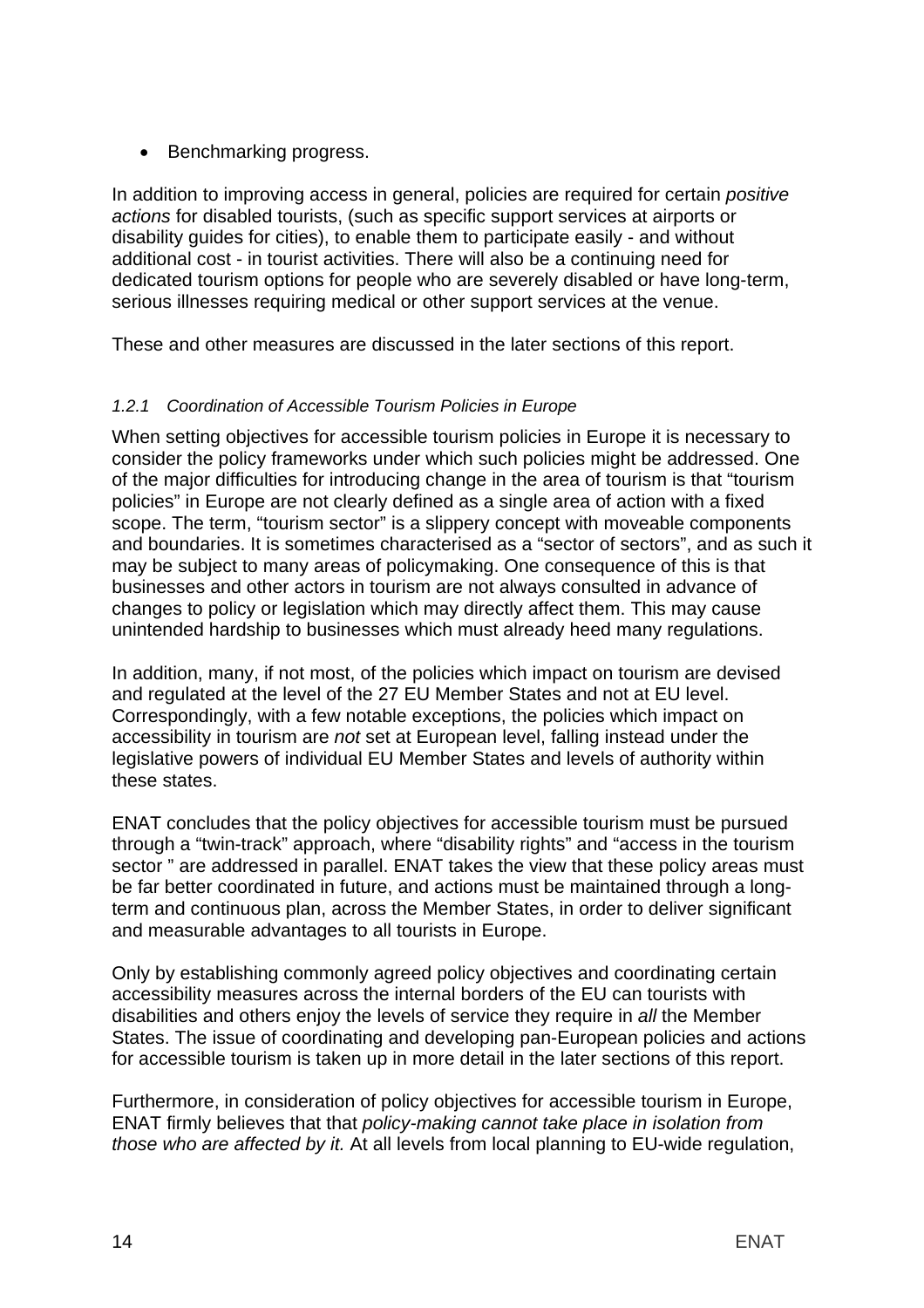policy-making frameworks and procedures must allow both providers and consumers to contribute to policy development. Input from stakeholders is essential, both with regard to the assessment of the present situation and in setting targets and implementation mechanisms for the future.

We believe that ENAT can contribute to such a policy framework at European level, by gathering the views of stakeholders, and by encouraging a fruitful dialogue between the many parties – a process which has already begun. Physical access and access to information are often less than adequate in transport, at tourist destinations, in accommodation and all kinds of venues and attractions. This lack of accessibility has been found to deter disabled tourists from travelling, which reduces both inbound tourism to Europe and tourism within Europe. Many tourists and wouldbe travellers experience access problems, especially those with physical or sensory disabilities, people who are older and perhaps a little more frail, as well as pregnant women, families with small children and people with a chronic health condition or a temporary disability. All of these people need "accessible tourism".

Some of the access difficulties we find today are due to many years of ignorance about access requirements when planning, designing and managing buildings, transport systems and infrastructure. For a long time, customers' needs were not known or understood, and even today – despite improvements - these needs are not being taken sufficiently into account in the tourism sector.

Planning laws and policies, building norms and standards in accessibility vary widely between the regions and Member States of the European Union, and among neighbouring countries. The availability of expertise in planning and designing accessible infrastructure and services also varies considerably. This situation gives rise to some confusion and lack of certainty when planning and developing accessible tourism facilities and services. - either when upgrading or starting from scratch.

It is important to underline that tourism depends to a large degree on supporting the diversity and richness of local and regional cultures. Policies for tourism must embrace this fact and ensure the sustainability of Europe's tourism, following the maxim:

#### *"Do not let tourism destroy what tourists come to enjoy".*

Accessibility improvements have been shown to make a positive contribution to environmental, economic and social sustainability. As in all things, it is the quality of the work which determines whether a given solution is god or bad, and not the introduction of better access *per se*. Sensitive spatial planning following design for all principles *and* respecting the environment is a well-established strategy in a growing number of countries and regions. The economic sustainability of tourism destinations is strengthened by widening the customer base to include persons with disabilities and others who need better accessibility. Investments in access improvements can be spread by incorporating costs in periodic maintenance and renovation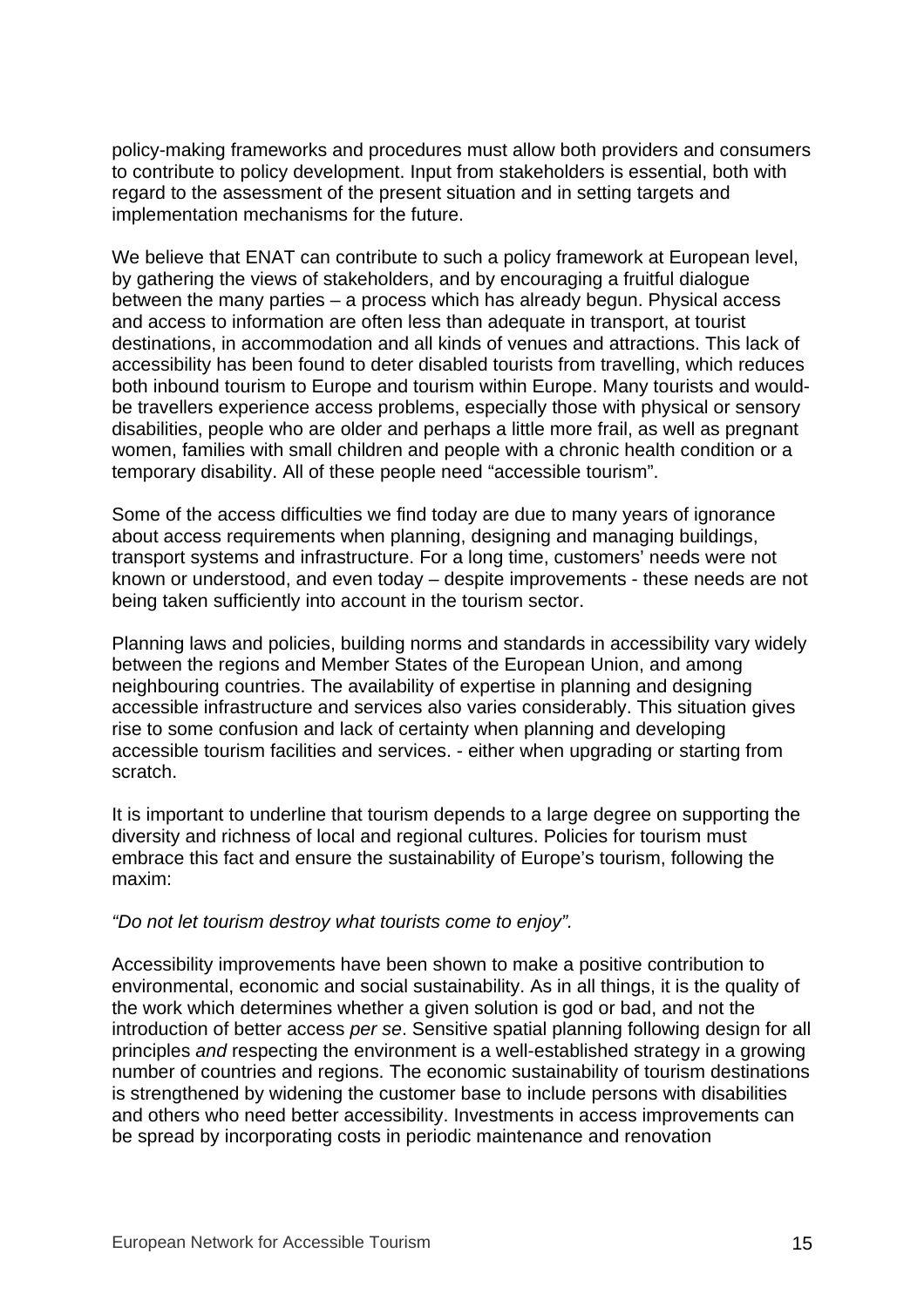programmes. Social sustainability refers to tourism's ability to support the wellbeing and life quality of individuals and communities, based on equity, good governance and democracy. Social sustainability may be promoted through inclusive management and employment practices which take into account the diversity of both employees and customers.

ENAT has set its focus on helping public and private enterprises make Europe as a whole an accessible destination, where all travellers can move freely, enjoy new experiences and be sure of getting the service they need and expect. We believe that accessible tourism must be made an urgent priority - for the good of the tourists and for the long-term sustainability of the European tourist industry. Accessible tourism is, quite simply, better for visitors, better for business; and will make Europe a better place for all citizens to live, work and enjoy their leisure time.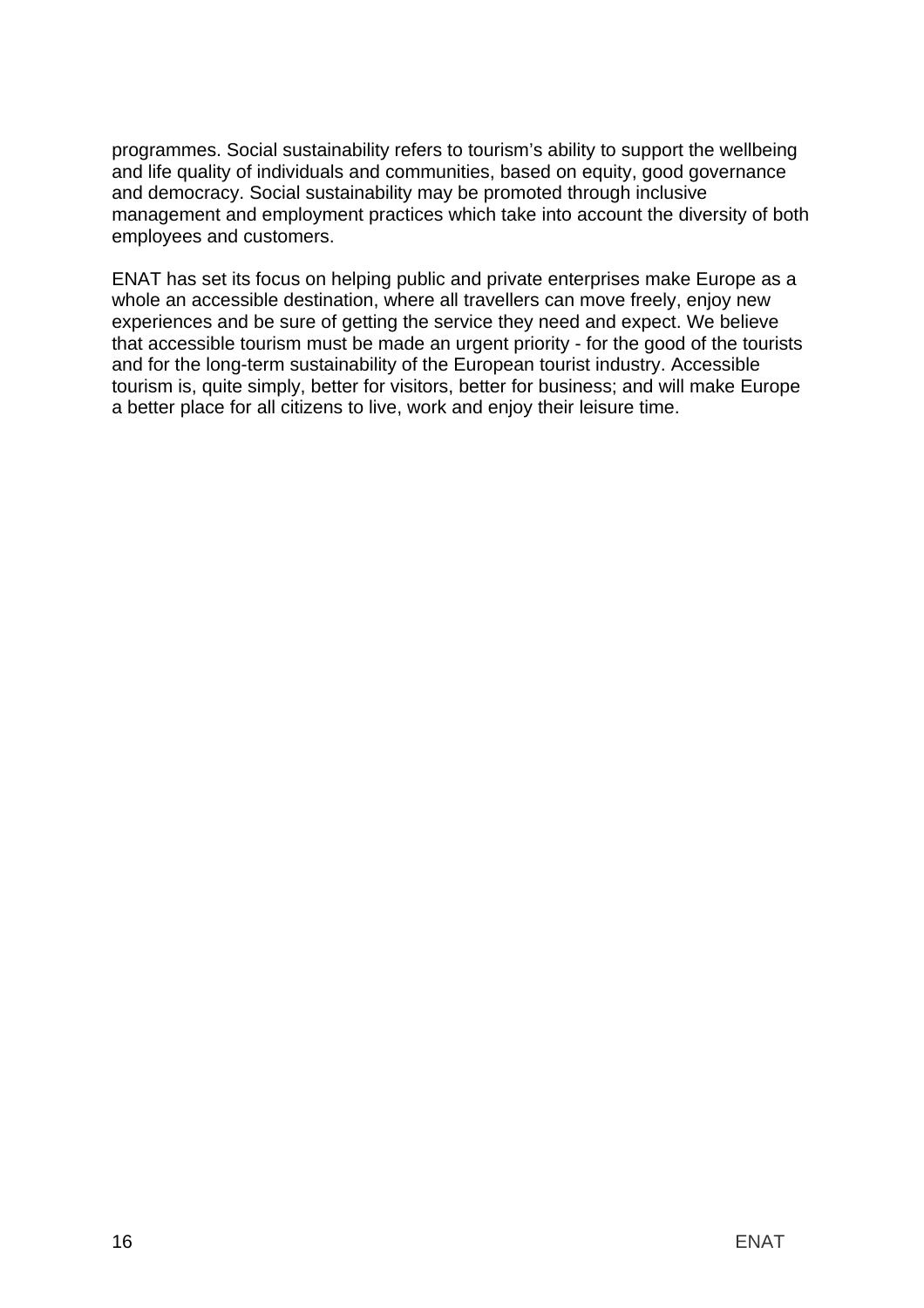# **2. Review of the Policy Background and Tools for Change**

This section reviews the recent advances – and some hindrances – related to policies for accessible tourism in the EU and at international level. Instances of accessible tourism policies and actions in individual EU member states are mentioned, where certain initiatives have been taken. The analysis traces, primarily, how the two "tracks" of *disability rights policies* and *accessible tourism policies* have developed. Noticeably, the links between the two have generally been rather weak and the practical implementation of plans for accessible tourism has frequently fallen short of the ambitions. While there have been numerous profound statements and plans from policy-makers, disabled consumers are still waiting for many of the good intentions to bear fruit.

This leads to the conclusion that the two policy tracks must be more firmly linked together, with a joint policy-making structures and targetted mechanisms to strengthen industry commitment to disability rights. There is also a general need for more effective tools for policy implementation and monitoring. This is only likely to take place if new and decisive coordination measures are put in place. The section finishes with a discussion of how the ENAT network can help to contribute to policymaking and implementation of targets for accessible tourism.

#### **2.1 Accessible Tourism Policy Review: 1990 - 2007**

#### *2.1.1 1990 The European Year of Tourism*

The problem of inadequate access to tourism for disabled persons was recognised as a Europe-wide issue in 1990, which was declared "The European Year of Tourism". In that year, examples of best practice were identified, and prizes were awarded for facilities that showed how access barriers could be overcome and how the tourist industry could cater better for disabled citizens.

The "Tourism for All in Europe" Conference held in that same year concluded: *"- Direct interface between tourism organisations and representatives of disabled people's groups will be a major step forward in this area, shifting emphasis from 'social needs provision' and allowing people with disabilities (and their families) to enjoy the same access as able-bodied people to a full range of tourism resources"* 

(Tourism for All Conference Report 1990).

It is notable, now 17 years on, that this recommendation has not been implemented in a systematic way at European level and therefore remains strikingly relevant today. In 2007, the only standing mechanism for Pan-European dialogue on disability access to tourism between policy-makers, tourism enterprises, public sector agencies and disability organisations is that provided by the 'European Network for Accessible Tourism' - ENAT, which includes members from these four groups of actors from over 40 countries. As a project organisation, ENAT has, however, no mandatory functions or recognised position in the EU policy framework. The ENAT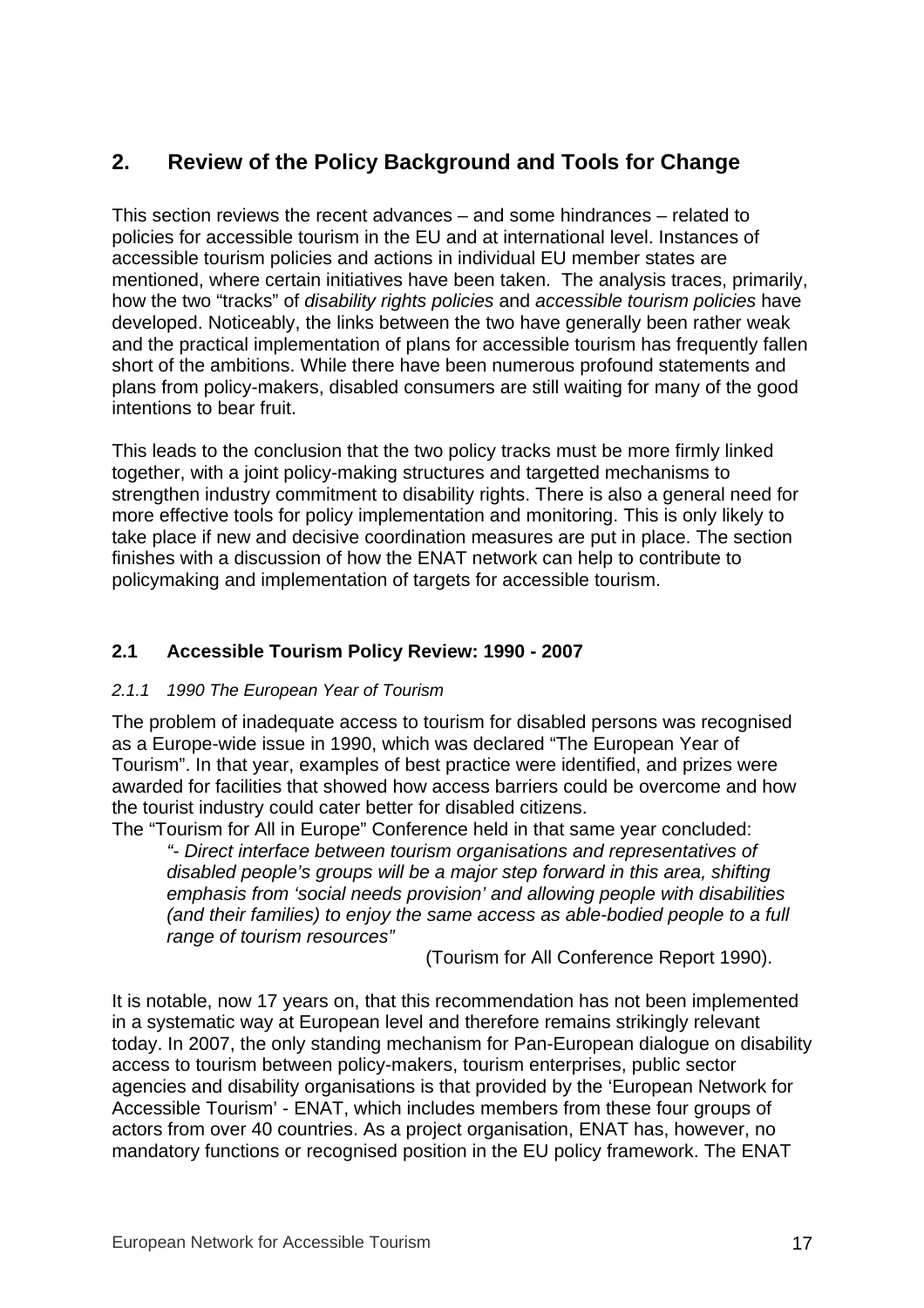partners have therefore resolved to form a non-profit association to continue networking and lobbying in Europe and further afield, after the project period ends in 2007.

The quotation from the "Tourism for All Conference" (above) also places emphasis on the then emerging concept of equal treatment of people with disabilities - *having the right to participate on equal terms as non-disabled -* as opposed to being the objects of 'charity', which was widely regarded as the appropriate societal response to functional impairments and handicaps. In connection with the gradual rise of the 'rights based approach' in disability policies, national organisations of disabled people embraced the social model of disability and rejected the prevailing medical model.

The social model of disability maintains that society disables people who have functional impairments by constructing social and environmental barriers which prevent their participation. As such it is society's obligation to remove barriers which hinder the full participation of disabled people. This is both a moral and practical imperative, which lies at the heart of awareness-raising about disability – whether in tourism or in any other sector. The social model of disability became a foundation stone of the newly emerging European disability movement, which became established as the European Disability Forum in 1996. It also guided the new International Definition of Disability, Functioning and Health (IDF) which was published in 2001. (See below).

#### *2.1.2 1990 – 1996 HELIOS I and II and Other Community Initiatives*

During the period 1990 - 1996, European actions including HELIOS I and II initiatives and "Tourism for All" produced a number of guidelines and handbooks which further stimulated improvements in accessibility around Europe, as did several projects funded by EU programmes such as HORIZON and the "Telematics Applications Programme". Some of these results are mentioned below. (A complete, digitized collection of the results of this wide range of work has not been gathered in one single library, to the best of our knowledge).

HELIOS I honoured a number of organisations around Europe with awards for excellence in providing facilities for disabled people, addressing many areas of life. HELIOS II focussed on the social integration of disabled people in society: in education, work and economic integration, functional rehabilitation, transport and accessibility to the built environment. This transnational action used a novel approach of bringing together representatives of public bodies and disabled people's organisations from different countries to form working groups addressing the main themes. These groups then defined their own objectives and work plans with a 3 year series meetings and study visits, gathering and analysing experiences. Each group completed it work with a report recording good practices and action plans to address the observed problems and future challenges. The reports on "Transport"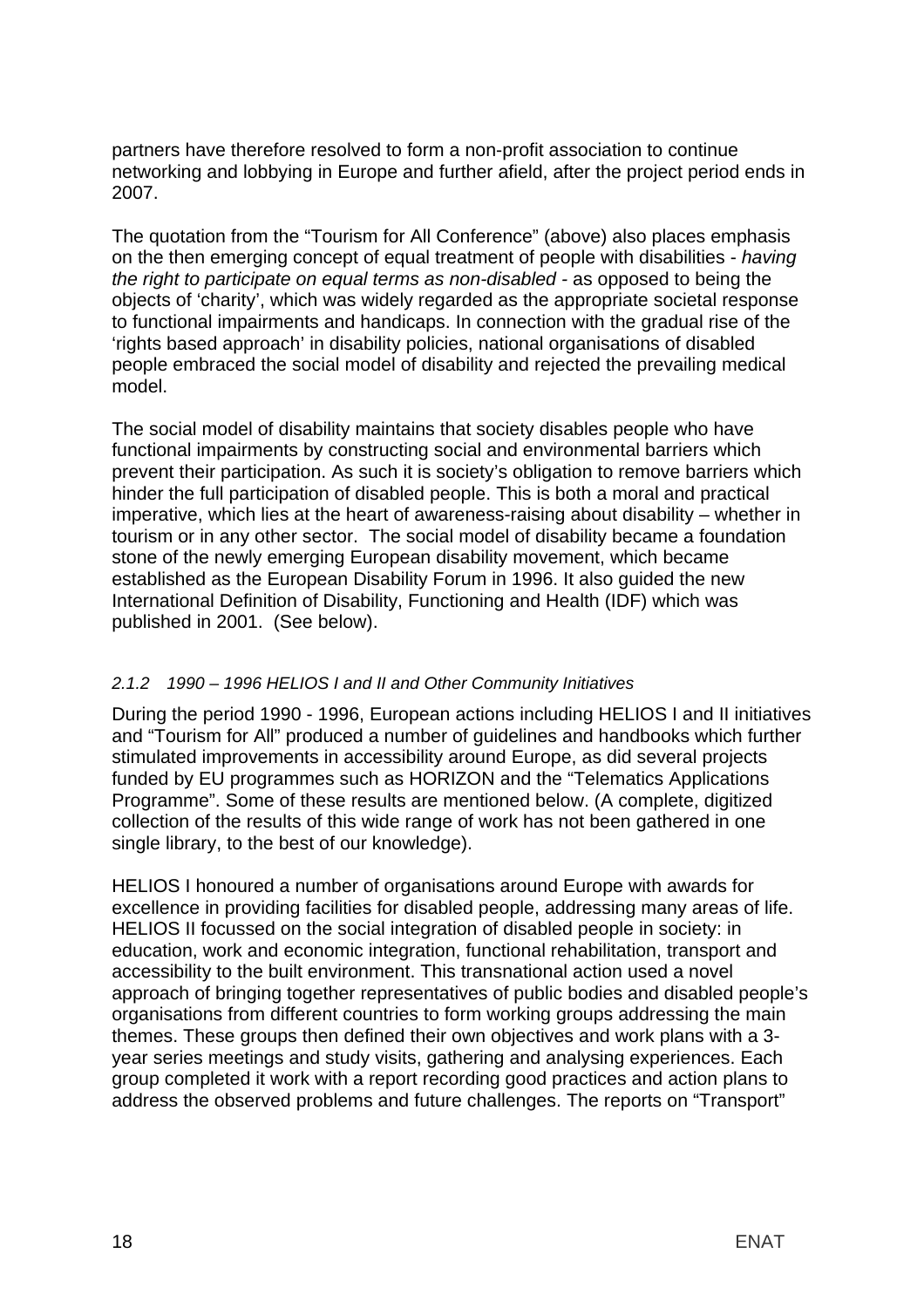and "Accessibility to the Built Environment"<sup>8</sup> were partially relevant to tourism. The HELIOS action was not followed up with the EC programme that had been hoped for and the proposals of its working groups were not addressed systematically by the European Commission. However, although some impetus was lost, the experience of networking among HELIOS partner organisations planted seeds which later bore fruit in other transnational projects and initiatives funded by a variety of EC and national programmes.

#### *2.1.3 1992 Barcelona Paralympic Games: "Sport Without Limits"*

Policy-making can move society towards certain objectives by steady and diligent planning, yet from time to time major events can have an invigorating effect on the pace of change. The Olympic and Paralympic Games came to the City of Barcelona, Spain in 1992. This was the first Olympics in Europe since Rome hosted the Games in 1960. This was only the second Paralympics to be held in conjunction with the Olympic Games (after Seoul 1988). The Barcelona Paralympics events were attended by over 2 million spectators and seen by another 7 million television viewers. ONCE, the Spanish national lottery owned by the federation of blind people, paid for and marketed the games, providing approximately 75 million US dollars in funding. The Barcelona Paralympics set new standards for participation and acceptance of disabled people in sport and in tourism. The city's transport, infrastructure and venues underwent extensive adaptations to make the Games accessible to disabled as well as non-disabled visitors. After the success of the Games, Barcelona's city authorities launched a ten-year programme of accessibility improvements in 1995, making it today one of the foremost accessible tourist destinations in Europe. While Barcelona reaps the benefits of its public and private investments in infrastructure and human capital, other cities and regions may learn from its example in the field of accessible tourism.

#### *2.1.4 1993 UN Standard Rules*

A major stimulus for establishing policies to integrate people with disabilities fully into society came in 1993 with the adoption by UN member states of the UN Standard Rules on Equalization of Opportunities for Disabled People.<sup>9</sup> At that time, signatories to the agreement – including the then 12 Member States of the European Community - committed themselves morally and politically to establish national action plans for achieving, amongst other things, physical accessibility (rule 5), access to recreation and sports (rule 11), access to information and research (rule 13) and policymaking and planning (rule 14). The Standard Rules made up a detailed checklist and guidelines for enabling a cultural and environmental and legislative transformation that would ensure the equalization of opportunities for persons with disabilities.

 $\overline{a}$  $^8$  Ambrose, I., Ewart, K. and Nolte, E.(eds.) (1996) "Accessibility of the built environment. The way ahead". HELIOS II Thematic group no.2. Hørsholm: Statens Byggeforskningsinstitut, SBI, Denmark.

<sup>&</sup>lt;sup>9</sup> UN Standard Rules, see: <u>http://www.un.org/esa/socdev/enable/dissre00.htm</u>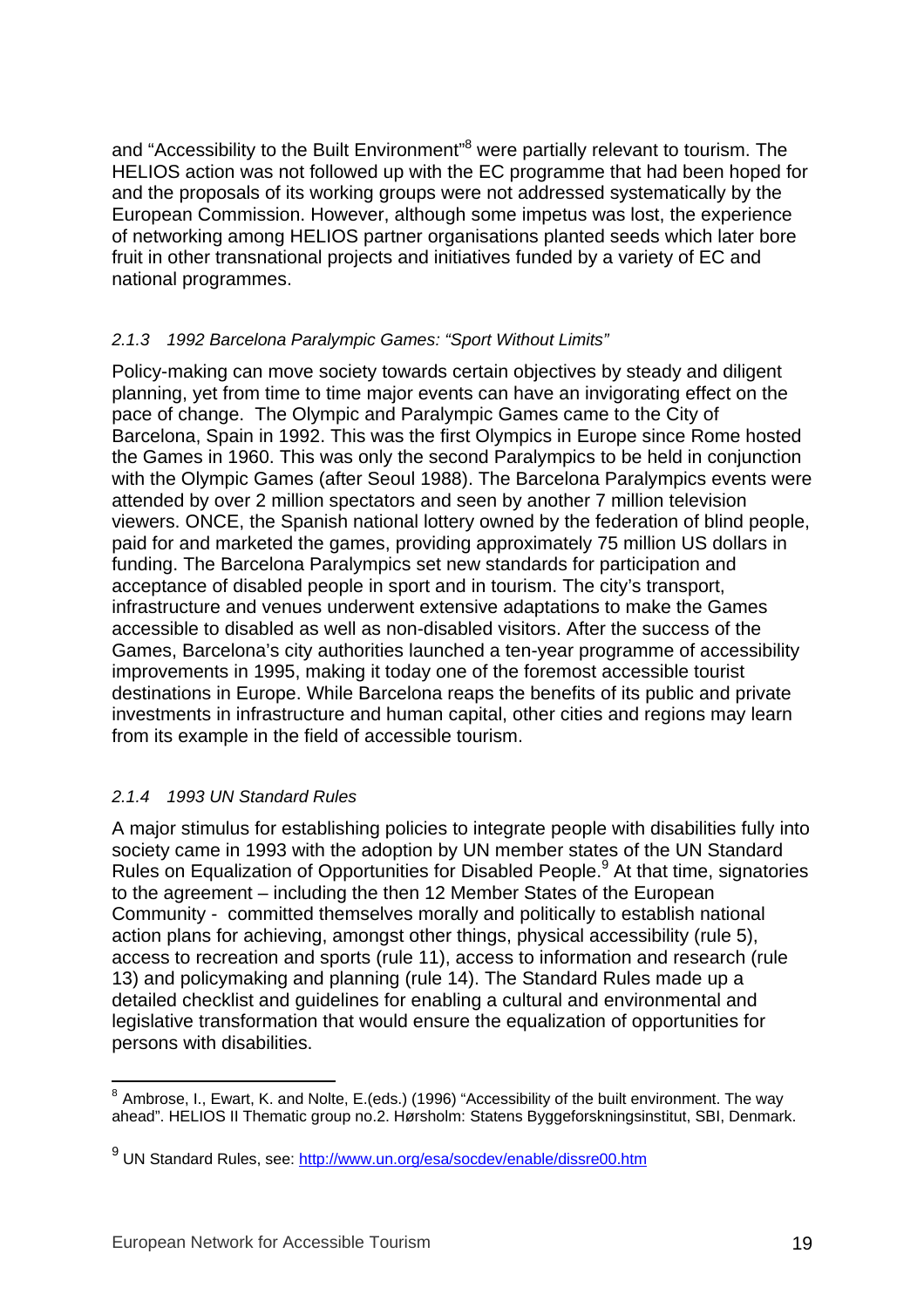Rule 11 includes the following statements, closely related to tourism:

"States will take measures to ensure that persons with disabilities have equal opportunities for recreation and sports.

States should initiate measures to make places for recreation and sports, hotels, beaches, sports arenas, gym halls, etc., accessible to persons with disabilities.

Such measures should encompass support for staff in recreation and sports programmes, including projects to develop methods of accessibility, and participation, information and training programmes.

Tourist authorities, travel agencies, hotels, voluntary organizations and others involved in organizing recreational activities or travel opportunities should offer their services to all, taking into account the special needs of persons with disabilities. Suitable training should be provided to assist that process."

The UN Standard Rules set out not only target areas for implementation, such as recreation and sports, but also implementation measures. Rule 14 (Policy-making and Planning) is of particular interest in this respect, stating:

"States will ensure that disability aspects are included in all relevant policymaking and national planning.

States should initiate and plan adequate policies for persons with disabilities at the national level, and stimulate and support action at regional and local levels.

States should involve organizations of persons with disabilities in all decisionmaking relating to plans and programmes concerning persons with disabilities or affecting their economic and social status.

The needs and concerns of persons with disabilities should be incorporated into general development plans and not be treated separately.

The ultimate responsibility of States for the situation of persons with disabilities does not relieve others of their responsibility. Anyone in charge of services, activities or the provision of information in society should be encouraged to accept responsibility for making such programmes available to persons with disabilities.

States should facilitate the development by local communities of programmes and measures for persons with disabilities. One way of doing this could be to develop manuals or check-lists and provide training programmes for local staff."

The principles laid out in Rule 14 indicate the need for what later became known as the "mainstreaming" of disability requirements in all sectors of policymaking and practice. In particular, the sentence: *The needs and concerns of persons with*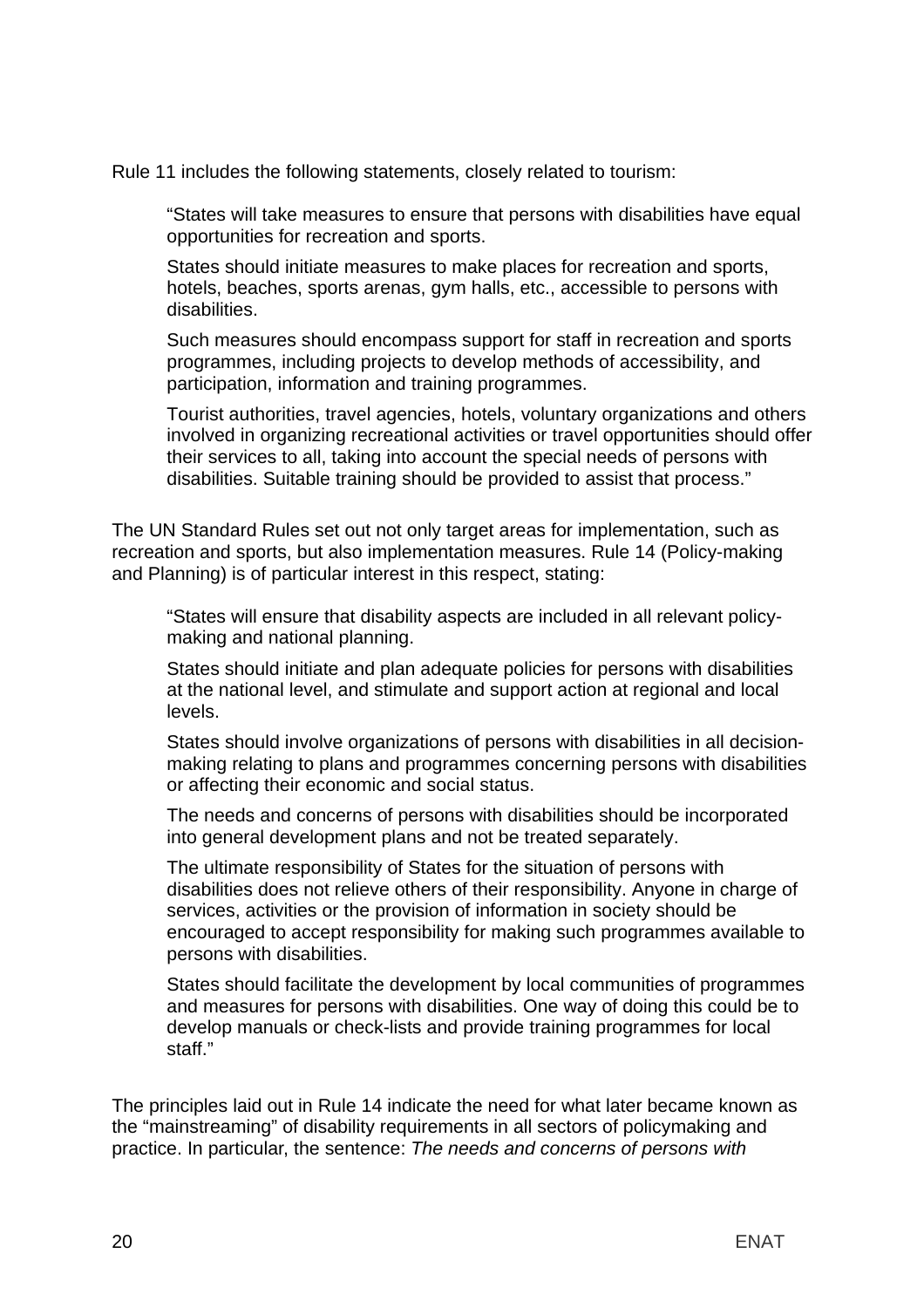#### *disabilities should be incorporated into general development plans and not be treated separately* is of fundamental importance.

Mainstreaming disability considerations in public policy has the aim of ensuring that persons with disabilities have the same possibilities as all those who are not disabled. The method for achieving equality is to examine and integrate the needs of disabled people in all policies and planning so that provisions for disabled persons become part of everyday practice.

Disability mainstreaming across different policy sectors began to take place more strategically and systematically in the 1990s, especially in the Nordic countries, and this is being followed up, particularly in the European Disability Action Plan, initiated by the European Commission in 2003.

#### *2.1.5 1996 Handbook for the Tourism Industry*

In 1996 a European *"Handbook for the tourism industry: making Europe accessible for tourists with disabilities"* was published by the Tourism Unit of The European Commission's Enterprise and Industry Directorate.10 The principal aim of this handbook was to demonstrate that existing facilities can often be easily adapted to suit disabled tourists. The book highlights that research and modest expenditure would enable most of Europe's tourism firms to offer acceptable levels of service to disabled people.

Another European action produced, in November 1996, a draft proposal by the "Tourism for All" working group to the European Commission on *Certified Levels of Accessibility for EU Tourism Accommodation*. This was a set of technical specifications and dimensional requirements for buildings, so as to make them accessible for people with different levels of disabilities, including persons with ambulatory disabilities, wheelchair users and persons with sensory impairments. This draft proposal was intended to be the basis for a voluntary scheme to be adopted by the tourism industry to promote accessible premises and to advertise these facilities to disabled users in a coherent and transparent way. It was suggested that the scheme should be implemented through national agencies, and special training should be given to staff who would assess and monitor the accessibility of tourist accommodation. The scheme did not take into account the National Building Regulations of each Member State, nor was it intended specifically as an instrument for guiding the possible upgrading of facilities to make them more accessible or even fully accessible.

Neither the proposed technical standards, nor the accessibility scheme have been implemented at EU level. With hindsight, this may be attributed partly to Member States' rejection of a concerted tourism policy framework for Europe, which was being encouraged by the European Commission during this period. The approach, which aimed to set certified levels of access was, however, used as a model for some national and regional accessibility schemes in Europe, including the 'Tourism

<sup>10</sup> 10 Available from Office for Official Publications of the European Communities. ISBN 92-827-7300-0.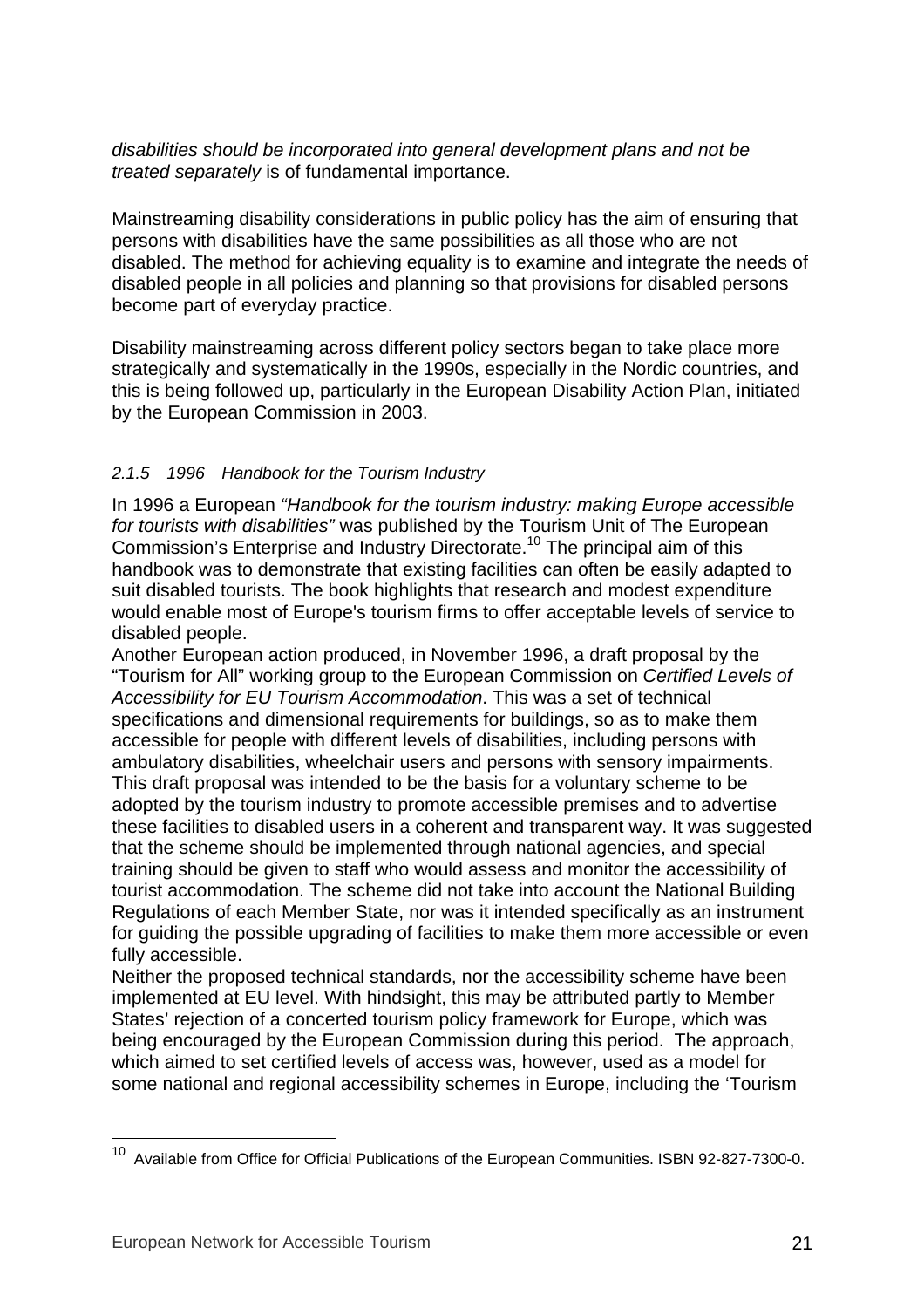for All UK' scheme. That scheme has since developed into the present 'UK National Accessible Scheme'.

#### *2.1.6 1996 The Amsterdam Treaty*

The Amsterdam Treaty introduced for the first time in European legislation the concept of a social model of disability. The revision of the Treaty on the European Union included a new article, number 13, which allowed actions to prevent discrimination, which takes place on grounds of disability, age, gender, racial origin, etc. The Treaty recognises the rights of disabled people to use and enjoy their surroundings just as non-disabled people do (i.e. without discrimination). By virtue of this, it is no longer a question of *whether to* include accessibility requirements when designing buildings, facilities and tourism facilities but *how to* include them. To ignore the requirements of disabled users may be discriminating against a significant number of citizens, who have a right to enjoy the public facilities and spaces which other people use. The Treaty thus recognises that disabled persons wish to be treated first as people, and to have access on equal terms – that is, as independently as possible and in ways which respect their freedom and dignity.

The Amsterdam Treaty marked the beginning of EU efforts to achieve greater accessibility by both regulation and other means of encouragement, in accordance with Article 13. Lack of accessibility for disabled people has come to be recognised as *discriminating* against this group of citizens, in the sense that they are prevented from enjoying activities and using places as other citizens do.

Since the Amsterdam Treaty, many EU Member States have enacted laws which make discrimination of disabled people illegal. Examples of centralised legislation (the United Kingdom) and decentralised legislation (Spain) in this area are described in ENAT Study Report No. 1.<sup>11</sup>

#### *2.1.7 1997 EC Travel Guides for Tourists with Disabilities*

One of the means to improve access for tourists with disabilities is to provide information on the existing tourism facilities which can meet their demands and expectations satisfactorily. To meet the information demand of this potential group of tourists the European Commission produced a series of *Travel Guides for tourists with disabilities*. These Travel Guides, prepared in 1997, cover 18 European countries, all the members of the European Economic Area.<sup>12</sup> This was, however, a 'one-off' effort and the Guides have not been updated.

<sup>&</sup>lt;sup>11</sup> See: ENAT Study Report No. 1. pp. 13-15.<br>http://www.accessibletourism.org/?i=enat.en.reports.444

<sup>&</sup>lt;sup>12</sup> See *Travel Guides for Tourists with Disabilities* at: http://www.europa.eu.int/comm/enterprise/services/tourism/tourismpublications/documents/guides.htm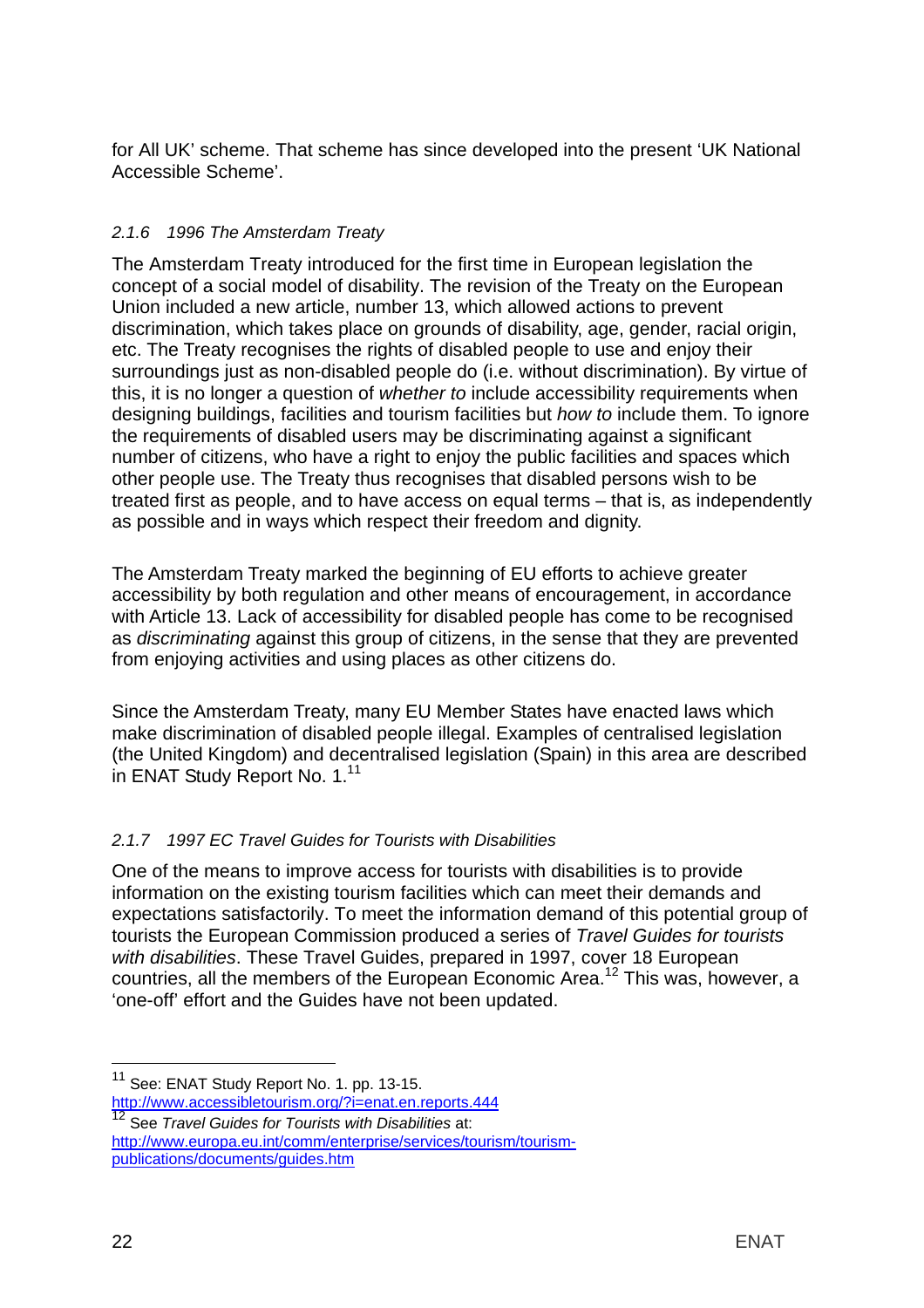#### *2.1.8 1999 Improving Transport for People with Mobility Handicaps*

The Council of Europe's conference of Ministers of Transport issued the report, " Improving Transport for People with Mobility Handicaps: A guide to good practice" in 1999. The wording of the summary conclusions is indicative of a sense of profound anxiety concerning the abilities of states to deliver on the statements they had agreed:

"The improvement of access to all means of public transport by persons with reduced mobility is one of the stated goals of the ECMT and its member countries. We can only note with a feeling of satisfaction that none of the relevant proposals has met with fundamental opposition. In Europe therefore, as in other parts of the world, there has been a distinct increase in awareness of these issues, with the result that the improvement of access conditions and the final goal of barrier-free access to transport services have become basic elements of transport policy in many countries. Nevertheless, as so often in life, an evident gap opens up here between objectives and reality. While on the one hand it must be recognised that on a broader level significant progress can be achieved, on the other hand it must be admitted that this progress is very unevenly distributed between countries and different modes of transport. In this respect therefore a great deal still remains to be done. Even today it is by no means easy for a person with reduced mobility to travel from home to a given destination with dignity, confidence, and a minimum level of comfort. Individual sections of the journey may well be judged satisfactory, but changing from one mode of transport to another and coping with the modal "interface" points is often very arduous; and on top of everything else, the information provided is quite insufficient. For the future therefore it is of prime importance to consider a better integrated arrangement with a harmonised system of barrier-free access standards. In this respect present-day transport of persons with reduced mobility perfectly exemplifies the fact that a chain is only as strong as its weakest link."

#### *2.1.9 2000 EU: 'Towards a Barrier Free Europe for People with Disabilities'*

The Commission Communication "Towards a barrier free Europe for people with disabilities", published in June 2000 addressed issues such as mobility, accessibility, harnessing the Information Society, assistive technologies, protecting the rights and interest of consumers with disabilities, etc.13 This well-crafted document has provided a framework for the Commission's "roll-out" of access policies in a range of sectors, although tourism was not explicitly mentioned (as it was not considered an area of EC competence). The Communication was followed by studies and plans to address accessibility issues, and also signalled the preparation of a proposal make

<sup>13</sup> COM (2000) 284 final.

http://eur-lex.europa.eu/LexUriServ/LexUriServ.do?uri=COM:2000:0284:FIN:EN:PDF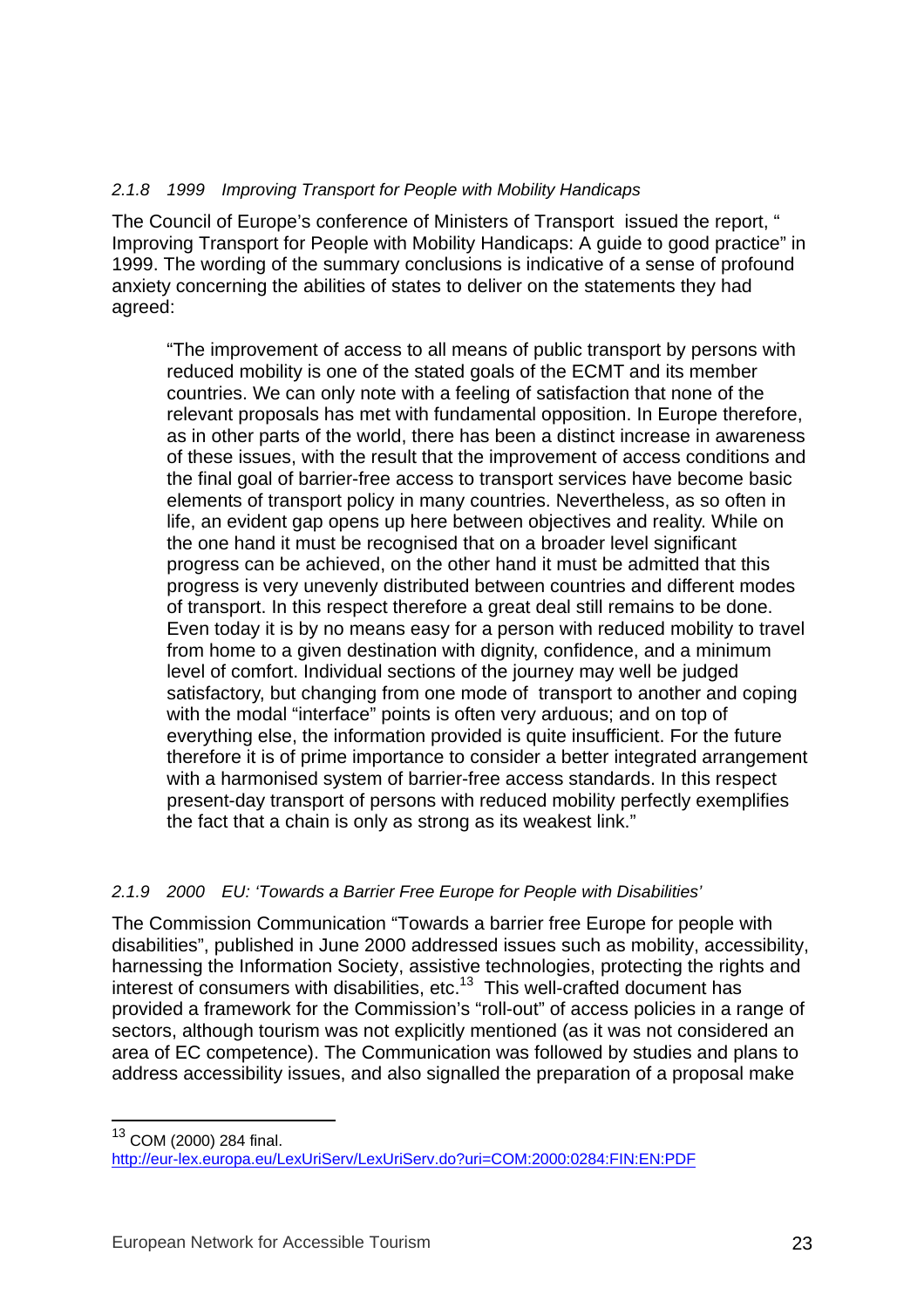2003 the European Year of People with Disabilities 2003. The Communications concluded:

#### *2.1.10 2000 Non-discrimination at the Workplace and in Employment*

In 2000 the European Parliament passed a Directive "Establishing a general framework for equal treatment in employment and occupation".14 This Directive makes it illegal to discriminate against disabled people who are seeking a job, or who are in work. Employers shall make reasonable accommodation to disabled employees – which may include adaptations to the workplace and equipment used by the employee, or a case may be brought before an Industrial court of law by the disabled person or an organisation which represents him/her. This Directive has been transposed into national legislation in all EU Member States. However, in 2007 its effect has been somewhat limited in terms of bringing more disabled people into work or retaining workers who become disabled in employment. Renewed efforts are necessary to make this policy a success in all countries and in all sectors of the economy, including the tourism sector.

The UK *"Employers Forum on Disability"* is an example of a well-coordinated effort by employers to improve awareness of disability issues both with regard to the obligations of employers, the rights of disabled employees and how to serve disabled customers.15 Adapting workplaces for disabled persons and staff training are addressed in reports and guidelines by the Employers' Forum.

#### *2.1.11 2001 European Ministers' "Tourism for All" Statement, Bruges*

At the beginning of the Belgian Presidency of the European Union on 1<sup>st</sup> July 2001, an informal meeting of the European Ministers of Tourism was convened in Bruges, Belgium. The focus of the meeting was "Tourism for All". Ministers and officials from candidate countries were also present at the meeting. The Presidency concluded that there was a clear need to make tourist activities accessible to certain target groups, in particular young people, old people, those living on the threshold of poverty, the unemployed and disabled people. As regards the disabled people in particular, ministers expressed their desire for indications of accessibility to facilities and services to be simplified and harmonised. This resulted in the Conclusions of the Presidency on "Tourism for all", which were ratified at the meeting of the Council on 27 September 2001.

<sup>&</sup>lt;sup>14</sup> See: Council Directive 2000/78/EC establishing a general framework for equal treatment in employment and occupation (27/11/00).

<sup>&</sup>lt;sup>15</sup> See the Web site of the Employers' Forum on Disability: http://www.efd.org.uk/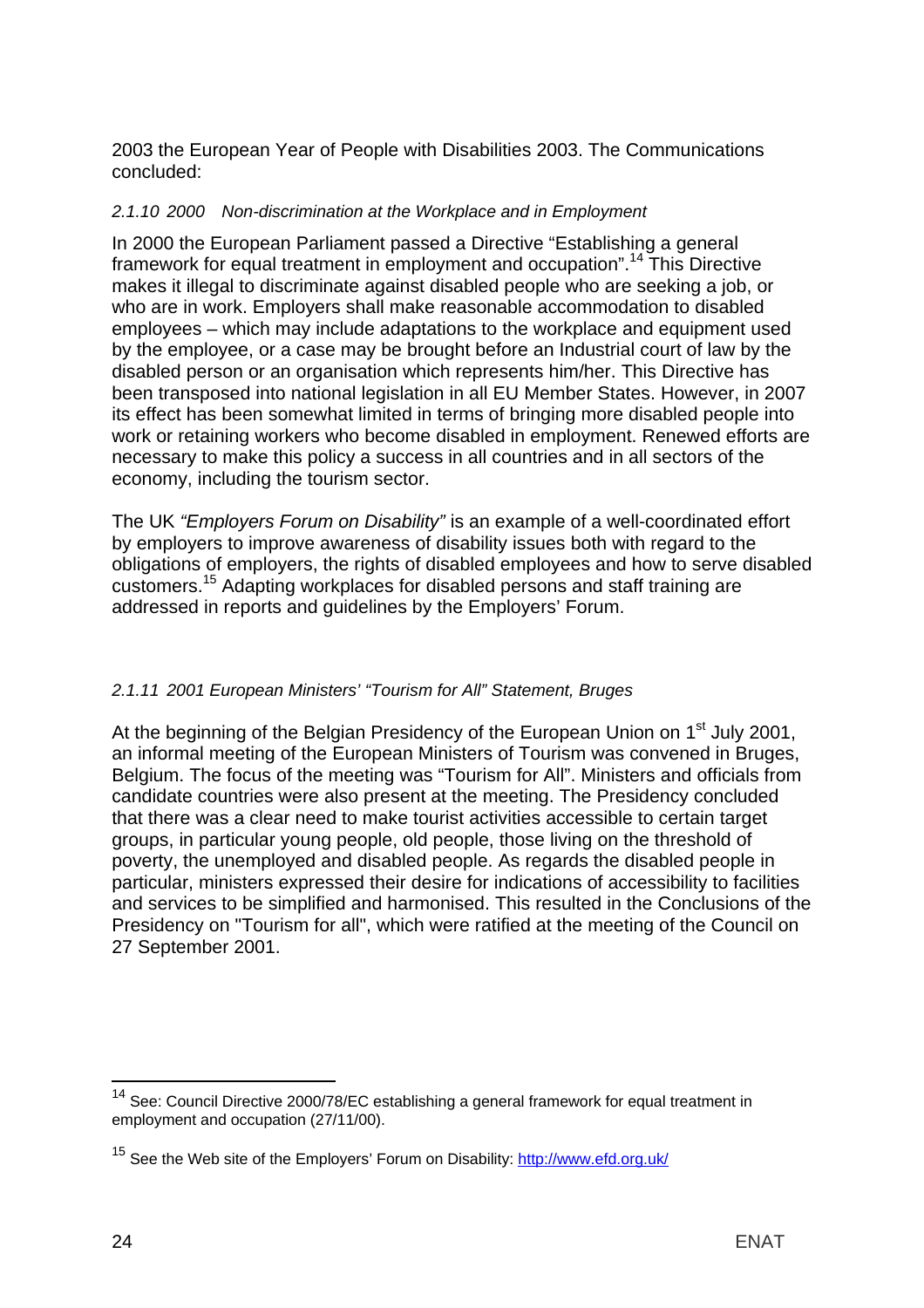#### *2.1.12 2001 International Classification of Functioning, Disability & Health*

The International Classification of Functioning, Disability and Health, known more commonly as ICF, is a classification of health and health-related domains.<sup>16</sup> These domains are classified from body, individual and societal perspectives by means of two lists: a list of body functions and structure, and a list of domains of activity and participation. Since an individual's functioning and disability occurs in a context, the ICF also includes a list of environmental factors.

The ICF is WHO's framework for measuring health and disability at both individual and population levels. The ICF was officially endorsed by all 191 WHO Member States in the Fifty-fourth World Health Assembly on 22 May 2001(resolution WHA 54.21). Unlike its predecessor, which was endorsed for field trail purposes only, the ICF was endorsed for use in Member States as the international standard to describe and measure health and disability.

The ICF puts the notions of 'health' and 'disability' in a new light. It acknowledges that every human being can experience a decrement in health and thereby experience some degree of disability. Disability is not something that only happens to a minority of humanity. The ICF thus 'mainstreams' the experience of disability and recognises it as a universal human experience. By shifting the focus from cause to impact it places all health conditions on an equal footing allowing them to be compared using a common metric – the ruler of health and disability. Furthermore ICF takes into account the social aspects of disability and does not see disability only as a 'medical' or 'biological' dysfunction. By including Contextual Factors, in which environmental factors are listed, ICF makes it possible to record the impact of the environment on the person's functioning. In this respect the physical surroundings, facilities and services related to tourism fall within the scope of 'contextual factors' and, as such, the ICF framework provides a useful definitional system for defining, understanding and developing accessible tourism for all.

#### *2.1.13 2001 Agenda 22 Disability Policy Strategy*

Agenda 22 is a strategy developed by the Swedish Disability Federation to be used when drawing up local disability policy plans. The strategy addresses the implementation of the UN Standard Rules, closely following their structure and matching their objectives to the definition of policies and actions. Agenda 22 consists of three parts:

- 1. Characteristics of a good disability policy plan
- 2. Equal partners

 $\overline{a}$ 

3. From idea to disability policy plan.

<sup>16</sup> ICF, see: http://www.who.int/classifications/icf/en/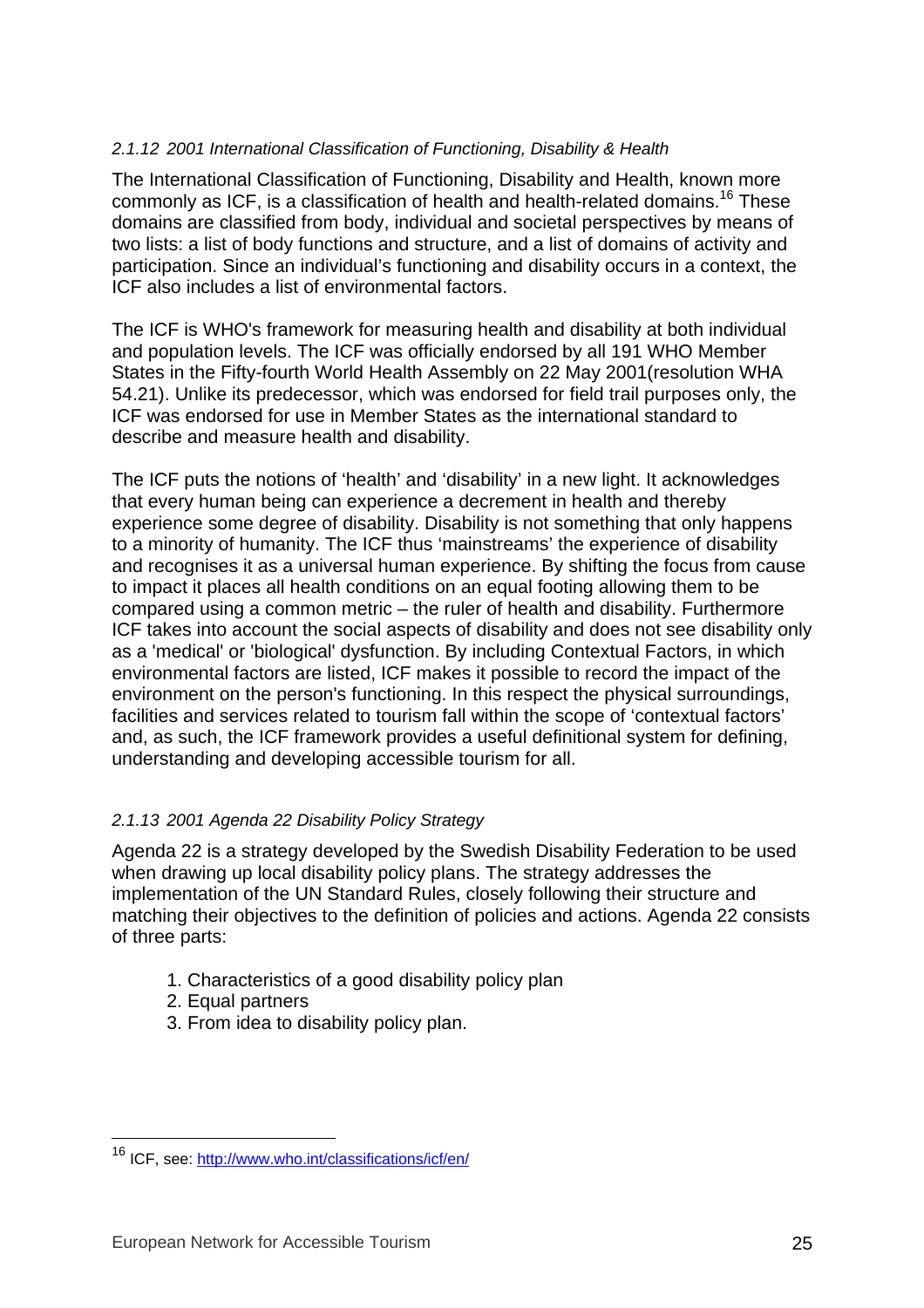The agenda targets local authorities as actors that are often responsible for policy areas affecting citizens' everyday lives. The organisations of people with disabilities are necessary partners in the process of drawing up disability policy plans.<sup>17</sup>

The concepts and methods of Agenda 22 provide a useful framework for planning and developing accessibility measures for local communities, and there is an obvious relevance for considering tourism development within this approach. The model, suitable adapted, could possibly prove useful at regional and national levels.

#### *2.1.14 2001 EC: 'Working Together for the Future of European Tourism'*

In the absence of agreement between member states on a formal European Tourism Policy, the European Commission published a Communication on "Working together for the future of European tourism" in which it outlined its ideas on how best to exploit the European tourism sector's competitive potential.<sup>18</sup> The Commission spoke again of the need to enhance co-operation on and the consistency of tourism policies among the stakeholders involved in tourism. These include the European Commission, Member States, regional and local authorities, industry, associations, and tourist destinations.

With a view to providing the tourism industry with a political platform and improving co-operation and co-ordination, an *annual European Tourism Forum* was proposed as a key interface with stakeholder groups.

Measure 9 of the EC Communication's plan was:

"Depending on how needs develop, European, national, regional and local authorities promote and support the production of guidance documents on general subjects of social and economic interest. They will ensure technical co-operation for this purpose. Initially two manuals will be drawn up. One will contribute to harmonising the accessibility criteria of sites for disabled people and the other the definition of Learning Areas for tourism. The Commission intends, after consulting the representative organisations of the tourism industry and disabled people, to start work on drawing up harmonised criteria for the accessibility of tourist sites and facilities to disabled tourists. They should result in the simplification of the relevant signposting and should be used to raise the awareness of stakeholders, particularly in the context of the European Year of People with Disabilities, 2003."

#### *2.1.15 2002 Council Resolution on the Future of European Tourism*

On 21 May 2002, the Council of Ministers unanimously adopted a resolution, based on the (above) Commission Communication, presenting an important step further in the new co-operative approach for the European tourism sector. For the first time the

<sup>&</sup>lt;sup>17</sup> Agenda 22, see: <u>http://www.hso.se/start.asp?sida=7052</u><br><sup>18</sup> (COM(2001) 665 final) of 13.11.2001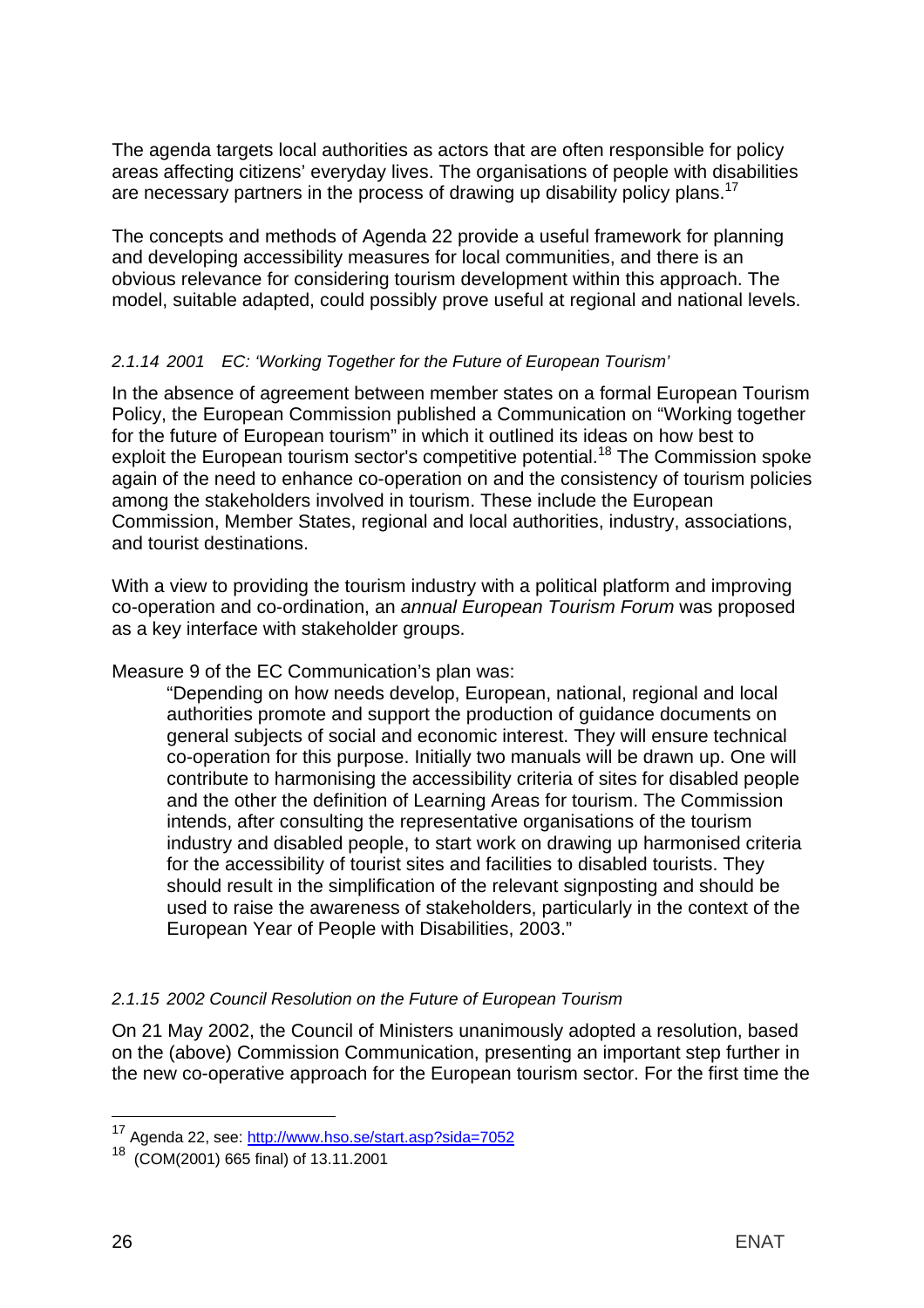Council adopted a resolution specifically on tourism, in which it urges closer monitoring of the impact of EU legislation on the tourism sector, suggests further examination of promoting Europe as a destination, and invites the industry to support the efforts undertaken by the European Community and the Member States.

Notably, in relation to this review of accessibility policies in tourism, the Council of Ministers also made the specific "invitation" to the Commission, the member states and the other stakeholders to:

1. encourage the interaction and partnership between both destinations and local stakeholders across Europe;

2. work towards tools and an approach of quality benchmarking and their implementation on a voluntary basis in tourist destinations and enterprises with a view to improve competitiveness and quality in the European tourism sector;

#### **3. strengthen their efforts to facilitate disabled persons' accessibility to tourism;**

4. reflect upon the different means to strengthen the position and image of Europe as a diverse and attractive set of destinations and on the future sustainable growth of tourism in Europe;

5. make best possible use of the Information and Communication Technologies for the implementation of the aforementioned initiatives.

#### *2.1.16 2003 European Year of People with Disabilities: Experts' Report*

The European Union named 2003 as the European Year of People with Disabilities. This was a "watershed" year in many ways, with many successful campaigns, events and happenings all over Europe. In this context, a Group of Experts was set up by Mrs. Anna Diamantopoulou, Member of the Commission in charge of Employment and Social Affairs, with the mandate to prepare a report with concrete proposals for how to address accessibility within an increasingly diverse and ageing society.<sup>19</sup> The report focussed on *promoting accessibility* as a means to contribute to the success of the European strategy of "economic and social renewal" launched three years previously at the Lisbon European Council. The European Union committed itself to modernising and reinforcing social cohesion and social protection as a key to deliver more and better growth by 2010. And to make Europe a better place to live. The report was thus linked closely to addressing disability issues as key elements of the "Lisbon strategy", based on the four strategic goals: raising competitiveness, achieving full employment, strengthening social cohesion and promoting sustainable development.

**<sup>19</sup>**See: 2010: A Europe Accessible For All. Report from expert group set up by European Commission (2003) http://www.accessibletourism.org/?i=enat.en.reports.442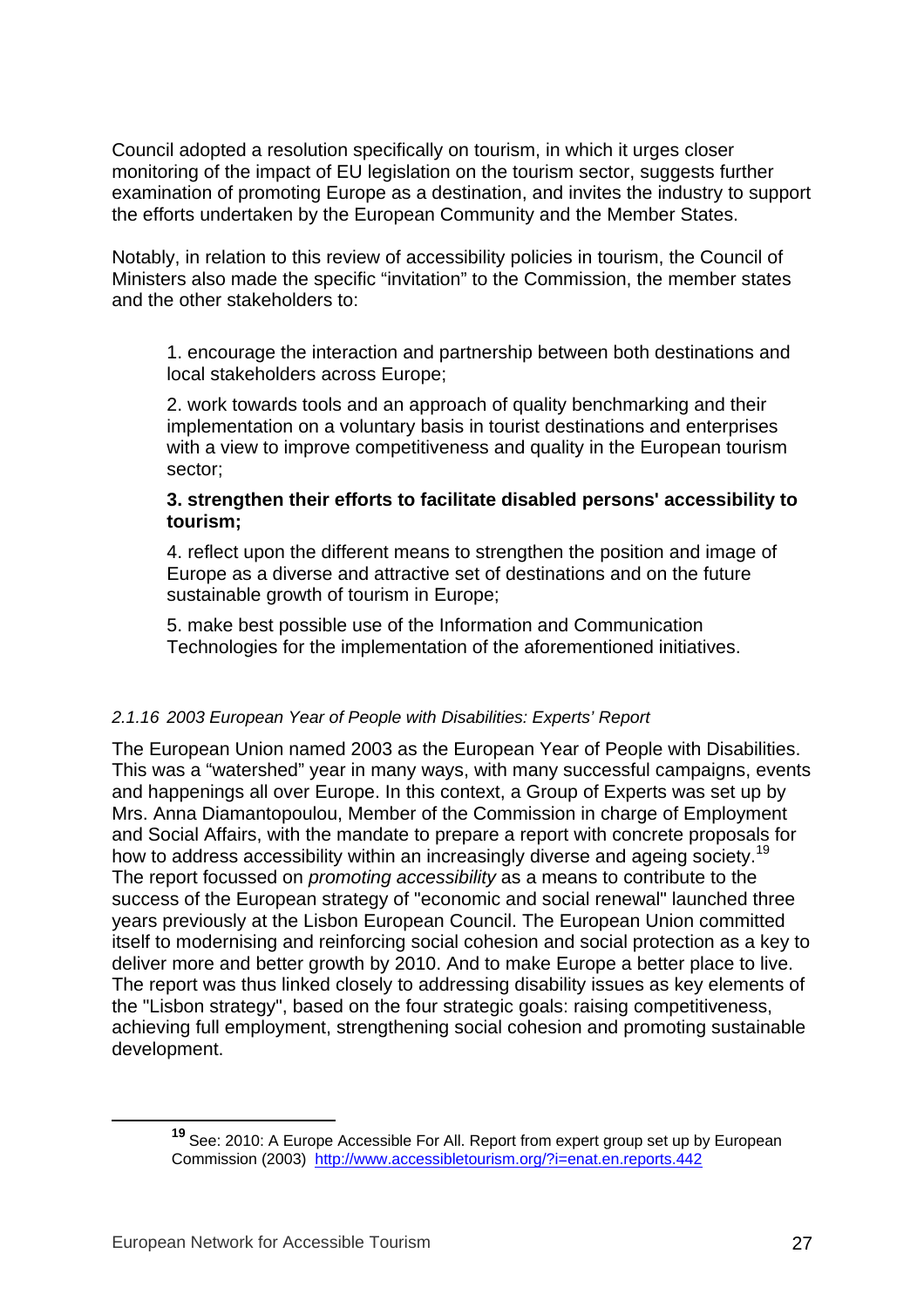The Experts' Report included analyses and recommendations on several fields that have an impact on accessible tourism policies and actions, including:

- Promoting responsibility by public authorities
- Making the built environment accessible for all by 2010
- Public procurement
- EU regional policy
- Involving all actors
- Raising awareness and strengthening co-ordination
- Education and training
- Involving businesses and private owners
- Strengthening EU-level co-ordination.

#### *2.1.17 2003 EESC: 'Accessible and Socially Sustainable Tourism for All'*

In 2003, a ruling of the European Economic and Social Committee (EESC) was published on the subject "For an accessible and socially sustainable tourism for all." In this ruling the EESC invites NGOs of people with disabilities, European authorities, national governments, regional and local administrations as well as private operators on the field of tourism to join efforts to make of Europe an effective centre of world tourism, a barrier free and sustainable space open to all. This ruling contains a series of measures to implement the rights of people with disabilities to enjoy their leisure and tourism fully and for that, to make sustainable and accessible tourism for a reality some changes in mentality, information, awareness and management are needed, the ruling says.

Among the initiatives proposed by the European Economic and Social Council to achieve an accessible tourism we can highlight the following:

- To ensure that people with disabilities have real and effective right to regular and standardized access to tourist goods and services.
- To ensure that mobility or communication problems may not ever serve as a basis to prohibit, deny, limit or condition their access to goods and tourists services on an equal basis with the rest of citizens.
- Public authorities at different levels shall establish and ensure compliance with uniform legal and technical standards which ensure free access of people with disabilities to goods and tourist services.
- Besides, the authorities will promote programmes and activities aimed at encouraging accessibility and the gradual elimination of all kinds of barriers and obstacles which prevent or hinder people with disabilities to access to satisfactory tourist services in comfort and safely.
- To favour that accessible tourism or tourism for all is not an issue that corresponds exclusively to public authorities but to all private bodies operating in this socio-economic area.
- Public authorities and private agents operating in the tourist area should really take into account, for the purposes of providing advantages in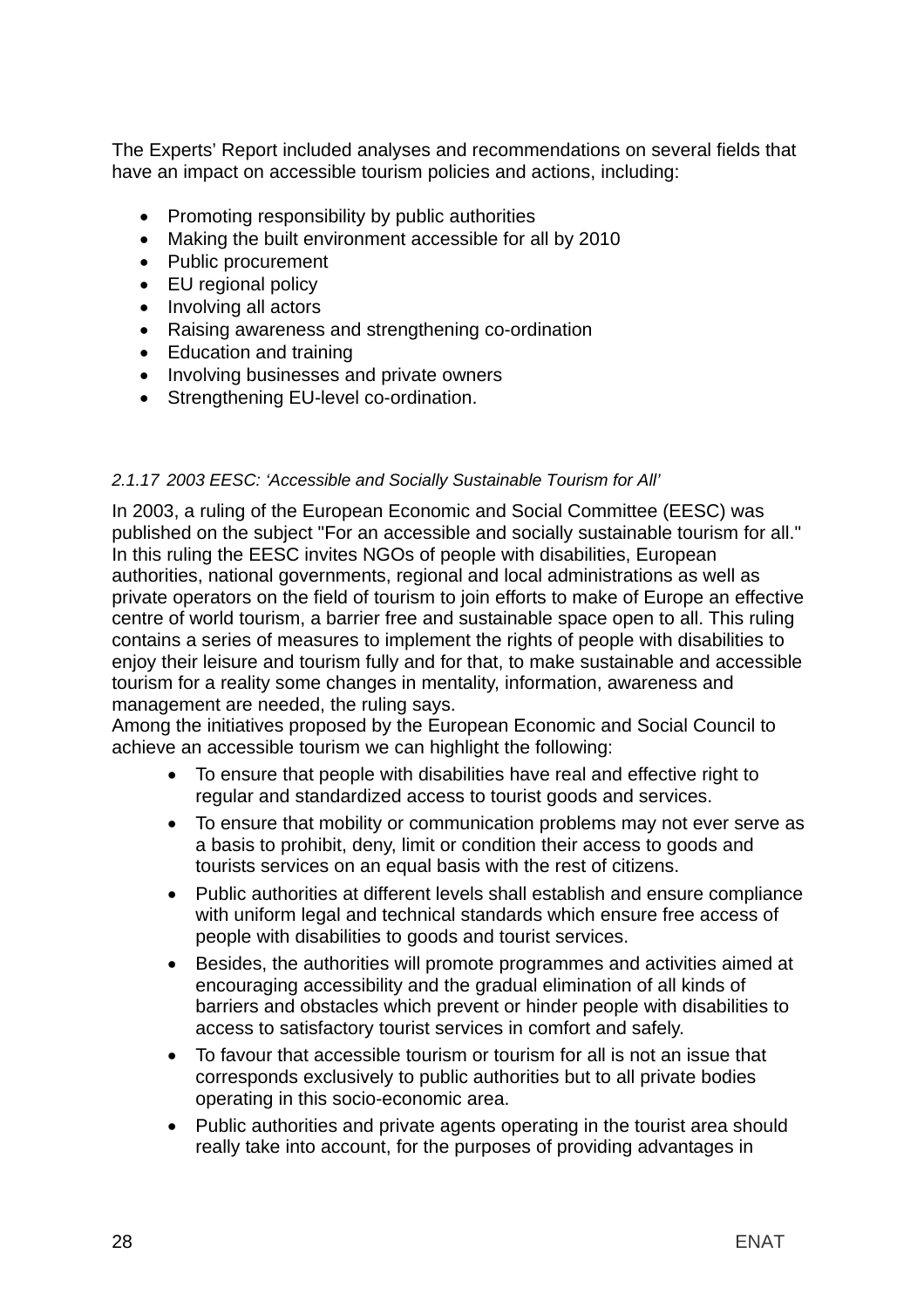pricing and in the hiring of tourist products and services, the objective disadvantage that people with disabilities have, especially those who need the aid or assistance of others.

• The ability to access and to use tourist goods and services freely by people with disabilities will be one of the elements to be taken into consideration when it the time comes to credit, grant and recognize quality ratings to tourist establishments and facilities.

The ruling also emphasised the importance of accessibility information being available for tourists, stating that all materials or tourist information services will collect references to the terms of accessibility of tourist goods and services offered so that people with disabilities can know exactly and in advance the possibilities regarding the free access to tourist offers.

#### *2.1.18 2004 EU Directives on Public Procurement*

The revised Public Procurement Directives offer scope for contracting authorities to consider social and accessibility issues.20 The directives allow public authorities and economic operators to choose to include accessibility aspects in the procurement process. The Public Procurement Directives do not oblige Contracting Authorities to include accessibility criteria in calls for tender but some countries have recognised the value of doing so, and are adopting more binding legislation, insisting on a systematic and structured implementation of the design-for-all principles. The EC funded project "Build-for-All" has published a Handbook for public authorities on how to include accessibility requirements in their tendering procedures.<sup>21</sup>

#### *2.1.19 2004 EC Study on Accessible Tourism Information*

A study commissioned by DG Enterprise Tourism Unit produced a guidance document addressed to tourism providers and destination managers advising them on how to inform disabled people and others who will benefit from better accessibility about the quality of their facilities. 22 The study was prompted by the long-standing observation that disabled visitors in Europe find venue accessibility information is often hard to obtain, it may be inaccurate or unreliable, and it is often based on idiosyncratic methods of measurement, labelling and description. The problem of lacking and unreliable information is particularly acute for persons with disabilities, who may require very detailed information about facilities in advance, especially in accommodation but also in other types of venues.

The guidance document gives concise lists of the basic kinds of information which disabled visitors require. As such it is also a useful tool for raising the awareness of providers about the access needs of disabled customers.

<sup>20</sup> Directive 2004/17/EC and Directive 2004/18/EC

 $rac{21}{22}$  See: www.build-for-all.net

http://ec.europa.eu/enterprise/tourism/docs/studies/improving\_information\_on\_accessibility/improving \_accessibility\_en.pdf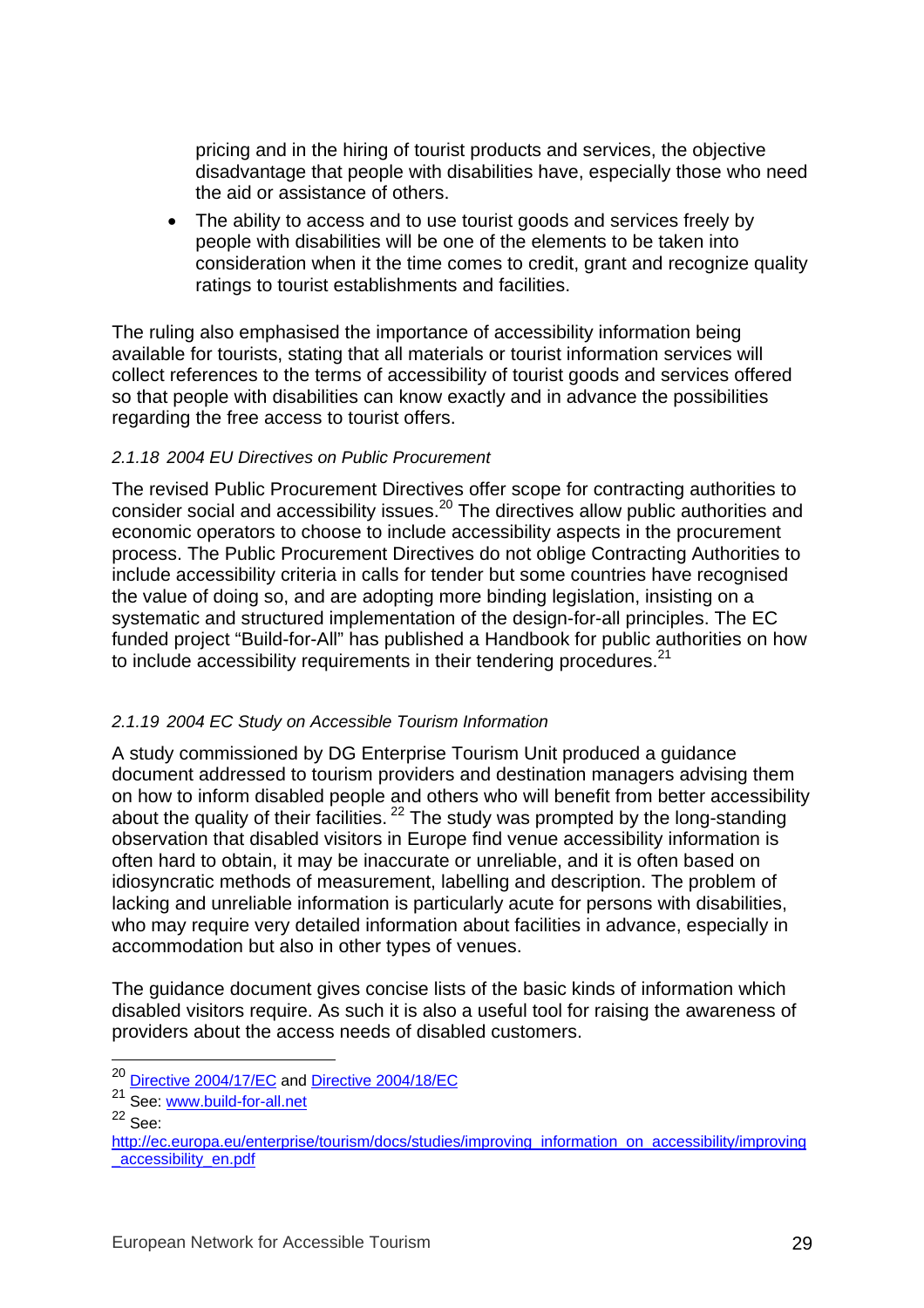However, when the guidance document was published and presented at a conference of stakeholders in Brussels, organised by the Tourism Unit, the European Disability Forum (EDF) firmly and publicly rejected the premise on which the guide was based: that venue owners could or even should "self assess" the accessibility of their venues and facilities with reliability. The EDF argued that access auditing is a specialised field and venue information should be gathered by expert auditors, including disabled people; the fear being that venue owners would either fail to recognise the weaknesses of their facilities or perhaps overstate their merits. This could pose a danger or at least inconvenience disabled visitors, said EDF. The extent of the Guidance document's practical application today is unknown, as there is no clear assignment of responsibility to tourism organisations or others to apply the guide's information formats, nor has any effort been made to organise the delivery of this access information to customers across Europe in a uniform way. (These two factors might be regarded as additional weaknesses, which appear to have left the Study and the Guide in something of a "policy vacuum").

#### *2.1.20 2004 The EU Disability Action Plan*

The objective of the Commission's disability strategy since 2003 has been to make equal opportunities for disabled people a reality. The EU Disability Action Plan (DAP) 2004-2010 has three operational objectives:

- full implementation of the Employment Equality Directive,
- successful mainstreaming of disability issues in relevant Community policies, and
- improving accessibility for all.

The Commission has described "Mainstreaming of disability issues" as follows:

"Mainstreaming of disability issues means that disability issues and interests should not be isolated and treated separately, but should be addressed into general provisions, legislation and society as a whole, recognising the needs, as well as the contribution, of people with disabilities. Mainstreaming involves analysing the relevant policy areas from the disability perspective, understanding the diverse needs of people with disabilities and taking them into account when developing policy. Various instruments are used to encourage fully integrated measures which meet the individual needs of people with disabilities and those of people without disabilities in the same way."

The DAP is developed in two-year phases with policy priorities that aim to tackle the equality gaps faced by disabled people. The achievements of the plan are recorded and published every two years, showing progress on the selected range of targets.

The ENAT project was funded under an EC Budget Line related to the DAP under the heading: ""Pilot Actions for Mainstreaming Disability". The subject of accessible tourism was not specifically targetted in the call for proposals but this project was accepted as a potentially useful contribution to the advancement of accessibility.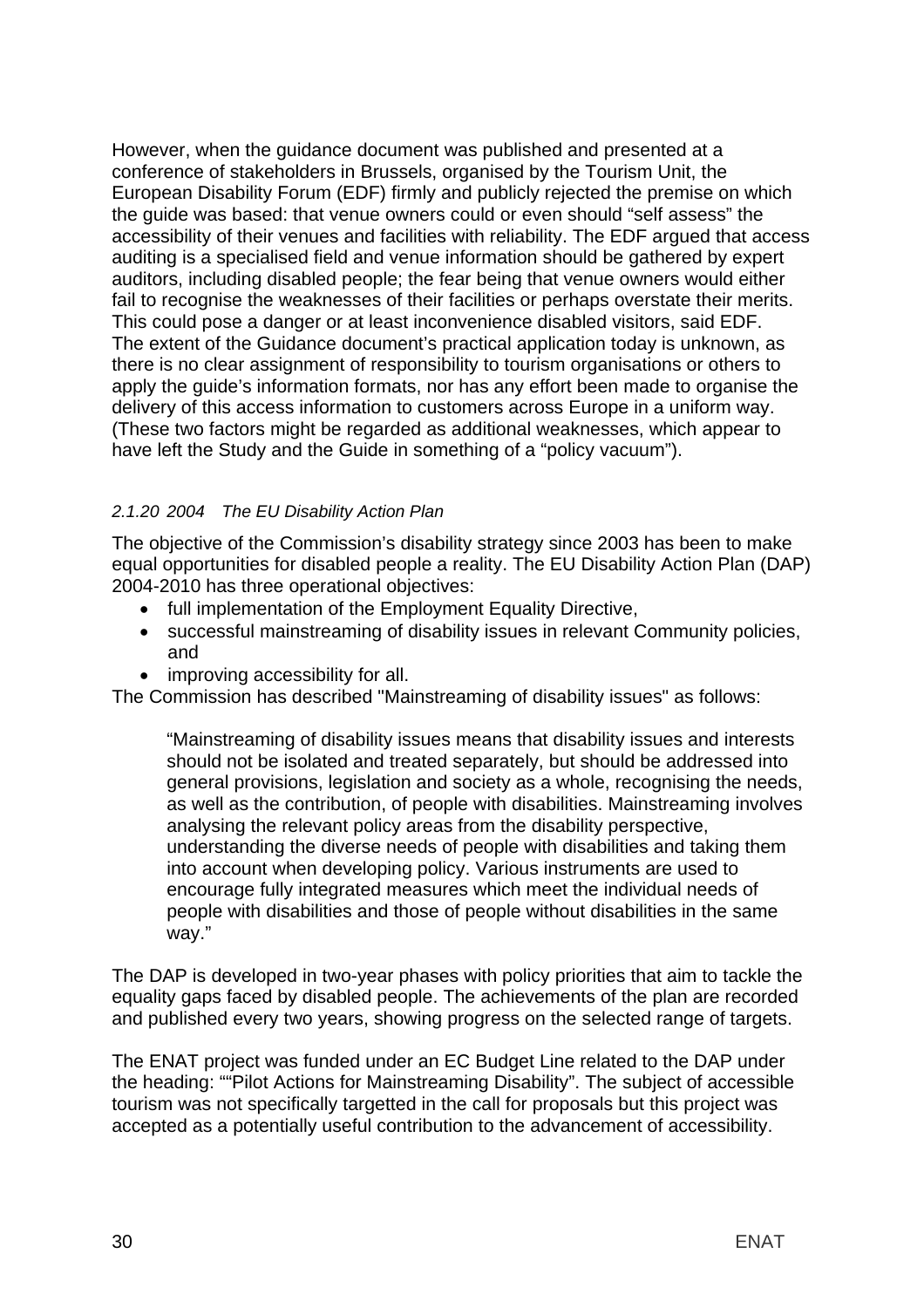See also **section 2.1.30** of this report, where the 2008-2010 planning period is presented and discussed.

#### *2.1.21 2005 UNWTO Resolution on Accessible Tourism for All*

The United Nations World Tourism Organization adopted on 28 November - 2 December 2005, a resolution on "Accessible Tourism for All" on the recommendation of the Quality Support and Trade Committee.

The text of the resolution updated the Annex to General Assembly resolution A/RES/284(IX) adopted at the ninth session (Buenos Aires, Argentina, 30 September - 4 October 1991) entitled Creating Tourism Opportunities for Handicapped People in the Nineties. The resolution was prepared with the help of experts provided to the Organization by the Spanish ONCE Foundation.

Considering the importance of this resolution to the present analysis and the policy actions which are proposed in later sections of this report, the full text of the UNWTO resolution is provided in Annex 1 of this report, for reference.

#### *2.1.22 2006 EC Regulation: Disabled Air Passengers' Rights*

Regulation (EC) No 1107/2006 of the European Parliament and of the Council of 5 July 2006 concerning the rights of disabled persons and persons with reduced mobility when travelling by air was a landmark piece of legislation. It created, for the first time, a European legal framework for access provisions in air travel for disabled travellers, both in airports and on board aeroplanes. $^{23}$  The regulation covers both arrival and departure points, the organisation of assistance, funding the access measures at airports (by spreading the cost among all airport customers), service onboard planes, carriage of wheelchairs and guide dogs, customer information, oversight by the National regulatory authorities, customer complaints procedures and right of redress. The regulation comes into full effect on 26 July 2008 in all European passenger airports.

#### *2.1.23 2006 EC Communication: A Renewed EU Tourism Policy*

The renewed tourism policy, proposed by the Commission in 2006, aims to help the industry meet a number of challenges while promoting overall competitiveness. The document highlights "facing up to" Europe's ageing population; growing external competition, consumer demands for more specialised tourism, and the need to develop more sustainable and environmentally friendly practices. The revised policy seeks to produce more and better jobs by nurturing conditions that will help tourism grow strongly in the coming years.

In this Communication, the target group of disabled visitors has slipped out of the vocabulary, being replaced by the term: "accessibility and mobility…". Thus the only reference related to disabled people appears in this recommendation:

<sup>&</sup>lt;sup>23</sup> See http://www.accessibletourism.org/resources/ec\_reg\_1107\_2006\_5\_july\_en.pdf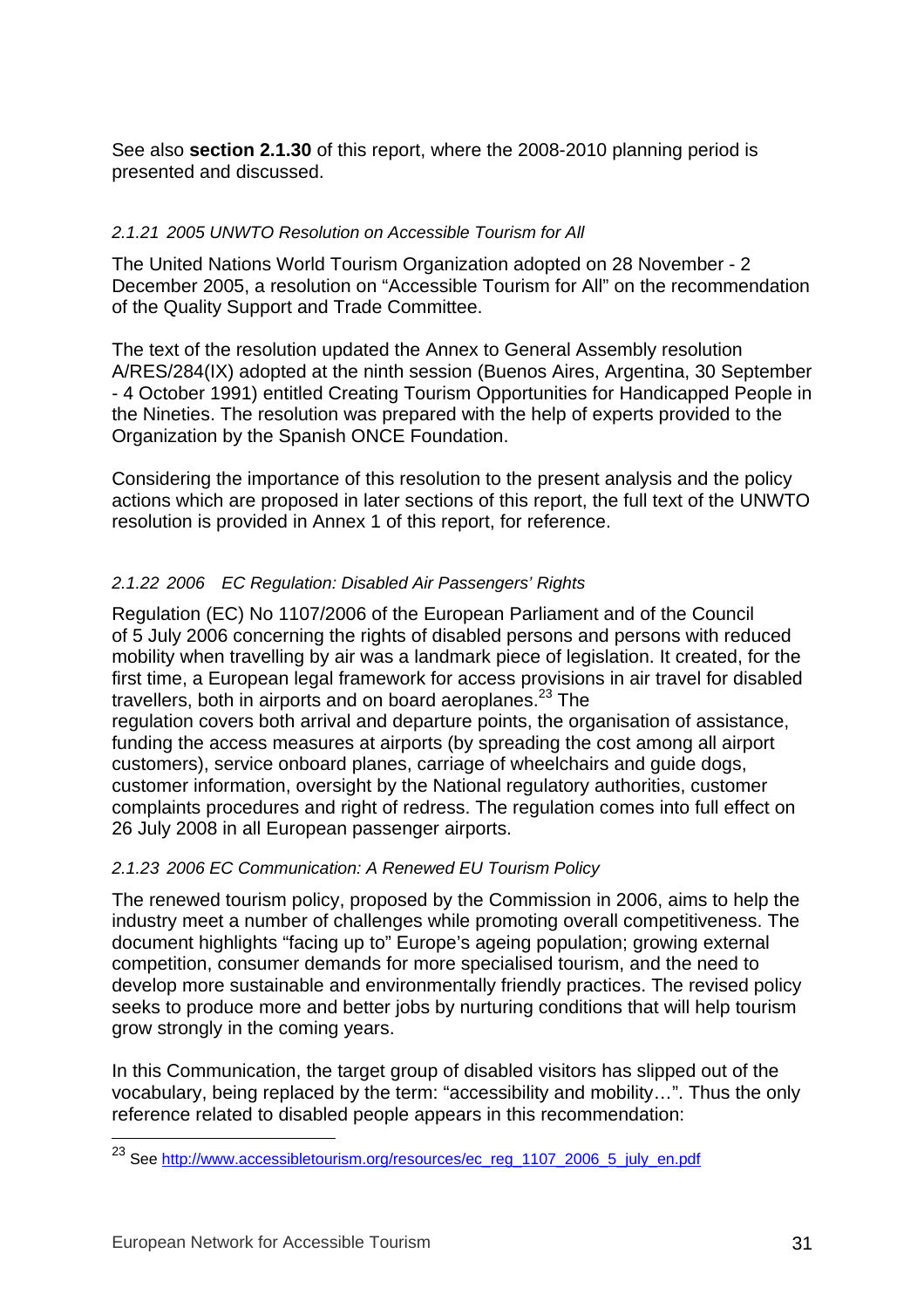"ERDF [the European Regional Development Fund] shall support more sustainable patterns of tourism to enhance cultural and natural heritage, develop *accessibility and mobility related infrastructure* [our emphasis] and to promote ICT, innovative SMEs, business networks and clusters, higher value added services, joint cross-border tourism strategies and inter-regional exchange of experience."

It is perhaps surprising after a more than a decade of policy statements recommending and supporting a wide range of measures that would improve tourism for disabled and elderly visitors that the subject is treated so briefly, as a matter only of "infrastructure" development.

The Commission proposes a combination of 'Better Regulation', 'Policy Coordination' and 'Improved use of available European financial instruments' to target the *sustainable growth and jobs* targets of the Lisbon Agenda. Partnership and consultation with tourism stakeholders at all levels of government are seen as an essential factor. If successful, this strategy would seem to bring about a kind of *de facto* European Tourism Policy, despite the lack of a formal legal framework for EUlevel intervention in tourism. With EU funding programmes in relation to job creation, farming, fisheries, research, regional development and others, the tourism sector in Europe has perhaps many opportunities to access funds to develop its activities. Whether accessible tourism initiatives can benefit from this proposed strategy will be interesting to follow.

#### *2.1.24 2006 European Social Funds 2007-2013 Programming Period*

The European Social Fund, created in 1957, is the European Union's main financial instrument for investing in people. $^{24}$  It supports employment and helps people enhance their education and skills. This improves their job prospects. Member States and regions devise their own ESF Operational Programmes in order to respond to the real needs 'on the ground'.

Among the General Provisions of the ESF regulation is the statement:

"(30) In the context of its effort in favour of economic and social cohesion, the Community, at all stages of implementation of the Funds, has as its goals to eliminate inequalities and to promote equality between men and women as enshrined in Articles 2 and 3 of the Treaty, as well as combating discrimination based on sex, racial or ethnic origin, religion or belief, disability, age or sexual orientation."

#### Article 16 states:

"The Member States and the Commission shall take appropriate steps to prevent any discrimination based on sex, racial or ethnic origin, religion or belief, disability, age or sexual orientation during the various stages of

<sup>&</sup>lt;sup>24</sup> European Social Funds <u>http://ec.europa.eu/employment\_social/esf/index\_en.htm</u>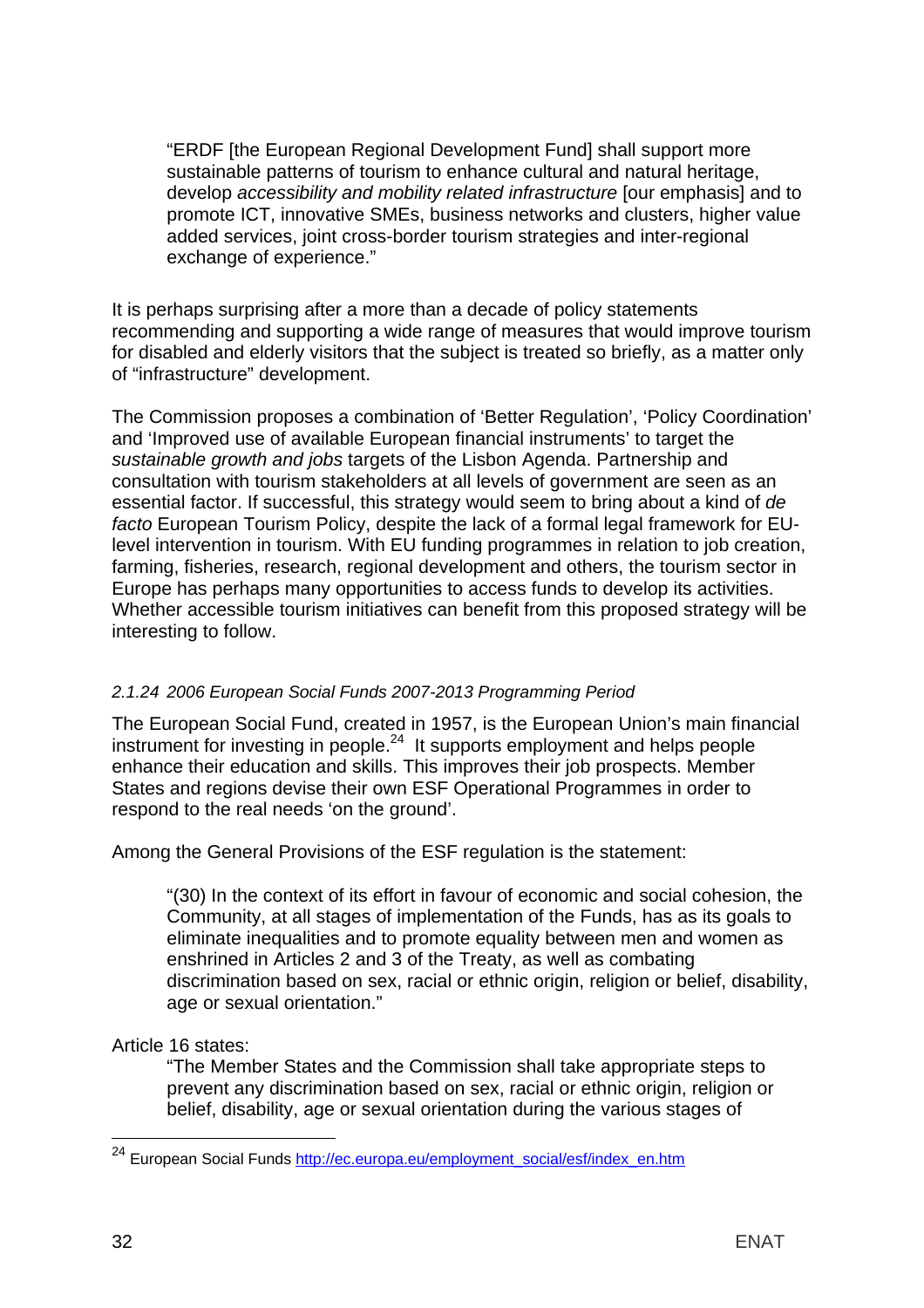implementation of the Funds and, in particular, in the access to them. In particular, accessibility for disabled persons shall be one of the criteria to be observed in defining operations co-financed by the Funds and to be taken into account during the various stages of implementation."

ESF is thus a policy tool to "fight discrimination" but the main targets lie in the fields related to the Lisbon Agenda. Without a mandate for a European tourism policy, coherent, coordinated and effective actions on accessible tourism may be difficult to attain.

A first draft of a "toolkit" to support Member States in making ESF projects more accessible for people with disabilities was presented at the conference organised by the Commission on the ESF and accessibility with stakeholders on 21 September 2006, where examples of good practices were presented as well as different practices in the Member States.<sup>25</sup>

#### *2.1.25 2006 The UN Convention on the Rights of Persons with Disabilities*

The UN Convention on the Rights of Persons with Disabilities, 2006 (article 30 in particular, referring to participation in cultural life, recreation and sport) has added particular importance to the need for all parts of the tourism industry in all parts of the world to address the requirements of disabled visitors in their facilities, services and offers.

The Convention on the Rights of Persons with Disabilities and its Optional Protocol was adopted on 13 December 2006 at the United Nations Headquarters in New York, and was opened for signature on 30 March 2007. There were 82 signatories to the Convention, 44 signatories to the Optional Protocol, and 1 ratification of the Convention. This is the highest number of signatories in history to a UN Convention on its opening day. It is the first comprehensive human rights treaty of the 21st century and is the first human rights convention to be open for signature by regional integration organizations. The UN website states:

"The Convention marks a "paradigm shift" in attitudes and approaches to persons with disabilities. It takes to a new height the movement from viewing persons with disabilities as "objects of charity, medical treatment and social protection" towards viewing persons with disabilities as "subjects" with rights, who are capable of claiming those rights and making decisions for their lives based on their free and informed consent as well as being active members of society.

The Convention is intended as a human rights instrument with an explicit, social development dimension. It adopts a broad categorization of persons with disabilities and reaffirms that all persons with all types of disabilities must

<sup>&</sup>lt;sup>25</sup> See: http://ec.europa.eu/employment\_social/emplweb/events/event\_en.cfm?id=645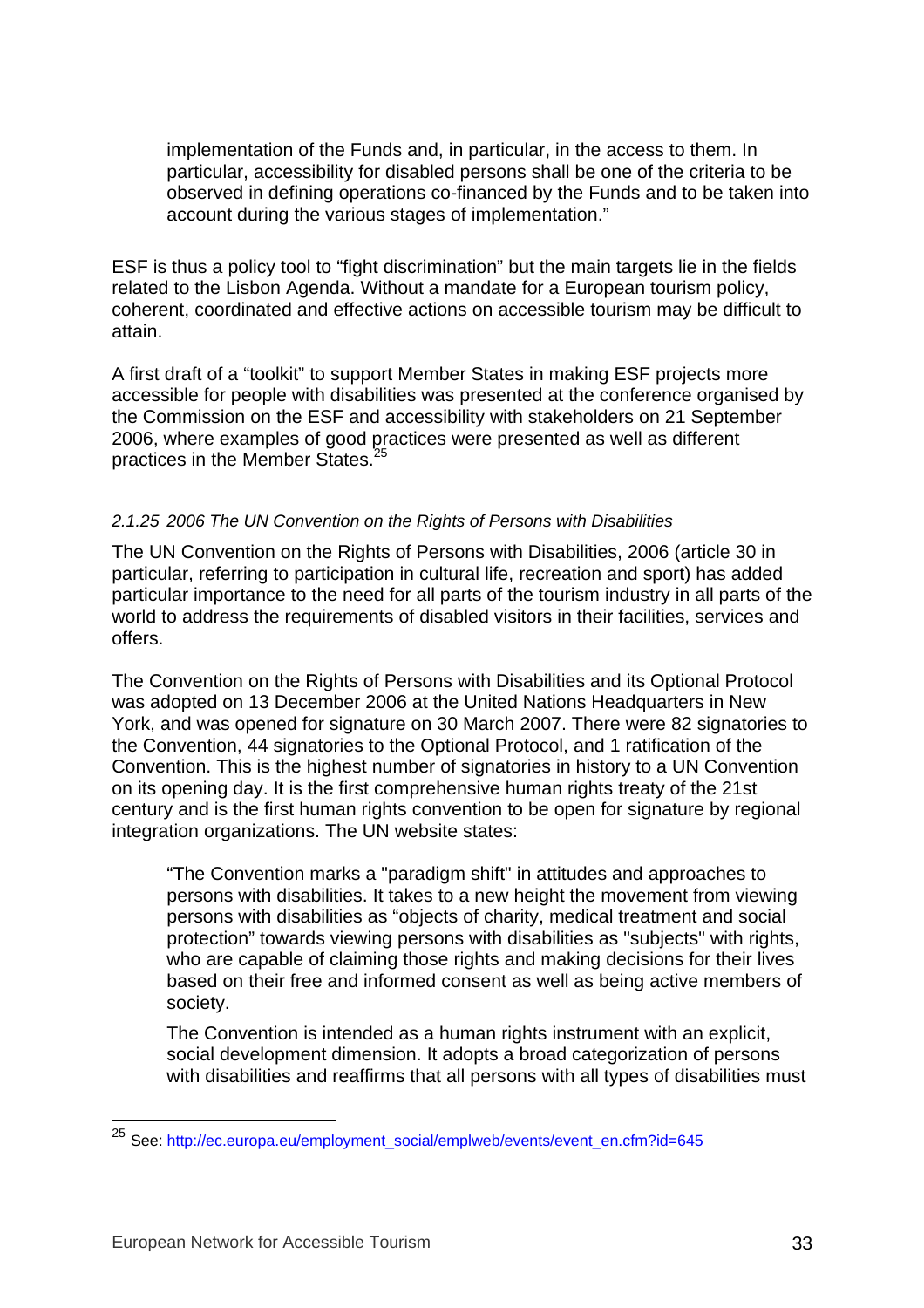enjoy all human rights and fundamental freedoms. It clarifies and qualifies how all categories of rights apply to persons with disabilities and identifies areas where adaptations have to be made for persons with disabilities to effectively exercise their rights and areas where their rights have been violated, and where protection of rights must be reinforced."

The Convention text continues:

"The principles of the Convention shall be:

(*a*) Respect for inherent dignity, individual autonomy including the freedom to make one's own choices, and independence of persons;

(*b*) Non-discrimination;

(*c*) Full and effective participation and inclusion in society;

(*d*) Respect for difference and acceptance of persons with disabilities as part of human diversity and humanity;

(*e*) Equality of opportunity;

(*f*) Accessibility;

(*g*) Equality between men and women;

(*h*) Respect for the evolving capacities of children with disabilities and respect for the right of children with disabilities to preserve their identities.

Article 30 of the Convention makes particular reference to participation in cultural life, leisure, recreation and sport:

"5. With a view to enabling persons with disabilities to participate on an equal basis with others in recreational, leisure and sporting activities, States Parties shall take appropriate measures:

(a) To encourage and promote the participation, to the fullest extent possible, of persons with disabilities in mainstream sporting activities at all levels;

(b) To ensure that persons with disabilities have an opportunity to organize, develop and participate in disability-specific sporting and recreational activities and, to this end, encourage the provision, on an equal basis with others, of appropriate instruction, training and resources;

(c) To ensure that persons with disabilities have access to sporting, recreational and tourism venues;

(d) To ensure that children with disabilities have equal access with other children to participation in play, recreation and leisure and sporting activities, including those activities in the school system;

(e) To ensure that persons with disabilities have access to services from those involved in the organization of recreational, tourism, leisure and sporting activities<sup>, 26</sup>

Countries are to promote participation in cultural life, recreation, leisure and sport by ensuring provision of television programmes, films, theatre and cultural material in

<sup>&</sup>lt;sup>26</sup> http://www.accessibletourism.org/?i=enat.en.reports.365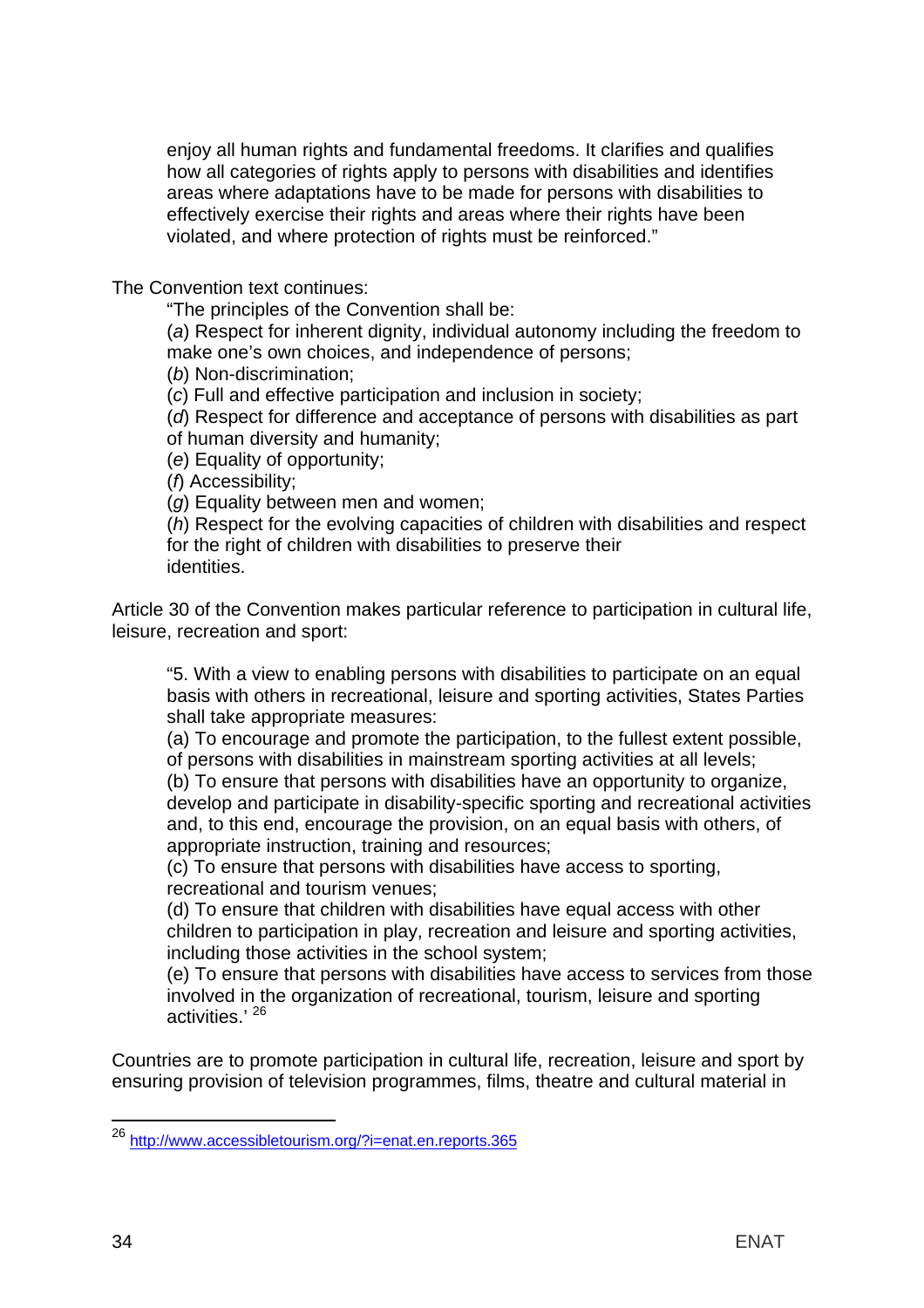accessible formats, by making theatres, museums, cinemas and libraries accessible, and by guaranteeing that persons with disabilities have the opportunity to develop and utilize their creative potential not only for their own benefit, but also for the enrichment of society. Countries are to ensure their participation in mainstream and disability-specific sports" (Article 30).

"To ensure implementation and monitoring of the Convention, countries are to designate a focal point in the government and create a national mechanism to promote and monitor implementation" (Article 33).

It now remains to be seen whether the UN member states will live up the ambitions set in this binding Convention. The policy statements for tourism are clear but implementation must be pursued rigorously and with a high priority in order to achieve success on the ground. The efforts of member states and the length of time for implementation to take effect will certainly be closely watched by the disability movement.

#### *2.1.26 2007 UN Progress Report on the Standard Rules*

The UN-appointed Special Rapporteur on the Standard Rules made her annual report in 2007 on the implementation of the Rules. This report was based on visits, interviews, and – for the first time - questionnaires sent to all governments and national NGOs of disabled people. From the "self-reports" by 114 national governments (gathered in 2003-2004) it can be seen that UN member states can only report partial success in fulfilling the Standard Rules. (77 countries did not reply to the 2003-2004 Global Survey). The report is quoted here, at length:

"This is the first time that the Special Rapporteur on Disability monitors the Standard Rules in the presence of a Convention of the Rights of Persons with Disabilities. This new reality begs the question regarding the similarities and differences between the two documents and the their relationship to one another.

A comparative look at both documents reveals a complementary relationship between the two. On the one hand, the Convention, with its 50 Articles, represents the unified vision and presents the legal framework for a universal response to the issues of disability. The Standard Rules, on the other hand, has functioned, since its adoption, as a detailed checklist and guidelines for affecting a cultural and environmental and legislative transformation that would ensure the equalization of opportunities for persons with disabilities. Therefore, the existence of a Convention on the Rights of persons with disabilities alongside the Standard Rules, will serve to augment the Rules and provide a legal base for the measures that need to be taken to implement the Rules. The Standard Rules with its procedural clarity and detailed implementation measures, still solicit from the international community, development agencies and organizations a moral and political obligation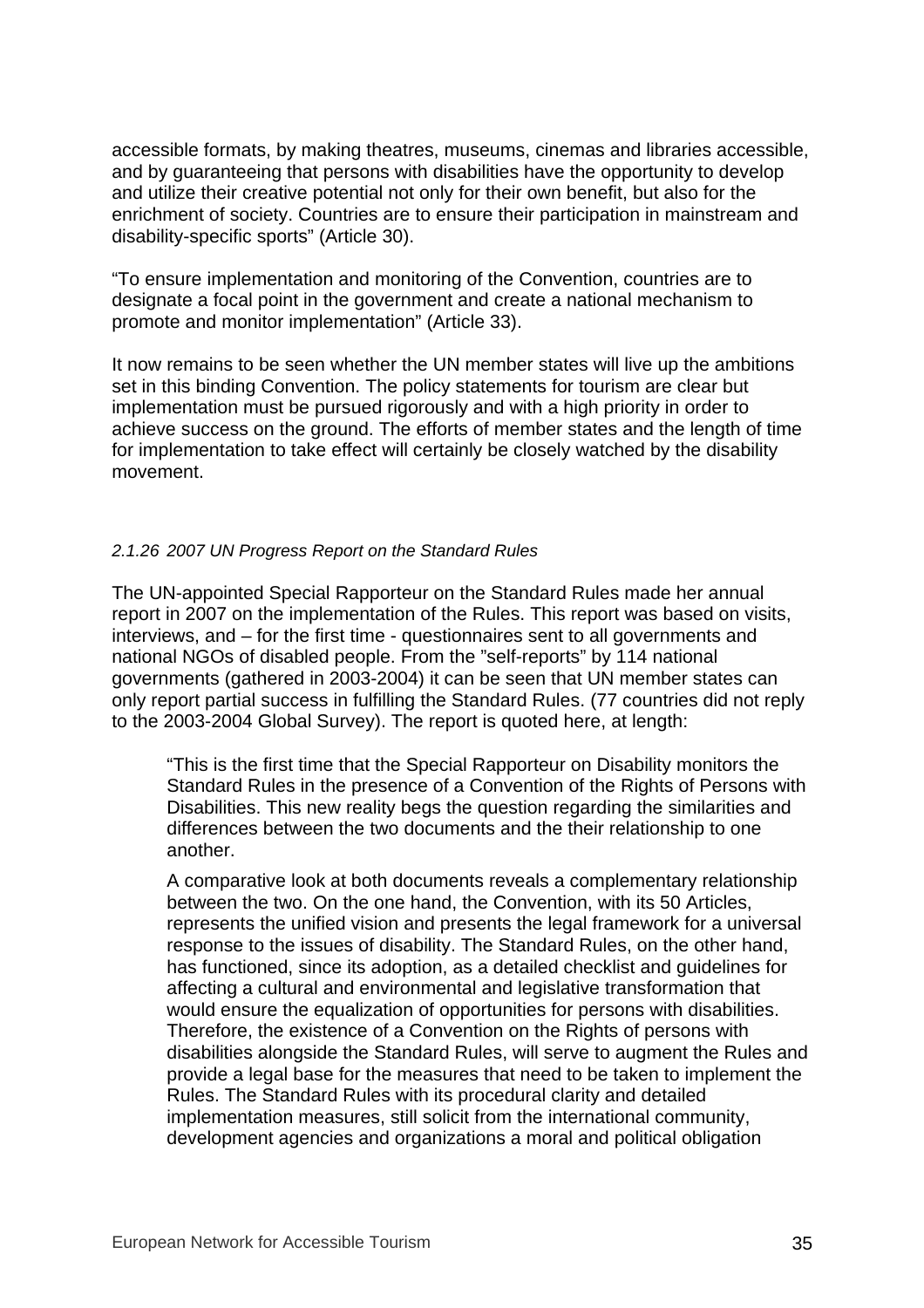toward the issues of persons with disabilities, while the Convention solicits a legal commitment to deal with those issues as rights. Therefore, the existence of both documents invites us to use both in order to improve conditions for persons with disabilities worldwide".27

The Rapporteurs' results revealed that, in the areas of policies, legislations and consulting with disabled persons organizations, more than half the responding countries answered positively: in other words, progress is being made. The shortfall was observed at the level of *implementation* of programmes and awareness-raising where only 40 to 49 countries responded positively.

The following passages are quoted in full from the report:

"Results on accessibility show that the intention is present in most of the responding countries to make the physical environment accessible and that many do understand the importance of this aspect in effecting equalization of opportunities for persons with disabilities. While accessibility is expressed as a priority by governments in all discussions about disability at international fora, it is obvious that when it comes to implementation at the national level which requires the spending of resources - it is a priority that competes with many others. Education, health, security…etc. often take precedence over disability issues where governments are concerned. Therefore, the alarming number of 49 countries that have taken no action on accessibility for persons with disabilities is a serious matters that requires awareness raising and advocacy.

In effect, this means that the physical environment is not as accessible as it should be. Even in the countries that stated they have accessibility, not all spaces are accessible and in only 64 of them the spaces related to services, which may or may not be legislated for, are accessible, such as government buildings. On the whole both housing and transportation remain major issues of concern in terms of accessibility in most of the responding countries.

This means that social commitment is not widely shared or backed by the necessary resources in order to restructure the environment to suit the needs of all persons with disabilities.

Responses relating to Rule 14, Policies were higher than those relating to change on the ground in accordance with these policies. The fact that the intention is clearly present seems to indicate that the obstacle to implementation could be the availability of financial resources which is responsible for the gap between theory (intention) and practice (implementation).

**<sup>27</sup>** Statement of the Special Rapporteur on Disability to the 45th Session of the Commission for Social Development (2007) http://www.un.org/esa/socdev/enable/srcsocd45.htm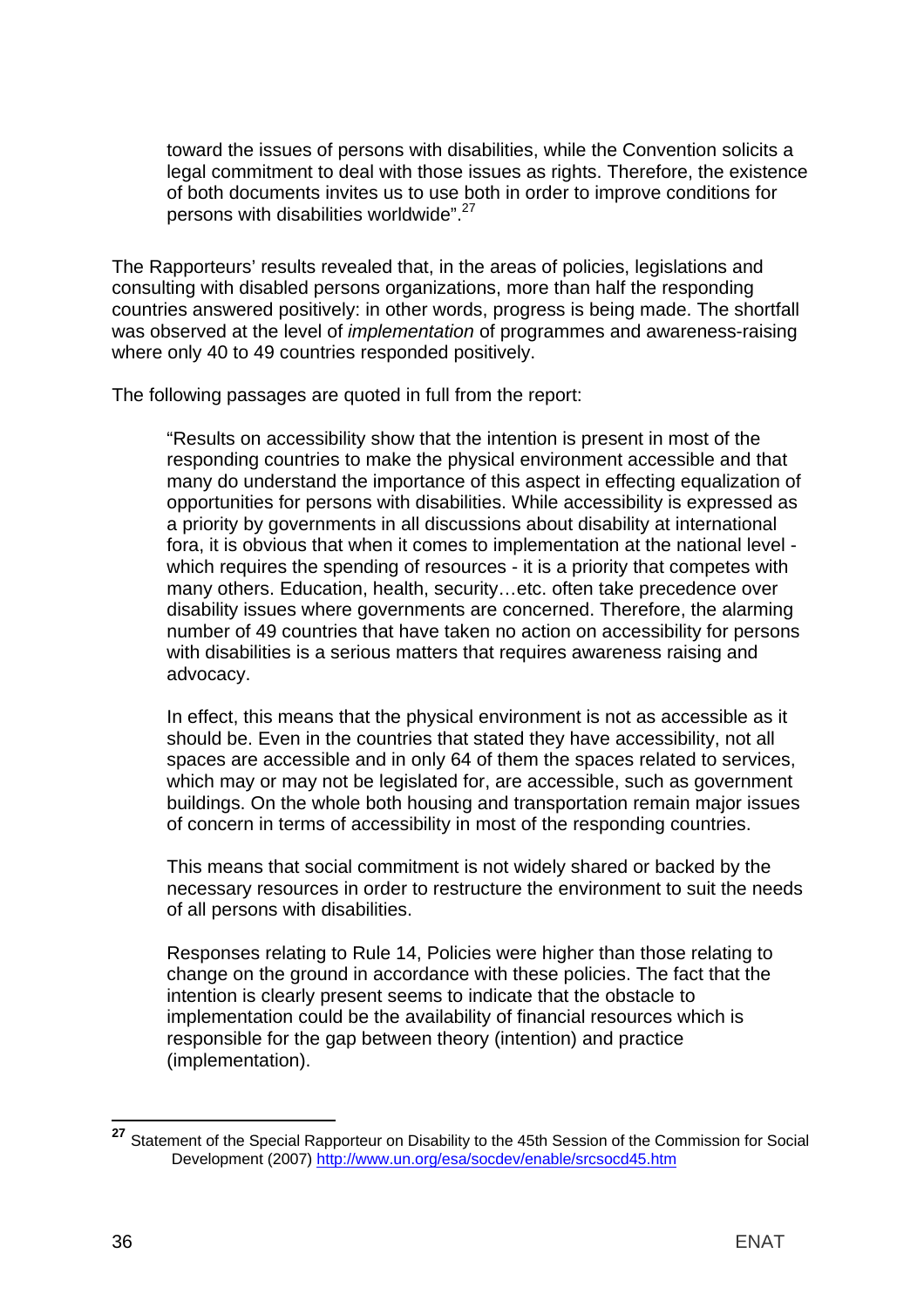Considering that more than 10 years have passed since the adoption of the Standard Rules (at the time of the administration of this questionnaire), the responses given to the issue of accessibility are far from satisfactory. Political commitments need to be translated into actions, and the community at every level needs to be involved in this because communities are where people spend their lives and interact, and where the equalization of opportunities counts the most.

While monitoring bodies on accessibility do exist in one form or another in many countries, little is known at this time about their programmes and methodology, or their levels of coverage and whether they are related to government policies and legislations or whether they provide information to governments leading to change.

Monitoring and reporting without an effective mechanism that translates into real change, remain intellectual exercises that have little effect on the actual lives of persons with disabilities.

The regular reviews of the UN Standard Rules have consistently pointed to the need for government monitoring and reporting across all areas of the rules.

It is also obvious that there is a need for greater involvement on the part of disabled persons organizations in assessing the accessibility situation in their countries, identifying the needs, and advising governments on the best course of action to achieve full accessibility and thereby move one step closer to full participation in society for persons with disabilities.

#### **"Notably, in 2007, 13 years after their adoption, no country had fully implemented the entire set of UN Standard Rules."** [our emphasis]**.**

#### *2.1.27 2007 The European Year of Equal Opportunities For All*

The European Year of Equal Opportunities for All 2007 targetted awareness-raising about European citizens' rights to non-discrimination.**<sup>28</sup>** With more than 430 national actions and over 600 events spreading the messages of the Year and directly reaching approximately 400.000 people, the European Year is judged to have achieved its goal. Public debate on the benefits of diversity in Europe has been launched. An estimated 328 million citizens were additionally reached by articles published in newspapers and magazines on the Year's activities.

The EU Member States officially recognised the numerous achievements of the European Year and, most importantly, took on many new commitments in early December 2007. For example, they committed to strengthening their efforts to

<sup>&</sup>lt;sup>28</sup> 2007 European Year of Equal Opportunities for All: http://ec.europa.eu/employment\_social/eyeq/index.cfm?page\_id=18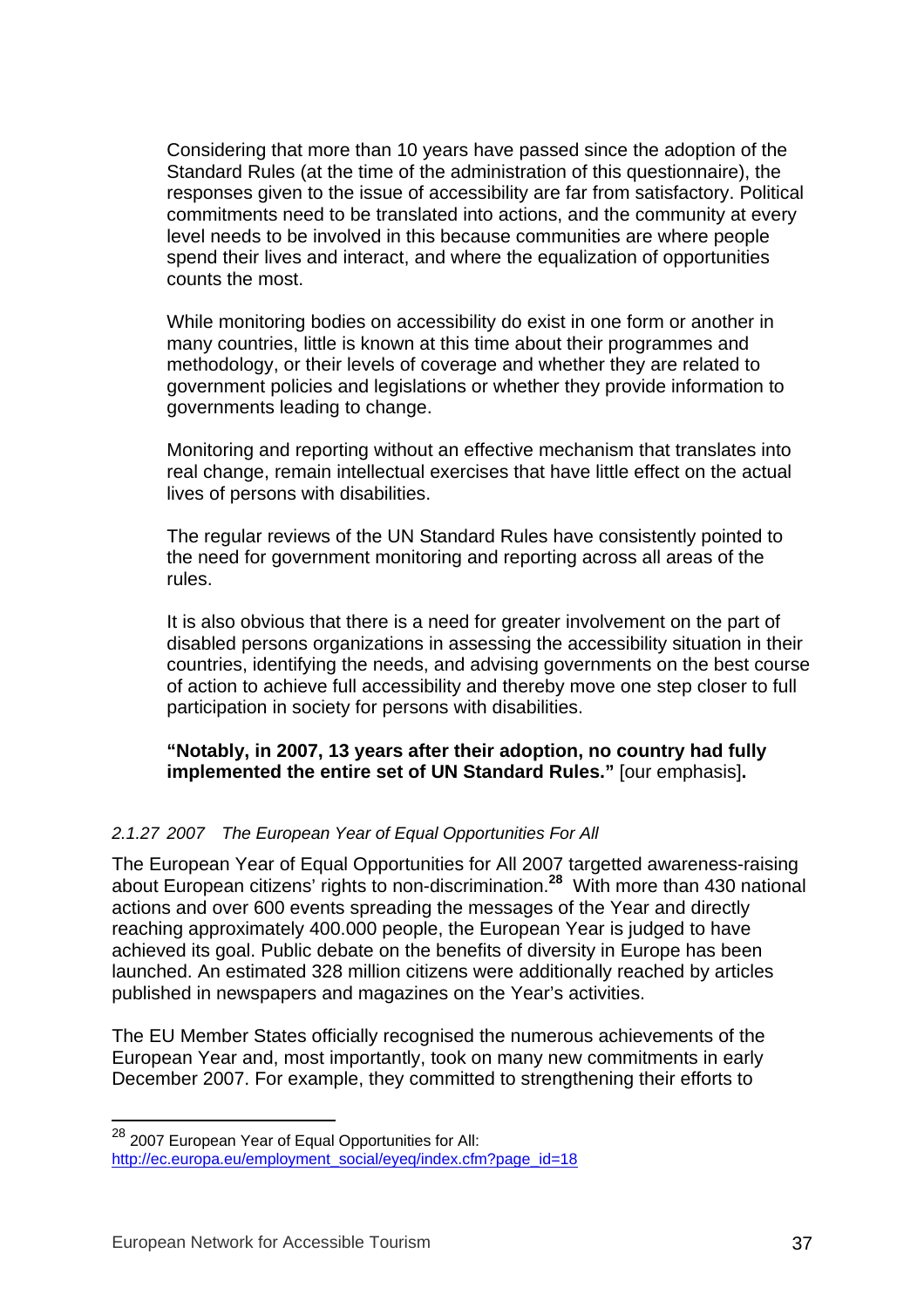combat discrimination inside and outside the labour market, while fully incorporating civil society and social partners in the process. They have also recognised the importance of dealing with multiple discrimination and using tools such as mainstreaming, positive action, and data collection to make equality a reality.

At the end of 2007, further national awareness raising activities were selected for funding by the EU's PROGRESS programme in 2008. All the projects aim to improve understanding of equality issues and challenge stereotypes and prejudices.<sup>29</sup> However, none of these, as far as we can ascertain, is specifically concerned with measures to promote equal opportunities in relation to accessible tourism.

#### *2.1.28 2007 EC Stakeholder Conference on Accessible Tourism*

Policies and actions for the improvement of accessibility in tourism were placed in the spotlight at a two-day Stakeholders' Conference held in Brussels in January 2007, organised in support of the "European Year of Equal Opportunities for All" by the Tourism Unit of the European Commission DG Enterprise. The main objective of the conference was to raise the awareness of all stakeholders about the impact and the business opportunities of demographic ageing that will lead to a growing proportion of tourists with needs for improved accessibility and higher service quality. The conference was organised with the technical support of OSSATE, the Toegankelijkheidsbureau and Toerisme Vlaanderen. The conference presented best practices and engaged the delegates in focussed discussions about the future directions for accessible tourism.

Four themes were addressed:

- Accessibility in Transport
- Information and Marketing on Accessibility
- Accessibility within Training and Employment
- Accessible Infrastructure in Destinations.

Each theme was introduced with presentations of good practices, projects and initiatives, followed by plenary discussions.

The summary and conclusions of the conference were presented by Mr. Pedro Ortún, Director of the EC Enterprise and Industry Directorate General, and are reproduced here in full:

- **"Accessibility is a rights issue**  a right of access to goods, facilities and services – and everybody should have the right to travel and to enjoy their leisure experiences
- Accessibility is often limited to a certain group of people but it should be seen in a more **holistic approach**
- **Design for All** accessibility should be useable for as many people as possible – the needs of as many people as possible should be taken on board

**<sup>29</sup>** See: National anti-discrimination projects supported by the Progress Programme, 2007-2008: http://ec.europa.eu/employment\_social/fundamental\_rights/policy/awrais/nap08\_en.htm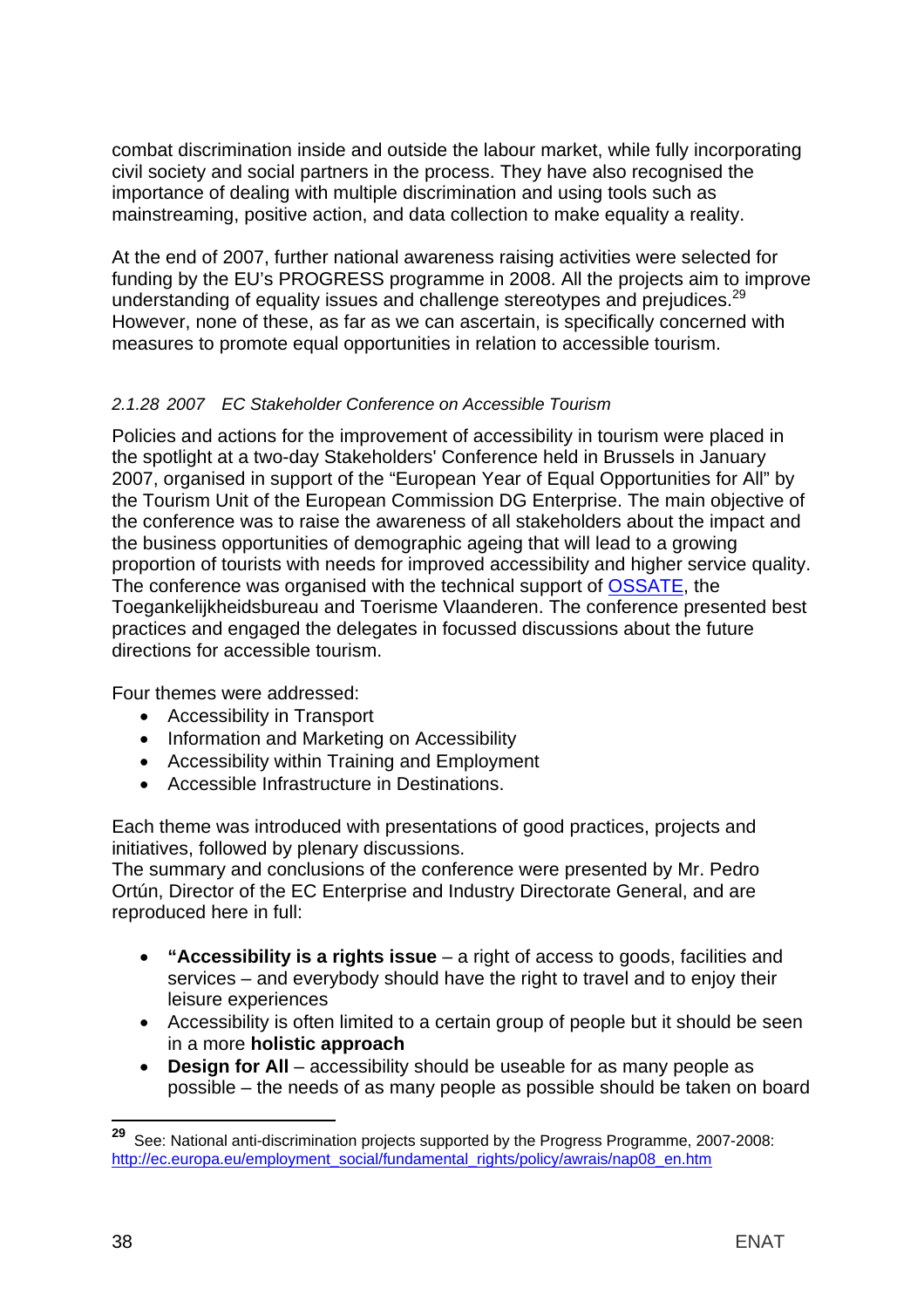- Keyword: **mainstreaming**  The need to mainstream disability and accessibility into all relevant policy areas. The Commission pays particular attention to disability aspects in its socio-economic policies, programmes and projects. The Unit for the Integration of People with Disabilities is responsible for mainstreaming disability matters within the Commission
- All key actors at international, EU, national and destination (reg., local) level should be involved – but also the **tourism industry**!
- Accessibility is an important **economic element** and can be a real "**business case**" – it is a matter of competition (ageing population – new target groups!)
- But: the timeframe to reach accessibility is very long even with legislation, also because the industry has to adapt, which also means to invest"

#### **"What does DG ENTERPRISE and INDUSTRY?**

#### References to **accessibility in the TSG report**:

Aim 2b: To provide a safe, satisfying and fulfilling experience for visitors, **available to all** without discrimination by gender, race, religion, disability or in other ways -> **Fair access to tourism for all** 

Challenge 2: Addressing the impact of **tourism transport**:

*"In addition, however, tourism planners and businesses should work together to promote a modal shift towards the use of more environmentally friendly forms of transport for tourism (train, coach/bus, water, cycle, foot), both to and within the tourist destination, through (amongst others): Careful location of new tourism development with respect to accessibility."* (Sustainable transport is also a key challenge of the SDS.)

Challenge 7: **Making holidays available to all** 

*"Social inclusion and equity are important principles of sustainable development. A specific aim (2b) is to ensure that tourism experiences are available to all without discrimination. This will also bring additional economic benefits (Aims 1a, 1b)."* 

#### *Two principal challenges to address are:*

*Physical disability. This includes the high proportion of European citizens affected by mobility or sensory impairment, either personally or indirectly through a member of their family or group. This may increase, owing to demographic changes.* 

*Economic disadvantage, which exists in all countries but is especially prevalent in some of the newer EU member states and among immigrant populations.* 

#### *Relevant action includes:*

*Encouraging policies and actions to support social tourism at all levels. Raising enterprise awareness of the size of the market and the economic advantages as well as social benefits.* 

*Ensuring universal adherence to workers' leave entitlement, safeguarding this aspect of social security guaranteed by the European social model* 

*Designing and adapting tourism facilities and sites to meet requirements for physical disability.*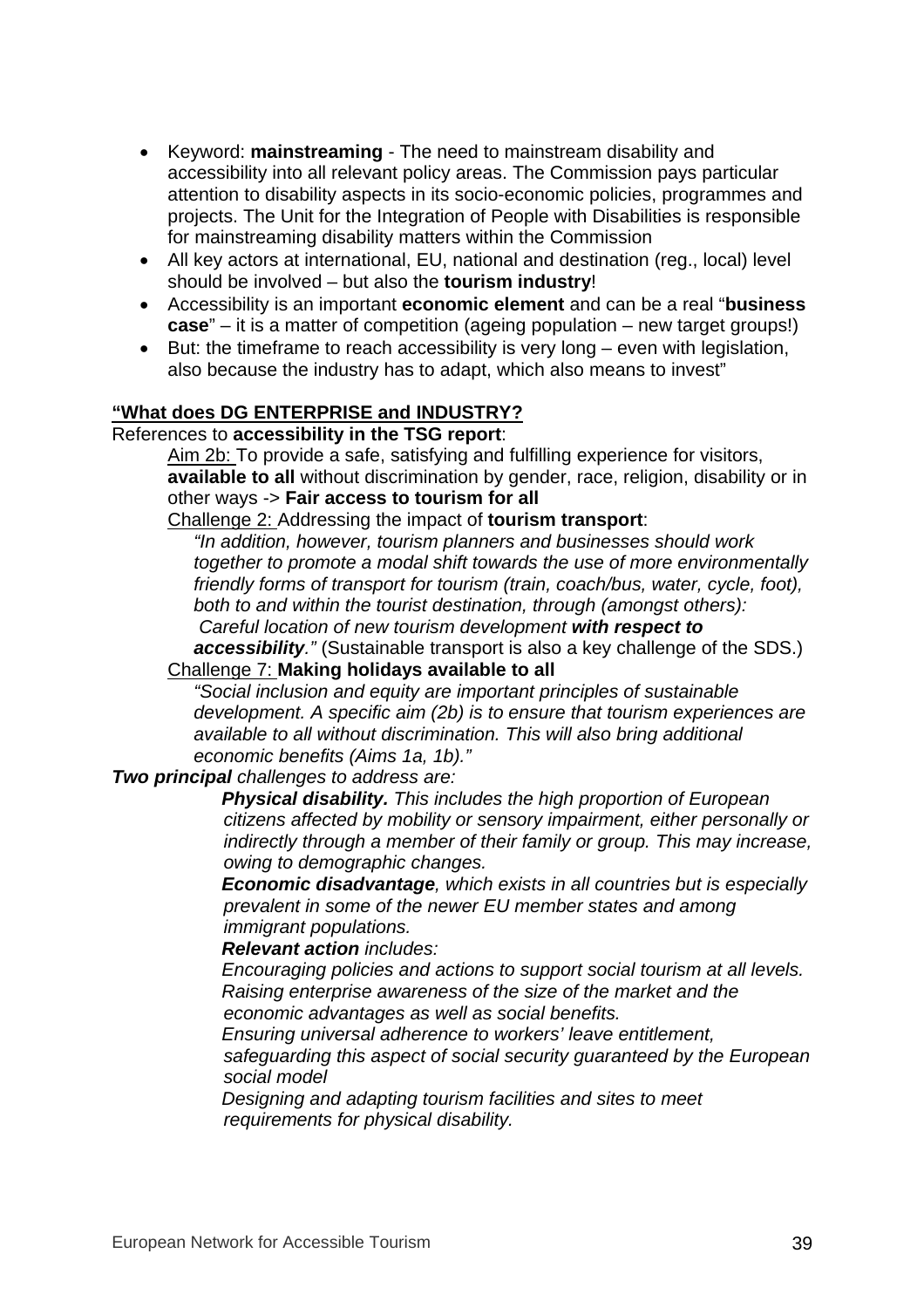*Improving information relevant to disabled people and under-privileged groups.* 

*Encouraging a broad price range in tourism facilities and experiences Pursuing specific schemes to facilitate and encourage holiday taking by people on low incomes, such as the holiday voucher systems run in some countries based on tax incentives and involving governments and operators.* 

#### **Relating to competitiveness to sustainability:**

*"The key challenges of delivering quality jobs, minimising resource use, supporting communities, promoting sustainable transport and improving accessibility are all partly dependent on a response from business."* 

#### **Education and capacity building**:

*"Much can be achieved through delivery of targeted advice and training. This could include among others:* 

*- Providing specific courses for existing businesses and employees. Courses should be short, focused and easily accessible."* 

- In the **Action Framework** accessibility is the major theme in point 7: *"Making holidays available to all, e.g. Local authorities are asked to provide good information on accessibility and tourism businesses are asked to improve accessibility to their facilities."*
- Also in the table of **indicators** accessibility is one of the indicators on destination level – *e.g. % tourism enterprises accessible by public transport or % tourism enterprises meeting specified criteria on accessibility*
- Ask the audience to participate in the open web-based consultation and give their contributions in regard to accessibility
- The Commission will then work on an Agenda 21 for sustainable tourism in Europe taking into account the outcome of the consultation
- Future challenge: Now we talk about accessibility, we raise awareness, we provide people with information – the next step should be to **implement accessibility**.
- Commission renews commitment to the subject of 'Accessible Tourism' and proposes to develop a solid body of on-line information on accessibility for the sector."

The conclusions cited above gave a positive signal to the conference and to the tourism sector that the European Commission is setting new targets and providing the means to follow them up with actions, so as to ensure that the sector is capable of meeting the challenge of demographic ageing by, "implementing accessibility".

Clearly these final statements are the most concrete evidence so far that the Commission means to act firmly in promoting accessible tourism for all. ENAT regards this commitment as very promising for the future of European accessible tourism, and looks forward to engaging with the Commission's Tourism Unit to assist, where possible, in attaining these objectives.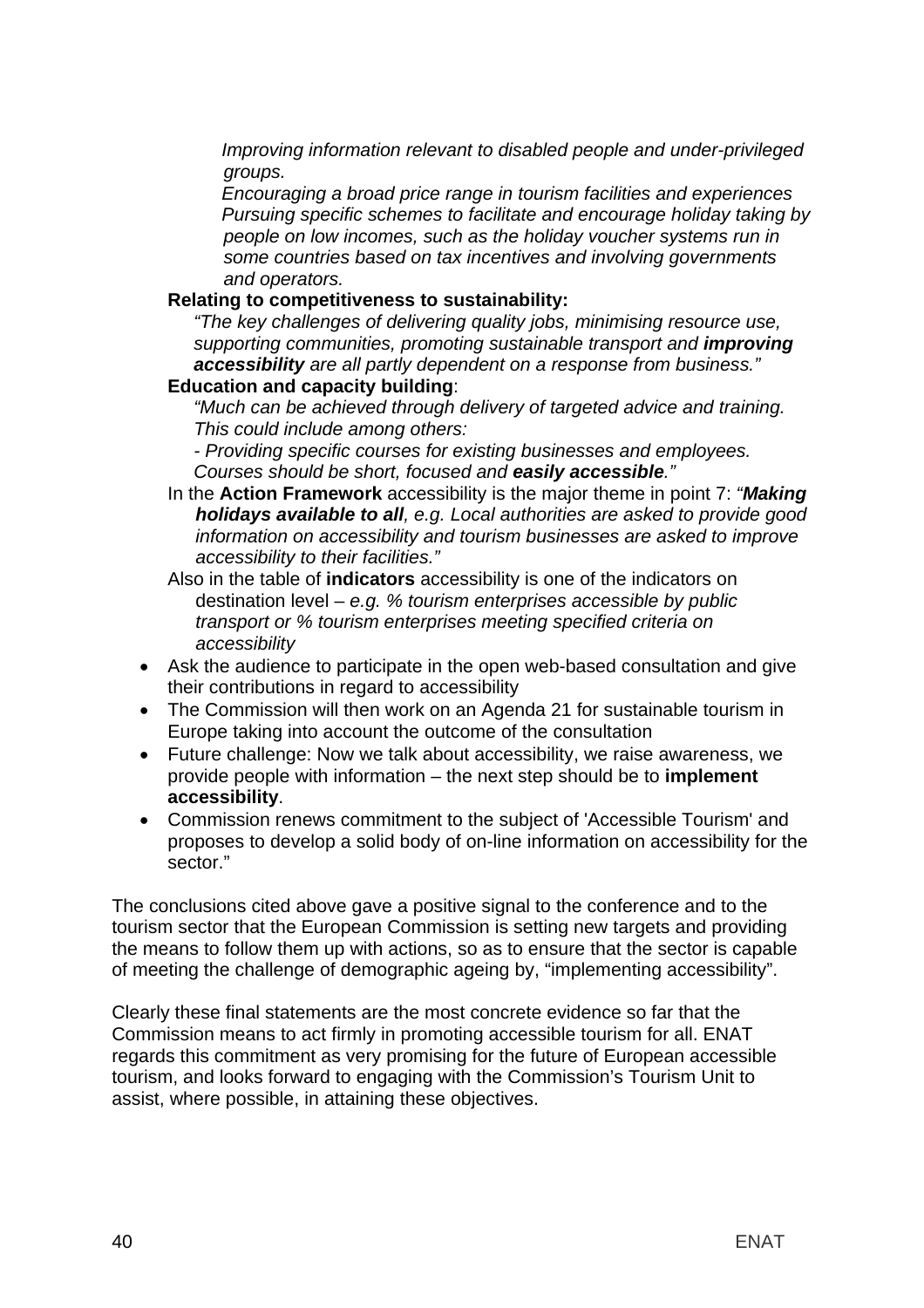#### *2.1.29 2007 EDF: Need for a Disability Specific Directive*

EDF – The European Disability Forum, has argued for some years for the need for a "Disability Specific Directive" as part of EU legislation. The purpose of such a Directive is to safeguard the rights of disabled citizens in all areas of life, and not only in the few areas such as employment and the specific case of air transport, that are currently covered.

The EDF argues, in a policy paper published in October 2007:

"Disabled people should have the opportunity to participate in all areas of life. Whether it is employment, the provision of goods and services, transport, education, the rental of accommodation or telecommunications, disabled people have a right to access that needs to be recognised in the legislation. The starting point for any legislation has to be that it does not make sense to outlaw discrimination in one area whilst allowing it in another. A disabled person may find it easier to get a job because of non-discrimination legislation in that area. That will be of little use if he or she is unable to get to work because of a lack of accessible transport. Hence, the objective should be for non-discrimination legislation to be as comprehensive as possible".30

The paper also points out that "…the end of 2006 saw the adoption of the UN Convention on the Rights of Persons with Disabilities. If, as expected, the EC and the 27 Members States ratify the Convention, it will be necessary to consider what additional Community (legal) instruments need to be adopted in order to comply with the Convention".

With the UN Convention now 'pressing' policy-makers in Europe, and the EDF having run a successful campaign which gathered over 1.2 million signatures supporting the rights of disabled people (in October 2007), the stage is set for further vigorous lobbying by the disability organisations to make accessibility a reality for all. Tourism policy may not present itself as an immediate target of such lobbying, given that tourism is outside the EU policy remit. EDF is nonetheless pushing for a 'disability specific EU Directive' which could cover non-discrimination of disabled people in the provision of goods and services. Such a Directive would certainly lead to significant changes to the travel and tourism sector, with stronger legal requirements on enterprises to provide access for all.

#### *2.1.30 2007 The European Disability Action Plan 2008 - 2010*

The EU Disability Action Plan (2004 -2010), was devised after consultations with stakeholders and experts in 2003, the European Year of People with Disabilities. It is managed by the European Commission, and was last updated in November 2007. It is monitored in collaboration with the high level Group on Disability. The plan runs to 2010. The Commission's plans for a follow-up activity will start to be formulated in 2008.

 $30$  "Promoting Equality and Combating Disability Discrimination: The Need for a Disability Specific Non-Discrimination Directive Going Beyond Employment". EDF, October 2007. See: http://www.edf-feph.org/Page\_Generale.asp?DocID=13854&thebloc=13856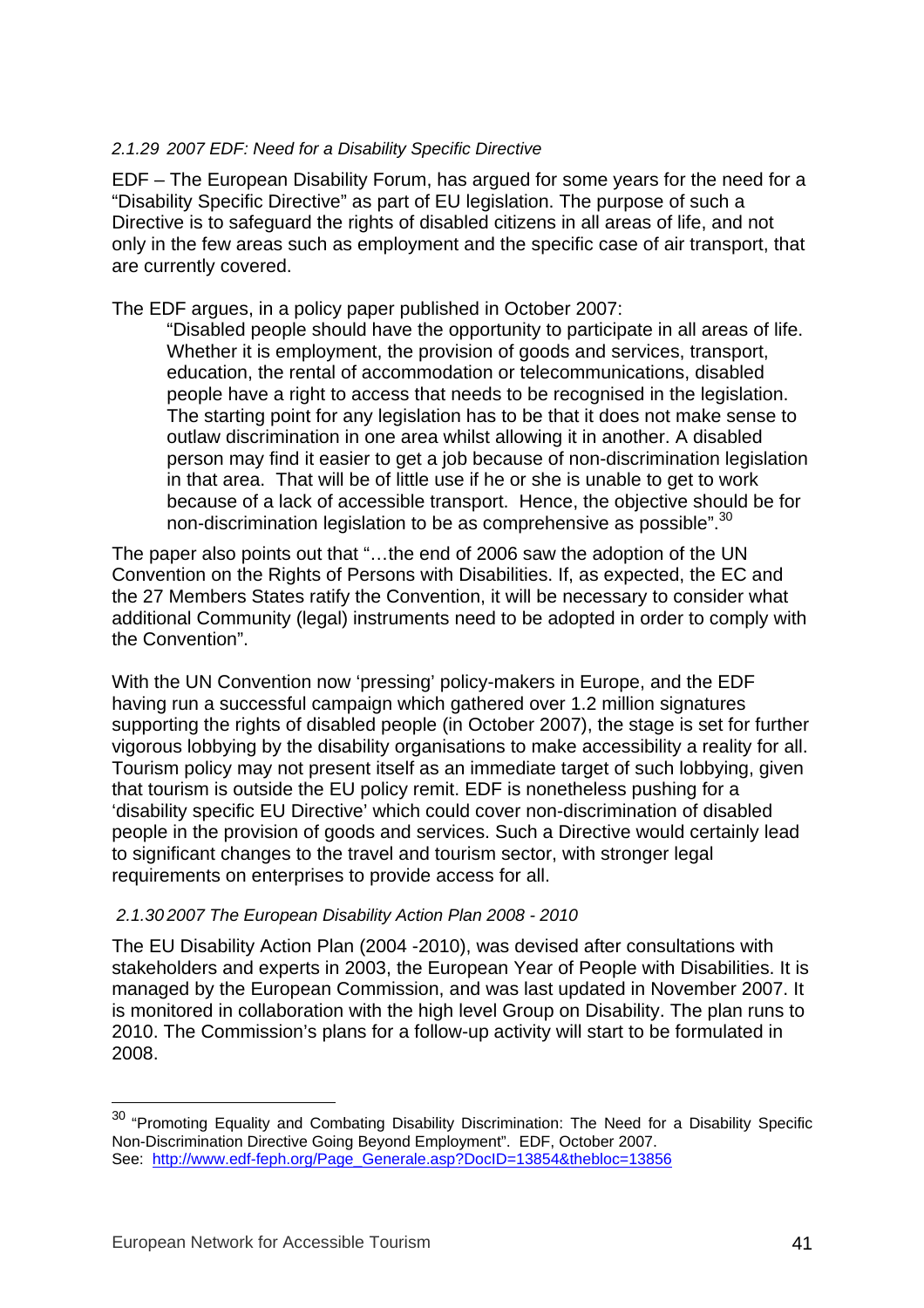In its updated European Disability Action Plan 2008-2009, published on 26 November 2007, the European Commission notes the formation of ENAT as a targetted action to improve accessibility to tourism for people with disabilities. $31$  The EC also makes proposals to improve access to goods and services by developing statistical services for monitoring accessibility and encouraging new standards.

The Action Plan points out that European Cohesion Policy plays an important role in supporting the employment and social inclusion of disabled persons, as well as accessibility, through the operational programmes prepared and implemented by Member States, regions and the wider partnerships in cooperation with the Commission. These activities are funded by the European Regional Development Fund (ERDF) and European Social Fund (ESF).The General Regulation for the 2007-2013 funding period provides that

"accessibility for disabled persons shall be one of the criteria to be observed in defining operations co-financed by the Funds and to be taken into account during the various stages of implementation".

The Commission's Communication highlights that it has supported several pilot projects and research on accessibility to the built environment during 2006 - 2007. The results include a guide for public administration to consider accessibility in public tendering for buildings, training materials on accessibility for professionals, and the creation of a European network on accessible tourism (ENAT).

The communication continues: "The Commission is developing legislative frameworks on accessibility in the areas of transport and ICT. Building on recent European legislation concerning air transport and in the Regulation on international rail sector on the rights of disabled people and people with reduced mobility, the Commission plans to propose legislation in the areas of maritime transport and bus and coach transport". The Commission's action plan also points to new actions to support standards for the built environment and infrastructure.

Of special interest to this policy analysis are the EC's plans to assist member states and regions in implementing the UN convention on the rights of disabled people. Plans include a policy review and new annual meetings of European disability ministers to strengthen the European disability strategy.

The Disability Action Plan 2008-2009 and annexes describe the achievements of the previous action plan and aspects of the new plan. The following plans are outlined for the final period of the DAP:

"The 2008-2009 DAP focuses on accessibility. The aim is to stimulate inclusive participation of people with disabilities and to work towards full enjoyment of fundamental rights. This is done through:

• fostering accessibility of the labour market (through flexicurity, supported employment and working with Public Employment Services);

<sup>&</sup>lt;sup>31</sup> See: http://www.accessibletourism.org/?i=enat.en.news.328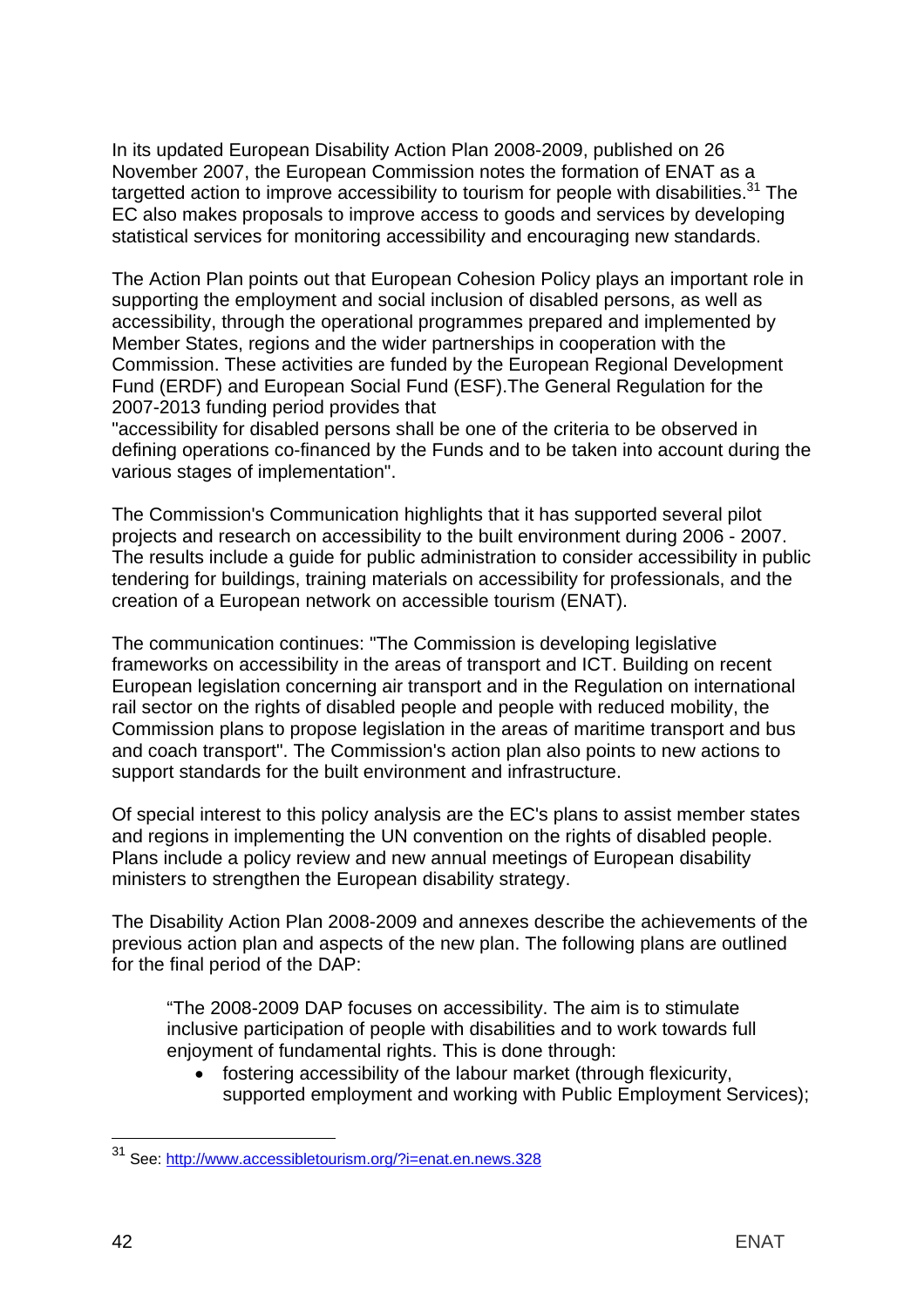- boosting accessibility of goods, services and infrastructures;
- consolidating the Commission's analytical capacity to support accessibility (through studies, etc.); facilitating the implementation of the UN Convention;
- complementing the Community legislative framework of protection against discrimination."

- European Commission Website $32$ 

It remains to be seen to what extent specific actions addressing accessibility in tourism may form part of the DAP in 2008-2009.

#### *2.1.31 2007 European Parliament Resolution on European Tourism*

On 29 November 2007, European Members of Parliament passed a resolution on a renewed EU Tourism Policy: "Towards a stronger partnership for European Tourism"33, calling for Member States to make a united effort to support Accessible Tourism.

MEPs gave their backing to the report of Italian MEP Paola Costa, who provided a wide-ranging report on the challenges faced by the European Tourism sector, and a set of twenty-two concrete proposals for renewed action. The keyword which runs throughout the report is "partnership" - for only by working together, says Paolo Costa, can EU Member States tackle the fragmented policies and practices which currently frustrate efforts in the tourism sector.

Actions for the future of accessible tourism in Europe are called for in six specific paragraphs, declaring that the European Parliament:

"...Welcomes initiatives to coordinate at European level the information on accessible tourism that would allow tourists with reduced mobility and their families to find information about the accessibility of tourist destinations; calls on all Member States, tourism providers and national and local tourist organisations to join and/or to support this kind of initiative;

- At the same time, calls on the Commission and the Member States to consider the feasibility of drawing up a charter of the rights and obligations of European tourists, in view of the riotous and violent incidents caused by European tourists in European tourist destinations , and also a European code of conduct for tourist businesses;

- Calls on the Commission and the Member States to initialise an "Access for all " EC label that would guarantee core accessibility facilities for tourists with reduced mobility and would cover offers such as accommodation, restaurants, leisure and natural sites, auditoriums, monuments, museums, etc.;

- Stresses, furthermore, the need to protect, conserve and restore the European cultural heritage; and calls for more stringent management of such sites and of the conditions under which they are visited, and for greater efforts

<sup>32</sup> See: http://ec.europa.eu/social/main.jsp?catId=430&langId=en

<sup>33</sup> See: http://www.europarl.europa.eu/sides/getDoc.do?type=REPORT&reference=A6-2007-0399&language=EN&mode=XML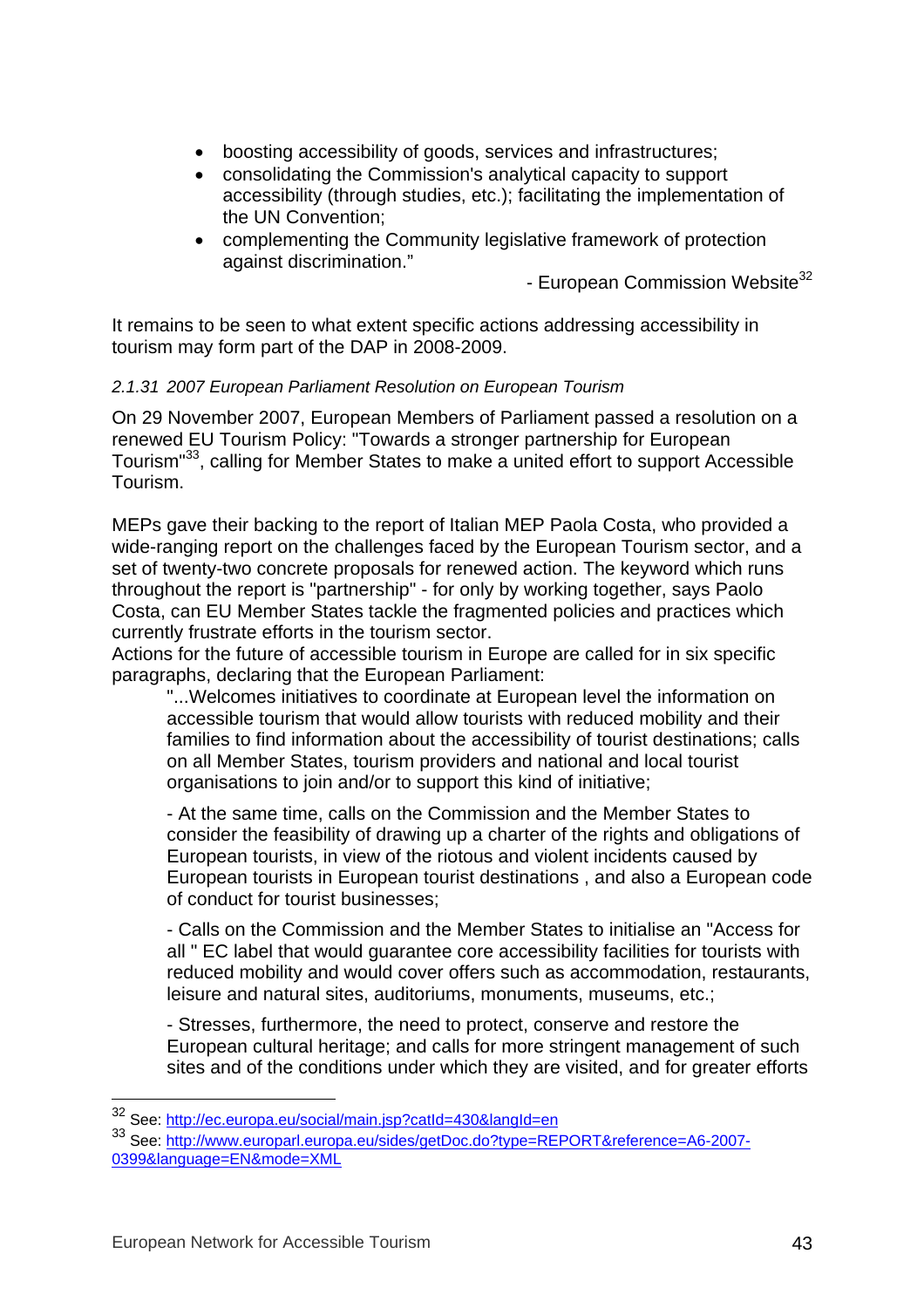to improve access for people with disabilities, growing numbers of whom now travel for leisure purposes;

- Calls on the Commission to draft a Communication with an action plan on the enhancement of such a label based on the work it has already carried out , on experiences and best practices at national and local level and taking stock of what has been achieved at EU level in the transport field;

- Notes that the accessibility of tourist destinations is a matter that also has to do with the transport services provided or available; calls, therefore, on the Commission, for the purposes of the new European tourism policy and of developing European transport policy, to take due account of the accessibility handicap affecting regions with specific natural or geographical characteristics, such as the outermost regions, island and mountain regions, and the sparsely populated northernmost regions..."

Moreover, the Parliamentary Report presents twenty-two suggestions for actions by the Members States, Regional and Local authorities, including the need to: "... protect, preserve and restore European cultural heritage assets and [calls for] more rigorous management of cultural sites and their visiting arrangements, as well as for greater efforts to improve access for disabled people, an increasing number of whom are travelling for tourist purposes;..."

Responding to the Tourism Report on the European Day of People with Disabilities, ENAT Coordinator Ivor Ambrose stated: "We welcome this firm and forward-looking resolution by the Members of the European Parliament , as it gives a timely and much-needed message for public authorities and the tourism industry. All parties must work together across national and regional borders to make accessible tourism a reality, both for European consumers and international visitors. ENAT and its members are ready to play their part in fulfilling the ambitions that are contained in this resolution".

#### *2.1.32 2007 ENAT International Congress, Marina d'Or*

From the results of a policy evaluation questionnaire distributed at the ENAT International Conference, November 2007, it was found that participants tended to see the problems of promoting accessible tourism not in terms of a lack of policy, though this may be under-funded, nor in the management of policy. Instead, they saw problems more in terms of a lack of physical infrastructure and poor levels of awareness of industry and a lack of funding to make improvements.<sup>3</sup>

The ENAT Study Report no. 1, "Rights of Tourists with Disabilities in the European Union Framework", presents an overview of the key legislation and the way in which the rights of people with disabilities are being extended and safeguarded. $35$ 

 $34$  This finding is reported in the ENAT Project Evaluation Report.

<sup>35</sup> ENAT Study Report no. 1. http://www.accessibletourism.org/?i=enat.en.reports.444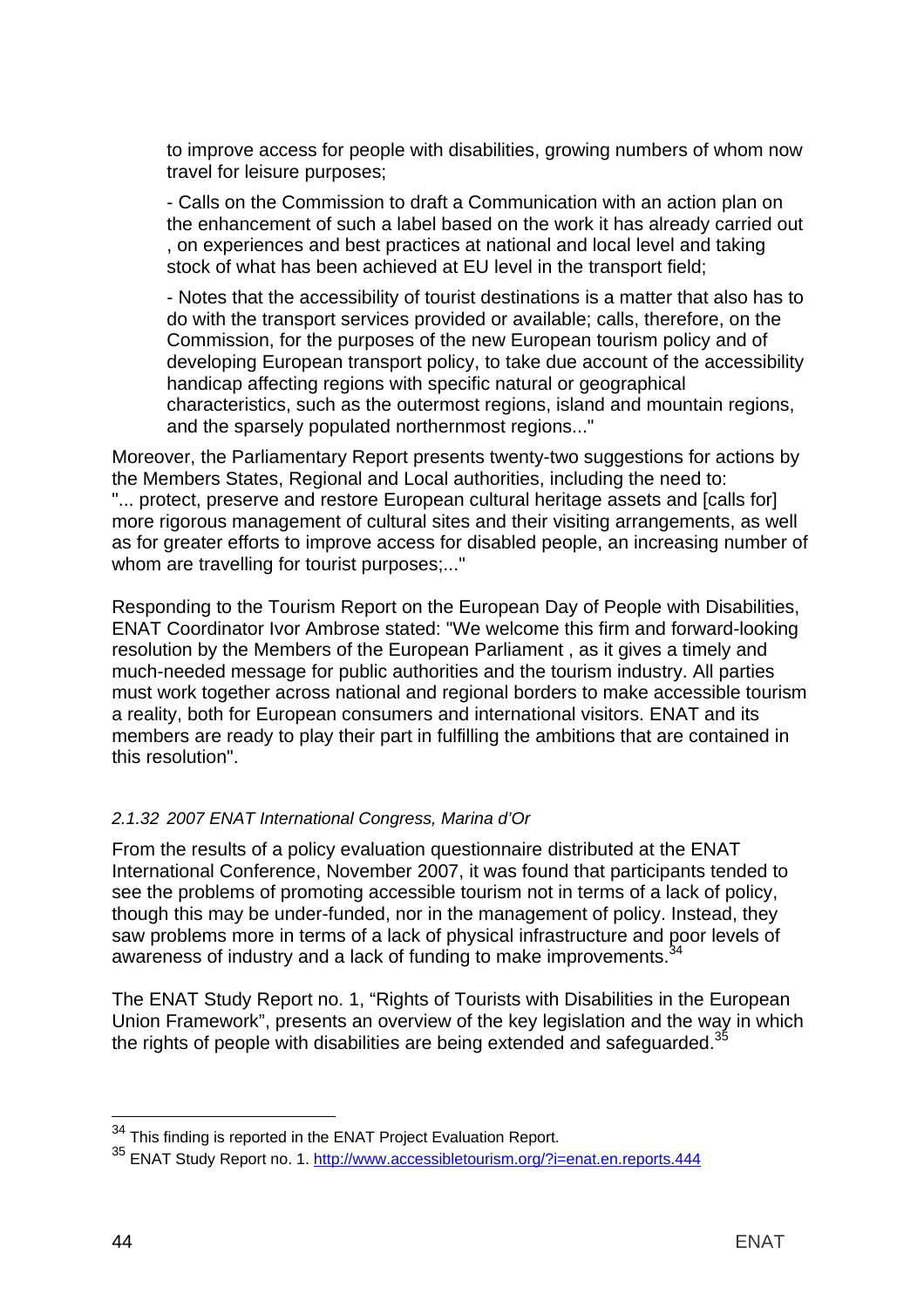### **2.2 Policy Tools for Accessible Tourism**

#### *2.2.1 From Policy Statements to Policy Implementation*

As the policy review (above) shows, policy recommendations for improving tourism accessibility have been made over the years by major global and European bodies including the United Nations and World Tourism Organisation, The Council of Europe, the EU Council of Ministers, the European Parliament, European Commission, EU Member States and others. From ENAT's perspective as an advocate of accessible tourism (and, indeed, an outspoken lobbyist for this cause), we find it very disappointing that - given the illustrious status and influence of the policymakers - there has not been much greater progress towards *implementation* of accessibility measures in the tourism sector.

We can note that the UN Rapporteur on the Standard Rules has declared (in 2007) that large numbers of countries have *policies for improving accessibility* but they are not implementing these with sufficient speed. It is of little comfort to know that the European tourism sector is also suffering from a similar failure of implementation when it comes to accessibility.

Since policy implementation for accessible tourism has not yet succeeded on the wider European scale, it is important to identify at least some of the reasons for this failure and then seek to change the conditions which are holding back progress.

To begin with, the analysis needs to examine how policies are formulated and put into effect. In political science, the cycle of policy development is characterised in "classical" theory as a series of phases. A simplified example is shown below:

#### **The Classical 'Policy Cycle'**

| 1. Identification of issues<br>2. Policy analysis<br>3. Policy instrument development<br>4. Consultation (- which permeates the entire process)<br>5. Coordination<br>6. Decision |  |
|-----------------------------------------------------------------------------------------------------------------------------------------------------------------------------------|--|
| 7. Implementation                                                                                                                                                                 |  |
| 8. Evaluation                                                                                                                                                                     |  |
| <b>Time</b>                                                                                                                                                                       |  |

In this model, policies are designed, built and put into practice in successive stages. The model may be used by policy-makers as a practical guide or, as here, as a heuristic device to analyse where the problem of lack of policy implementation (failure) arises.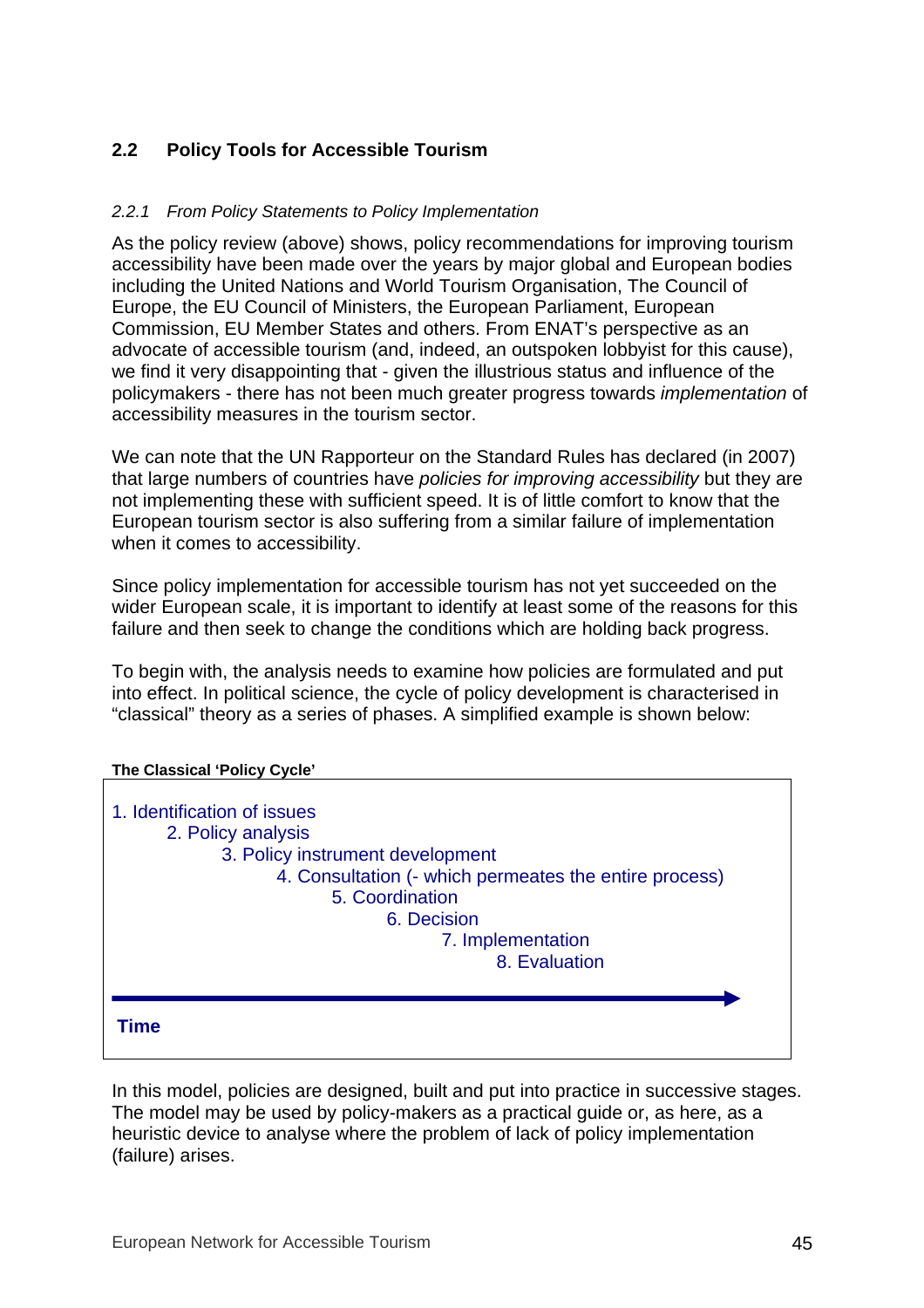Following the model, looking back over the period since 1990, it can be seen that efforts to develop European accessible tourism policies have fluctuated considerably between phases *identification* (1), *policy analysis* (2) and *policy instrument development* (3), with some efforts in relation to *consultation* (4) and *coordination* (5). The later stages of *policy decisions(*with corresponding action plans) (6), *implementation* (7) and *evaluation* (8) have yet to be realised at EU level.

Over time, a strong consensus about the need for accessible tourism, has clearly emerged among those bodies that lead public policy-making in Europe. However, policy identification and analysis has been predominantly focussed on *customer needs and demands,* and much less effort has been expended to examine *conditions in the tourism industry* and *the capacity of enterprises to change and adapt to make their offers and facilities accessible.* As a simple example of this relative lack of attention to industry needs, it can be noted that no EU study has been commissioned to quantify the economic costs and benefits of implementing accessibility measures in tourism enterprises of a given size or type across the whole of Europe. Such studies are surely of vital interest when creating equitable and fair policies for the EU tourism sector.

It appears, then, that *tourism policy makers* have become sensitized to the needs of disabled and other visitors for accessibility in tourism, and have taken up the call for access improvements in the supply chain. But there has been much less deep and lasting engagement with the tourism enterprises and their representative organisations in Europe to inform and debate about access issues. This has given rise to a fundamental weakness in the policy sphere, with the tourism industry perhaps feeling that its needs were being ignored, and being forced to take the role of the "villain", not delivering access and always on the defensive.

A more productive policy approach is needed, requiring balance and inclusion of the provider's perspective. In the analysis stage of the policy cycle it is necessary to identify, analyse and illustrate how the tourism providers can also benefit in concrete terms from engaging in accessible tourism, and policies must encourage changes which will enable the industry to move in this direction for compelling economic reasons.

Some efforts at such analyses have been made recently, especially in the 2007 EC Stakeholders' Conference and the 2007 ENAT International Congress (both referred to above), where good practices of accessible tourism measures carried out by public and private enterprises were presented and held up as examples for others to follow. Importantly, several of the private businesses were not only "doing the right thing" morally and politically, but they were also proud to be *turning a profit* as a result of their companies' accessibility policies and actions.

The 17-year record shows that policies for accessible tourism in Europe have been slowed or stalled in several ways: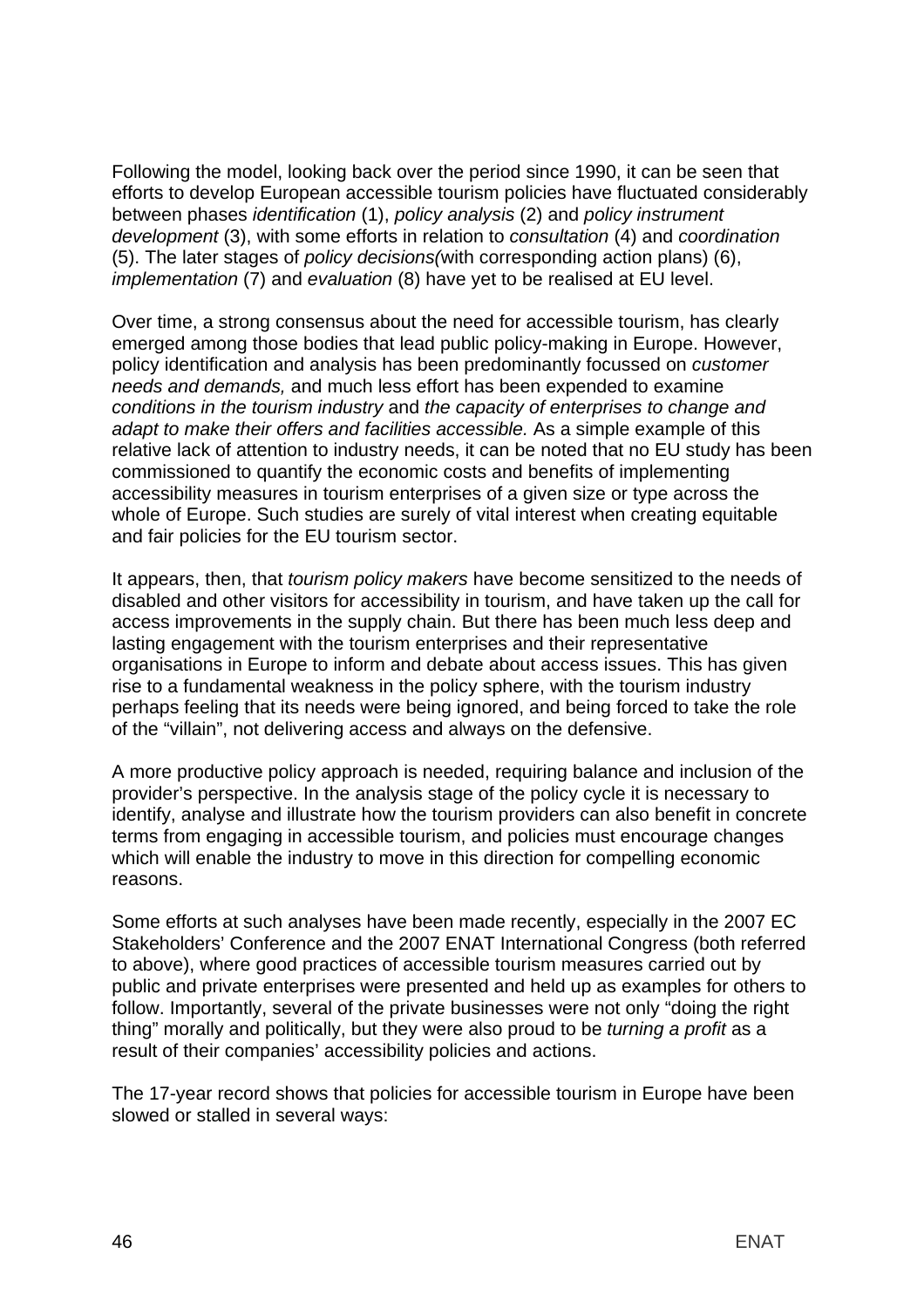- Without a political mandate for tourism, EU policy-makers have been unable to make decisions that are binding on the tourism sector across Europe. This has reduced the effectiveness of actions to support accessible tourism.
- Community resources could not therefore be allocated directly for sustained EU actions on tourism accessibility.
- Policy analysis and modelling for accessible tourism development has been only partial due to a lack of appropriate market statistics and analysis at EU level.
- Good practices (e.g. at Member State, Regional or local levels) have frequently been used as reference points or examples of good practice for tourism providers to follow but these examples have only given a partial view of the tourism sector's capacity to adapt. There is no systematic approach to using good practice in enterprises as a means to inform the development of policy instruments. (Only ENAT has a regularly updated EU database of "Projects and Good Practices" in accessible tourism).
- Consultation on accessible tourism policies has lacked an overall framework and incentives to encourage the long-term engagement of stakeholders. Industry stakeholders have been introduced to the ideas of accessible tourism in a somewhat *ad hoc* fashion, and the lack of policy follow-through after some consultations has left certain issues (or perhaps the whole issue of accessible tourism, for some) "open" or unresolved.
- The formal committees and advisory organs on EU tourism policy lack formal and qualified representatives of disabled people and experts with in-depth knowledge of accessible tourism provisions. This perpetuates an unfortunate distance between the tourism sector and the disability community which must be bridged if there is to be progress towards finding common ground.
- Lack of agreed minimum standards for accessible tourism facilities, tourism services and customer information is a key factor inhibiting the development of common approaches to accessible tourism in Europe. Without such standards, EU countries and regions will continue to create or re-invent a multitude of idiosyncratic definitions of accessibility, which confounds rational attempts at policy-making, implementation and evaluation of accessibility measures across the EU.

As referred to previously, *the European policy vision of tourism for all*, which was formulated at the 1990 EU Tourism for All conference, is still unrealised today, more than 17 years later.

In the absence of a European legal framework for tourism, implementation of most of the relevant access measures in tourism remains a responsibility of national and regional governments and their respective agencies. Generally, public authorities operating in the tourism sector (e.g. National and Regional Tourist Boards, Ministries and agencies) have not given a high priority to the accessibility objectives put forward by organisations of disabled people or even their national governments.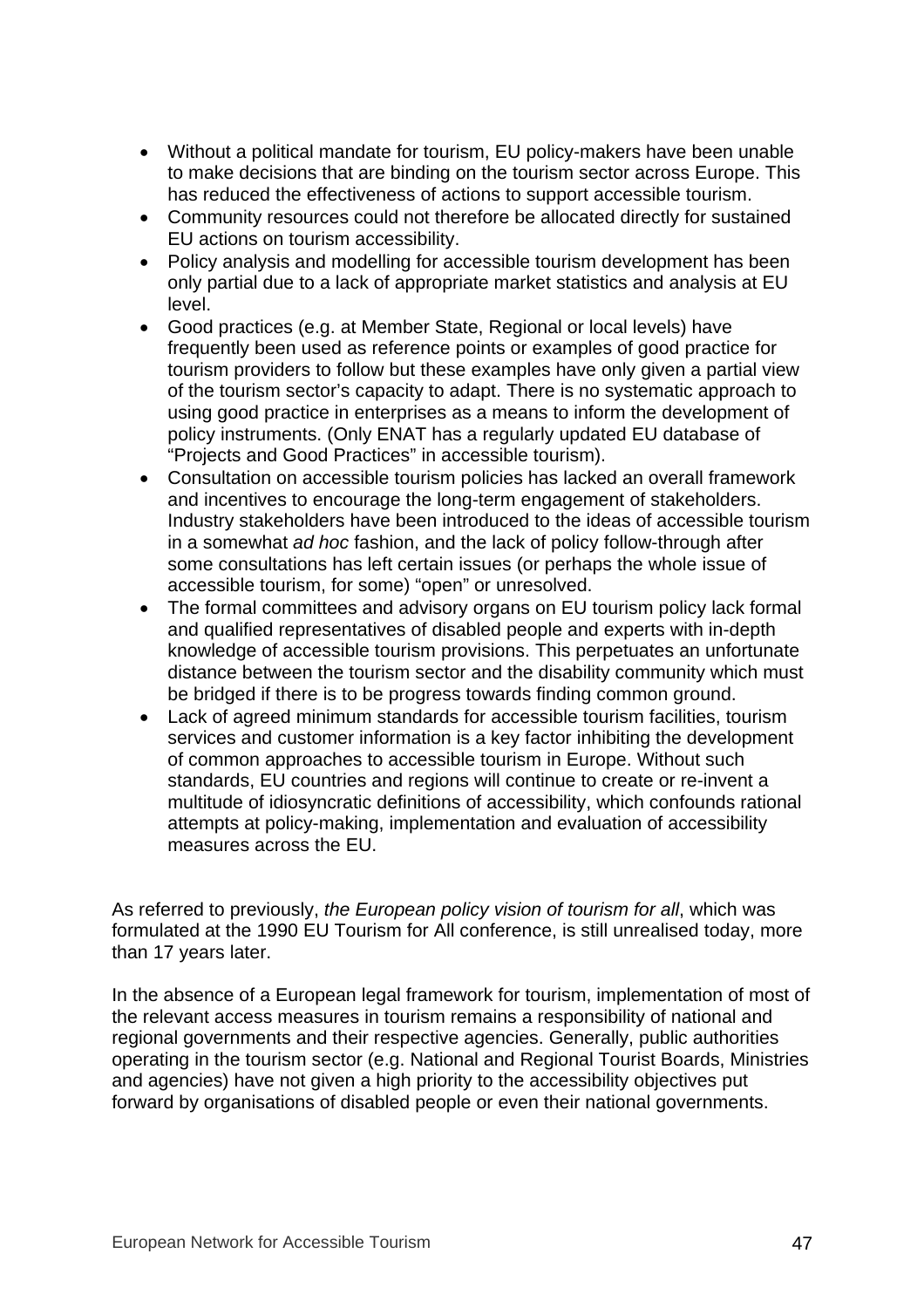Several, (perhaps even the majority), of the National Tourism Authorities of the EU Member States do not have a declared policy or action plan for encouraging accessible tourism within their country. Only about half of the EU Member States' National Tourist Boards offer regularly updated accessibility information for disabled tourists on their websites.<sup>36</sup> There are some notable exceptions, such as the Danish Tourist Board, The French Ministry of Tourism, Tourism Flanders and VisitBritain which have all developed information services for disabled tourists as well as programmes for businesses to improve the accessibility of their venues, as part of their activities.

We should not ignore, of course, the advances in practical tourism accessibility that have taken place in projects and initiatives, especially at regional and local levels, in destinations and in venues in many EU Members States.37 Although it is difficult to measure, it is most probably the case that the many high-level policy statements on 'tourism for all' have influenced the direction of local policies over the years and, indeed, have contributed to a positive climate of change towards more inclusive and accessible tourism.

It is also certainly the case that organisations of disabled people, NGOs, self-help groups, non-profits, social cooperatives, private businesses, public authorities and destination management organisations have been the driving force behind hundreds if not thousands of projects to improve accessibility and activities for disabled visitors in local tourist destinations. Many of these initiatives have targetted the provision of "specialised" services for disabled tourists and their families – which is a favoured option for many customers in this diverse market. Good results have been achieved (usually with no European intervention) but one of the weaknesses of these typically smaller projects is their limited marketing reach. Foreign customers can be an attractive but elusive market if the owner has no means of advertising his or her service abroad, and varying physical access standards between countries may present a barrier to customers' understanding of the offer and freedom of choice. For these reasons a 'trans-national' dimension can be an important asset to local tourism initiatives but this is not easily achieved in the absence of European coordination mechanisms and specific funding programmes.

#### *2.2.2 Disability Policies – Towards the Tourism Mainstream*

During the period 1990 - 1997, the policy review (above) has shown that European policies concerning the *rights of disabled people* have undoubtedly been strengthened. Disability rights policies have led to concrete implementation of laws in policy areas where Europe-wide legal authority is firmly established, such as in employment. Moreover, the recent UN Declaration on Rights of Persons with

 $36$  See a listing of disability information webpages at the European Travel Commission website: http://www.visiteurope.com/redirect/?oid=%5Bcom.tiscover.etdp.contenttypes.Interest%3A%7Bid%3D<br>2390570%7D%5D&lang=en\_GL<br><sup>37</sup> Examples of good proctices beig been attack the Filter of the Filter of the Filter

Examples of good practices have been cited in the ENAT Study Reports no. 1 and No. 2, *q.v.* and at: http://www.accessibletourism.org/?i=enat.en.enat\_projects\_and\_good\_practices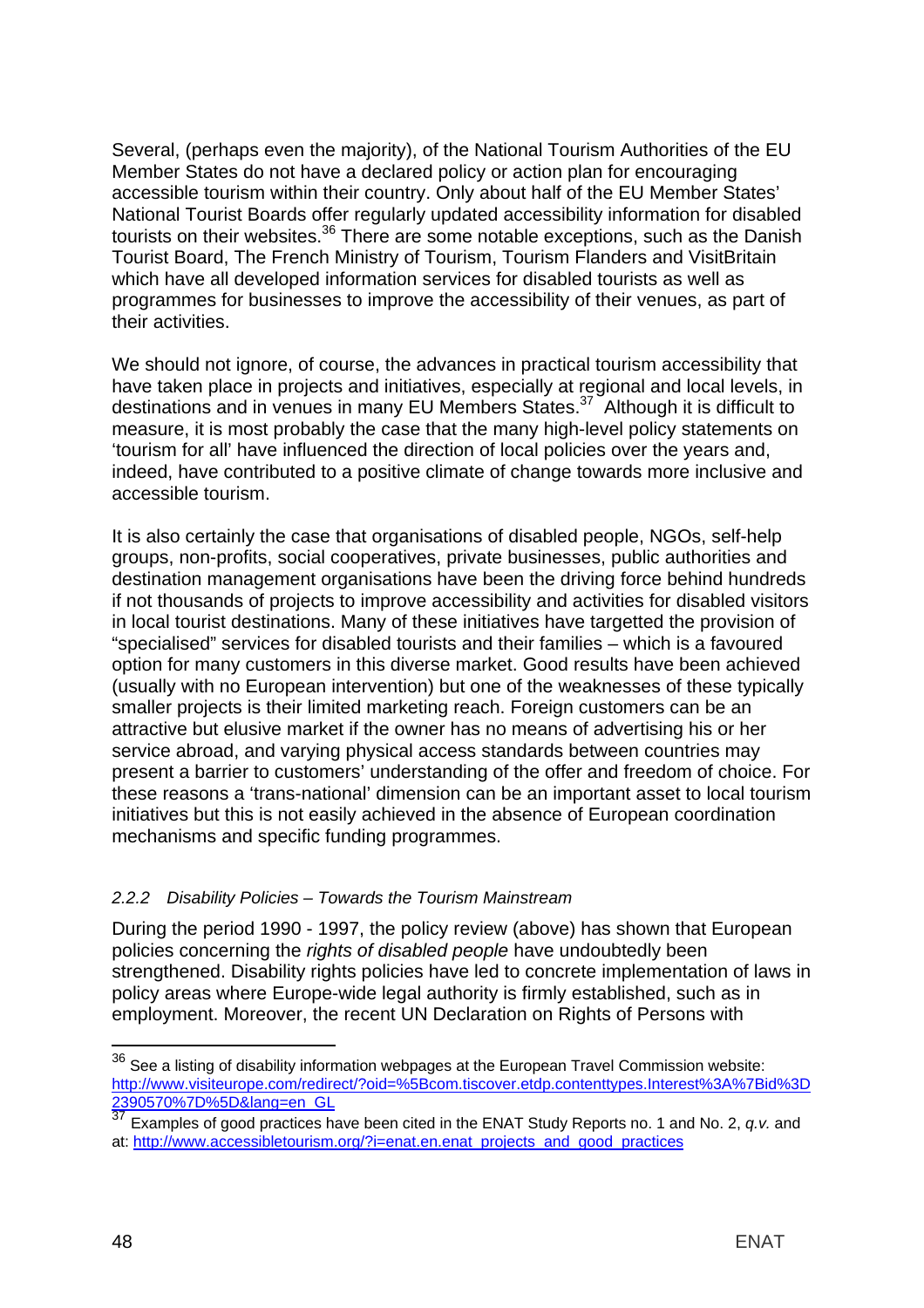Disabilities is expected to have the effect of extending the areas in which disability rights are recognised in EU policy-making and regulation, as EU member states have committed to ratify the Declaration, with its binding consequences for governments.

Despite the "push" which may be felt by policy-makers from the rising influence of disability rights, the tourism sector has been shielded somewhat from this, due to the EU's lack of jurisdiction over tourism. Although the EU regulates certain activities closely related to tourism, e.g. transport, (by air, rail, buses and coaches, and lately maritime transport – which is under consideration), it is the member states that exert their influence over tourism policies. So far, there is no comprehensive proposal for the application of disability rights in tourism at EU level.

It may be observed, nevertheless, that some member states, such as the United Kingdom are already well ahead of others in implementing non-discrimination legislation in the area of disabled people's access to premises, goods and services, including tourism facilities and offers.

Whether or not the force of EU law is used to bring about the implementation of accessible tourism measures, mainstreaming disability considerations in tourism policy is the key method for ensuring that persons with disabilities have the same possibilities and access to services as those who are not disabled. The mainstreaming method for achieving equality involves thinking through and integrating the needs of disabled people in all policies and planning so that provisions for disabled persons become part of everyday practice.

Achieving 'sector responsibility' is widely regarded as the key to disability mainstreaming. The term implies that each 'sector' of the public authorities must formulate and implement policies which include provisions for people with disabilities. This entails that services must be developed and delivered in ways that are appropriate to all users, (and all kinds of disabilities). Furthermore, where sector responsibility is practiced, it is an established principle that where there are additional costs related to the provision of equipment or services to overcome access barriers experienced by people with disabilities, these costs should be borne by the customers or users as a whole, rather than being passed on to the customers with the disabilities.

Experience shows that public authorities typically take a considerable length of time to adjust their thinking and their processes to this approach, and they require a large body of information about the needs of disabled customers in order to meet the challenges of disability mainstreaming. Authorities also require the expertise of professionals who can advise on how to meet the defined user needs, using technical, managerial and other means. Sector responsibility typically requires both organisational change and the integration of a substantive body of knowledge about disabled people's needs and requirements. It should also be said that there is a continuing need for research of all kinds (socio-economic, humanities and technology) in order to develop and update knowledge that is relevant to the operations of each policy sector.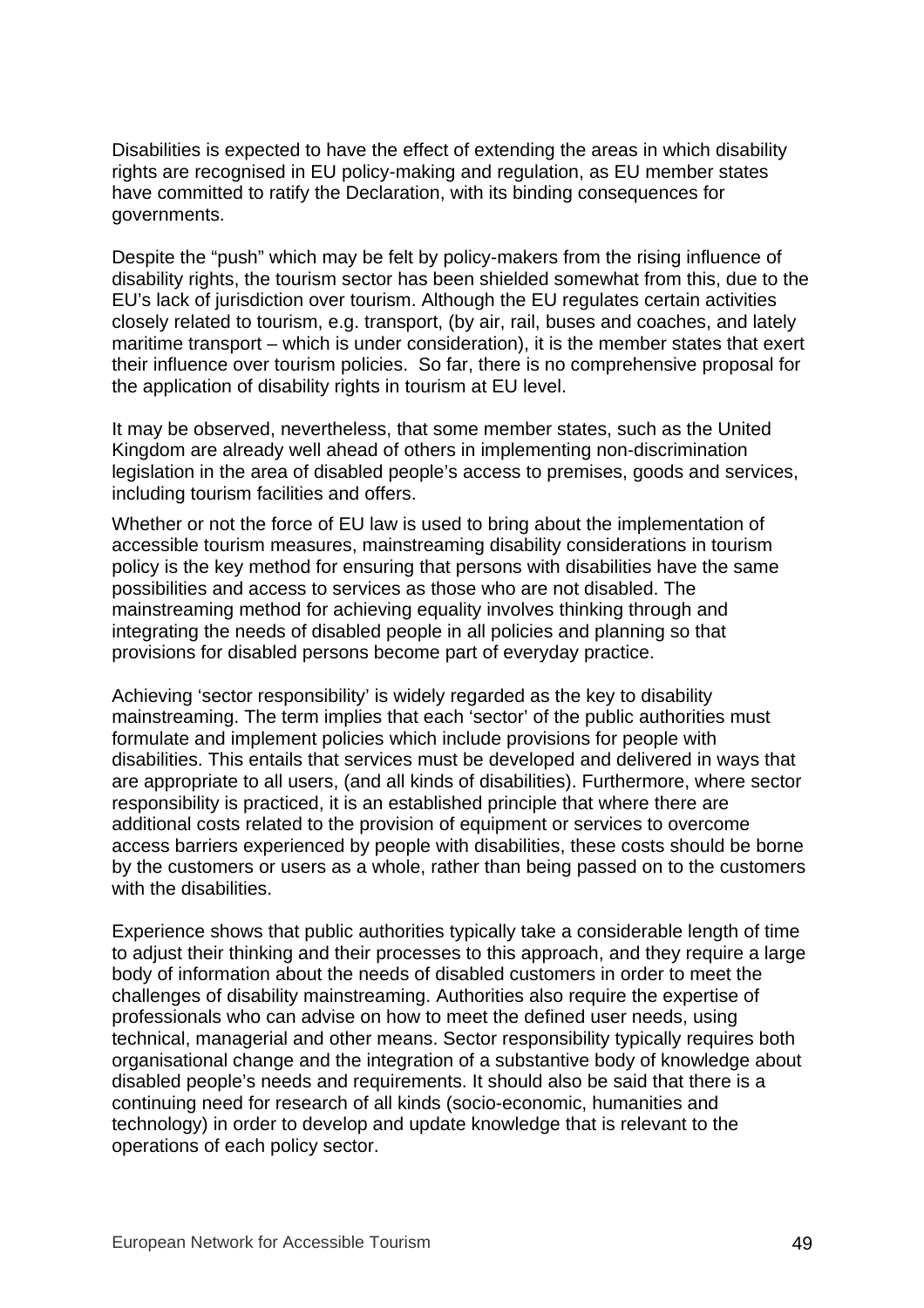Disability mainstreaming across policy sectors has developed gradually, starting in the mid-1990s, especially in the Nordic countries, and this has set a trend which EU member states have followed to varying degrees. An example of disability mainstreaming in tourism can be found in Denmark, where the Ministry responsible for tourism established an action plan in 2002 including initial financial support for a tourism access label and information system for disabled visitors. The information scheme was designed and implemented by a new association (the "Danish Accessibility Association"), established by three founding partners: VisitDenmark, the Hotel, Restaurant and Catering Employers' Federation and the Danish Disability Organisation.38 The Association conducts access audits, advises public and private enterprises on accessibility measures, conducts research and development (including EU projects) and informs foreign and domestic visitors about accessible tourism and accessible venues.

The mainstreaming approach has been endorsed by the European Commission, in policies concerning disabled citizens, for example in the European Disability Strategy.<sup>39</sup>

#### *2.2.3 Policy Coordination for Accessible Tourism Development*

Mainstreaming requires that the public authorities takes up their responsibilities to initiate and coordinate actions to make their services accessible. As the successful Danish example shows, the practical implementation of this approach may well be entrusted to partners with the relevant expertise, under the right conditions. But it should be remembered that tourism authorities also need to act as catalysts for local accessibility development and improvement, working together with regional and local municipalities in order to coordinate disability mainstreaming efforts.

For example, ENAT knows of many instances around Europe where owners of tourist enterprises are firmly convinced that they can adjust their business to serve more disabled or elderly tourists; but without the practical support of the local municipality to make access improvements to local pavements or other infrastructure or public transport services, these owners will not take the risk to invest in adaptations. This simple example illustrates that *partnership* and *a plan for local development* will often be required to ensure return on investment for both public and private enterprises. As in any other tourism investment decision, the economic viability of a scheme must be reasonably assured if accessible tourism is to work. Mainstreaming therefore requires funds to be set aside for the particular purpose of establishing access for all, as access improvements are not "optional extras" but an integral part of the tourism offer.

The overview of International and European equal rights and accessibility policies outlined above, indicates that achieving 'tourism for all' is a long and difficult process. It is evident that accessible tourism for all has not yet been delivered by means of the "classic" mechanism of market response to customers' demands. Moreover,

<sup>&</sup>lt;sup>38</sup> See: www.godadgang.dk

<sup>39</sup> http://ec.europa.eu/social/main.jsp?catId=429&langId=en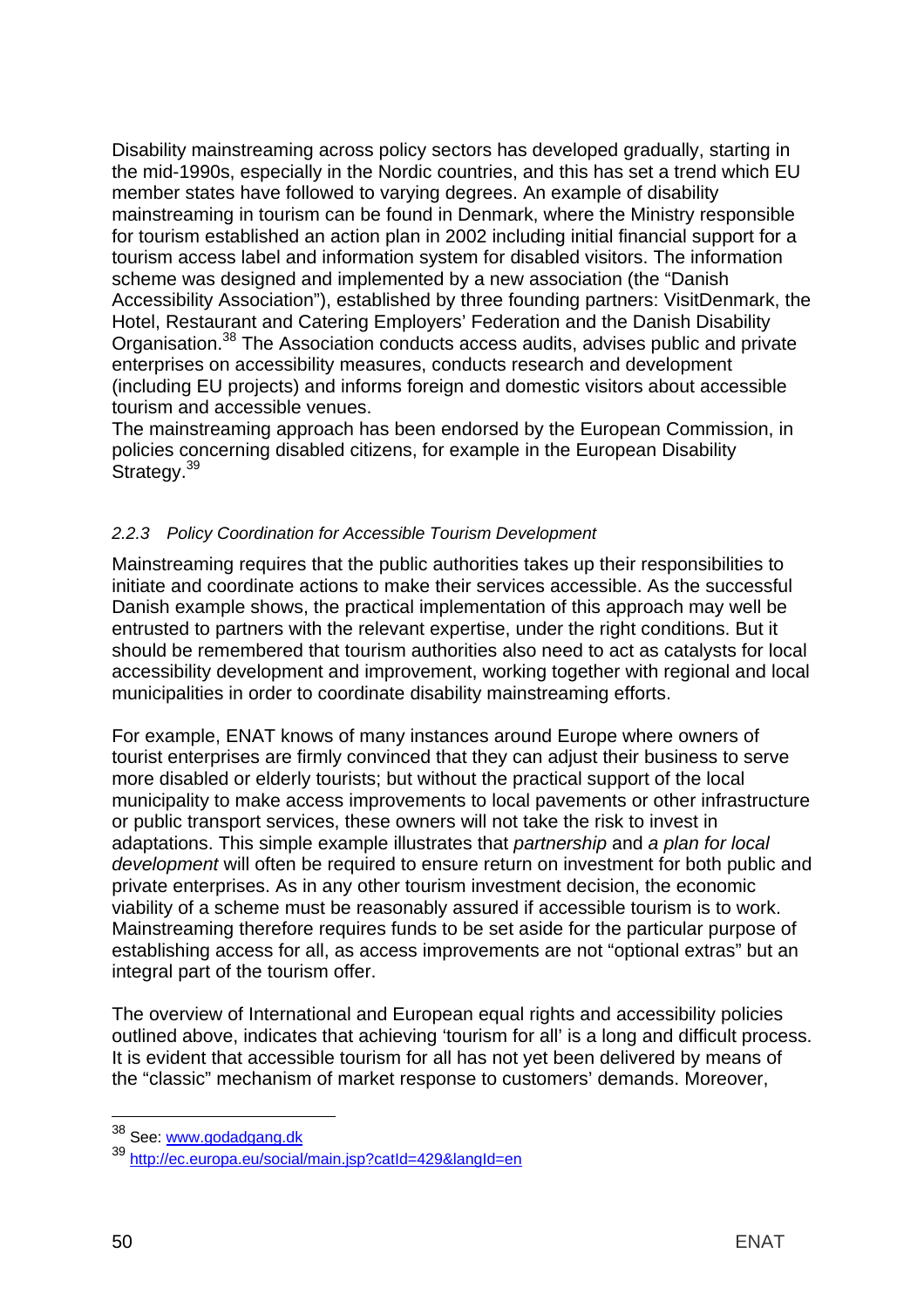providers and public authorities have not yet fully anticipated and responded to the future needs for better accessibility across all the service areas of the mainstream tourism sector.

ENAT sees its role as contributing to policy definition and implementation, particularly though its networking capabilities, by bringing together different stakeholders (e.g. user and provider organisations) within one network. Networking has the function of bringing parties together, building consensus and, especially, transferring good practices.

#### **2.3 Policy Tools - Summary Table**

A wide range of policy tools (or instruments) that may be used for promoting accessible tourism have been referred to throughout the previous sections and in the policy review. Essentially, each policy tool is used to solve a problem of policymaking. In the following summary table a list of policy tools is given. The tools are characterised according to their purpose, to whom they are mainly addressed, and their effects.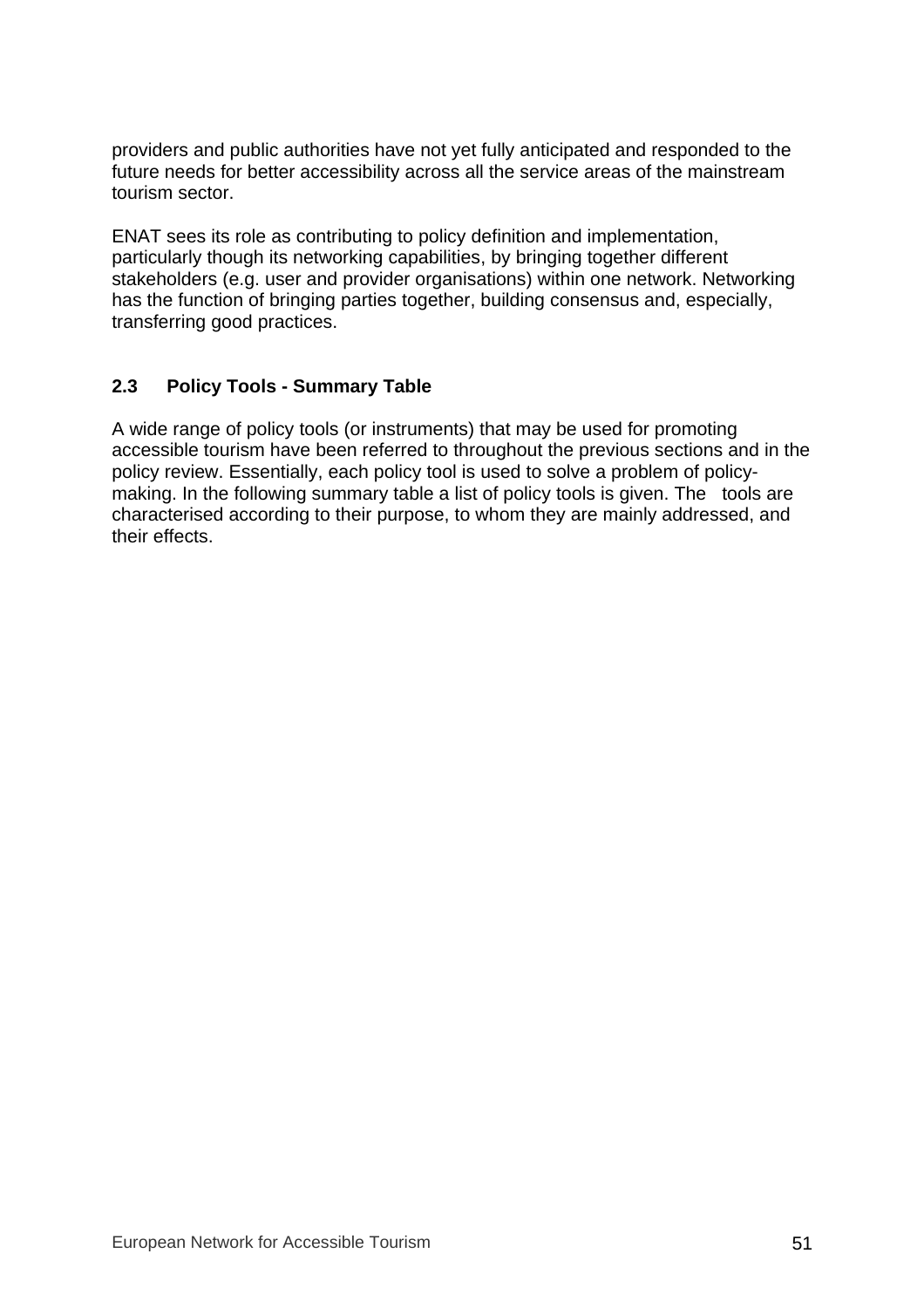|  | <b>Policy Tools for Accessible Tourism:</b> |  |
|--|---------------------------------------------|--|
|  |                                             |  |

| <b>Policy Tool</b>                      | <b>Application Area /</b>              | <b>Effect</b>                                      |
|-----------------------------------------|----------------------------------------|----------------------------------------------------|
|                                         | <b>Target group</b>                    |                                                    |
| 1. Information /                        | Information needs of policy-           | Quality Assurance (QA) of                          |
| <b>References</b>                       | makers                                 | policy process and content                         |
| <b>Policy Review</b>                    | Information needs of policy-<br>makers | QA                                                 |
| <b>Examples of Good Practice</b>        | Information needs of policy-           | Innovation. Validation of                          |
|                                         | makers and enterprises                 | objectives & targets                               |
| <b>Business cases</b>                   | Information needs of                   | Understanding the relation                         |
|                                         | enterprises                            | between accessibility                              |
|                                         |                                        | measures and ROI                                   |
| Statistics & finance analysis           | Policy-makers                          | Impact assessment                                  |
| <b>Stakeholder consultations</b>        | Policy-makers                          | Gain all-round view,                               |
|                                         |                                        | consensus- building                                |
| <b>UN Standard Rules</b>                | Policy-makers                          | QA                                                 |
| Agenda 22 process                       | Policy-makers                          | QA                                                 |
| UN Convention art 30.                   | Policy-makers                          | QA                                                 |
| <b>Universal Design Principles</b>      | Enterprises, suppliers                 | QA                                                 |
| (Design-for-All)                        |                                        |                                                    |
| 2. Policy Status and                    |                                        |                                                    |
| <b>Monitoring tools</b>                 |                                        |                                                    |
| Open method of                          | Member states/                         | Comparative analysis,                              |
| coordination                            | policymakers                           | target-setting, tracking                           |
|                                         | Stakeholders /                         | performance, evaluation.                           |
| Accessibility benchmarking:             |                                        | Comparative analysis,                              |
| - baseline, targets and<br>achievements | policymakers                           | target-setting, tracking                           |
| 3. Information and                      |                                        | performance, evaluation.                           |
| <b>Marketing tools</b>                  | Enterprises, customers                 | Engaging with the market<br>for accessible tourism |
| Access auditing                         | Enterprises                            | QA of tourism services                             |
| Accessibility action plans              | Enterprises                            | QA of tourism services                             |
| 4. Standards                            |                                        |                                                    |
| Physical access standards               | Enterprises, designers                 | QA of tourism venues                               |
| Service standards for                   | Enterprises, service                   | QA of tourism services                             |
| tourism facilities                      |                                        |                                                    |
| Research & Development                  | partners<br>Project partners           | Innovation, new solutions,                         |
|                                         |                                        | products and services                              |
| 5. Awareness & Training                 |                                        |                                                    |
| Awareness campaign.                     | General public, actors and             | Raise awareness, acquire                           |
| / Training                              | stakeholders / Enterprises             | skills, give confidence.                           |
| Networking (ENAT)                       | All stakeholders                       | Raise awareness, share                             |
|                                         |                                        | expertise, partnerships                            |
| 6. Local & Regional plans               | Public authorities                     |                                                    |
| 7. Regulation                           | Enterprises, suppliers                 |                                                    |
| Public procurement                      | Public authorities,                    | Procurement of accessible                          |
|                                         | enterprises.                           | infrastructure and services                        |
| Certification of services               | Enterprises                            | Service level compliance.                          |
| Enforcement / Redress                   | Enterprises / Customers                | Compliance / Guarantee                             |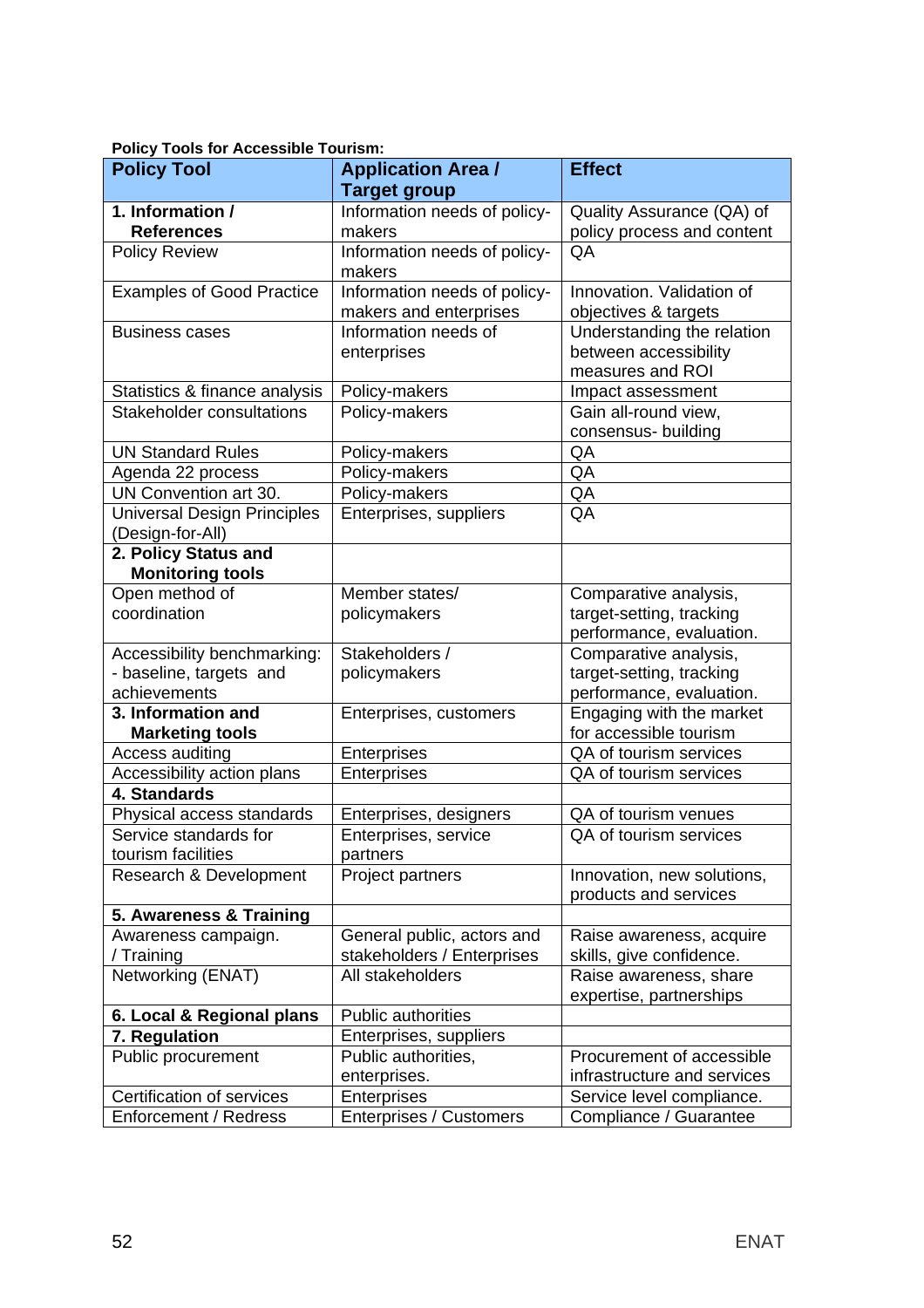#### **2.4 The Role of Accessible Tourism Standards**

ENAT recognises and supports the use of existing authorised standards for accessibility of the built environment, for transport and for ICTs in countries and regions where these exist. These various standards may form the basis of future European or International standards for tourism and transport. But even these may be improved, as can their accompanying guidelines.

Industry standards for products and services have the direct purpose of safeguarding the health and safety of consumers, and protecting the rights of consumers. Good standards enable markets to function efficiently and fairly by providing industry with a reliable frame of reference for the design and delivery of products and services. Where new standards are introduced by legislation or other mandatory enforcement, enterprises must commonly adapt or modify their existing products or services in order to comply. Thus, the introduction of standards can necessitate significant changes in the way an enterprise works and does its business. Standards can also help enterprises to deliver accurate information about products and services to users, including both workers and consumers.

ENAT is well aware of the arguments from some quarters of the tourism industry that European standards can be a threat to tourism providers, their products, services and ways of working, especially if such standards are imposed without due care and consideration for local conditions or other factors that are specific to the tourism sector. Such criticism needs to be taken seriously and, we believe, areas of agreement need to be explored and carefully developed to find workable solutions.

As we have pointed out, the mainstream tourism sector is far from achieving 'accessible tourism' and we do not doubt that there is a clear and urgent need for accessibility guidelines in the area of tourism and transport and the adoption of such guidelines by industry, (which may be voluntary), so as to bring about better services and greater transparency both in the countries of Europe and across the globe.

In the mid- to long-term, however, we see the need for minimum standards for accessible tourism service quality to be established at European level in order to ensure that customers can be *informed clearly* about access facilities and services at the venue and that *their visit will be guaranteed by a specified level of accessible service.* Requirements for staff training in disability awareness and disability relevant skills relevant to the task should also form a part of the service standards.

Without European accessible tourism standards, (as today), ENAT has observed that the urge to meet market demands for accessibility can lead enterprises and others to initiatives along the lines of standard-setting, some which may be useful and others less so. There is certainly a growth in the design of unofficial or 'proprietary' standards and practices for accessible tourism in many countries and regions – and even, to some extent, in individual venues. Mostly, these efforts tend not to have any national or international access standard as a frame of reference. Such developments, in isolation, although they are well-meaning, may compose a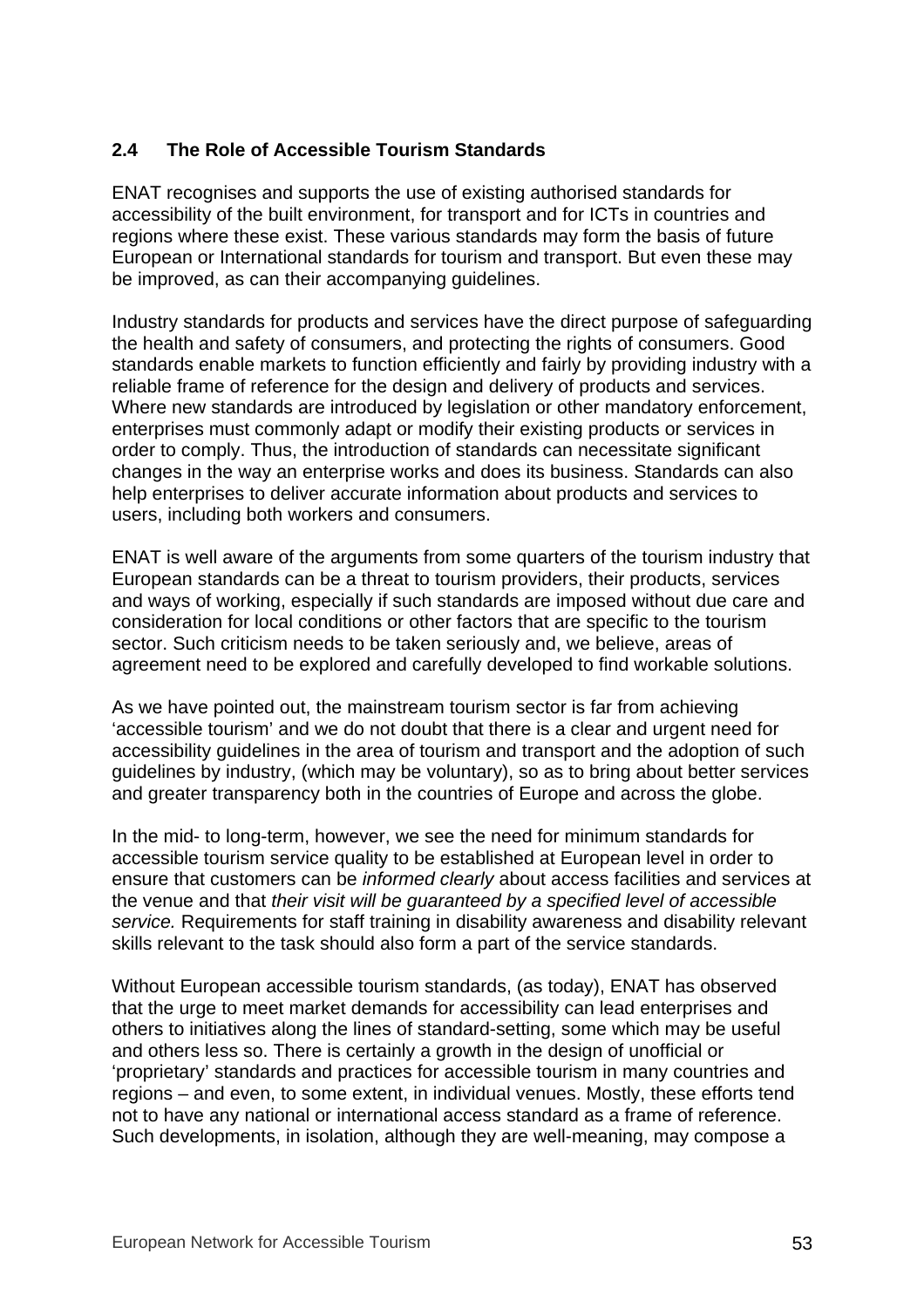threat to the development of inclusive, accessible tourism, as they may too easily create confusion and a false sense of certainty for the travel agent, the tour operator and the tourist who needs an assured level of accessibility .

It remains to be said that a European accessible tourism standard would not only be valuable for the European tourism and its customers. Such a standard could eventually provide the basis for an international accessible tourism standard – which has not yet been developed. Many tourism actors and stakeholders around the world are seeking the guidance and assurance that such a standard could produce.

This policy review section concludes by highlighting once more the need to focus on *policy implementation* as an essential outcome of policy formulation. Visionary statements, such as have been delivered on numerous occasions, must lead to a broad and significant improvement in the provision of accessible tourism offers of all kinds in Europe, and without undue delay. There is a moral need for equal access, to fulfil the rights of disabled citizens to participate in tourism. There is also a justification for implementing better access based on economic grounds, as accessible tourism can undoubtedly open up new markets and generate muchneeded income for providers.

In other words, enabling better access to tourism for more citizens can produce a more healthy, competitive and sustainable tourism industry, which can help maintain Europe's leading position in the world tourism league. Both consumers and providers stand to benefit from tourism offers which are made more accessible for all visitors.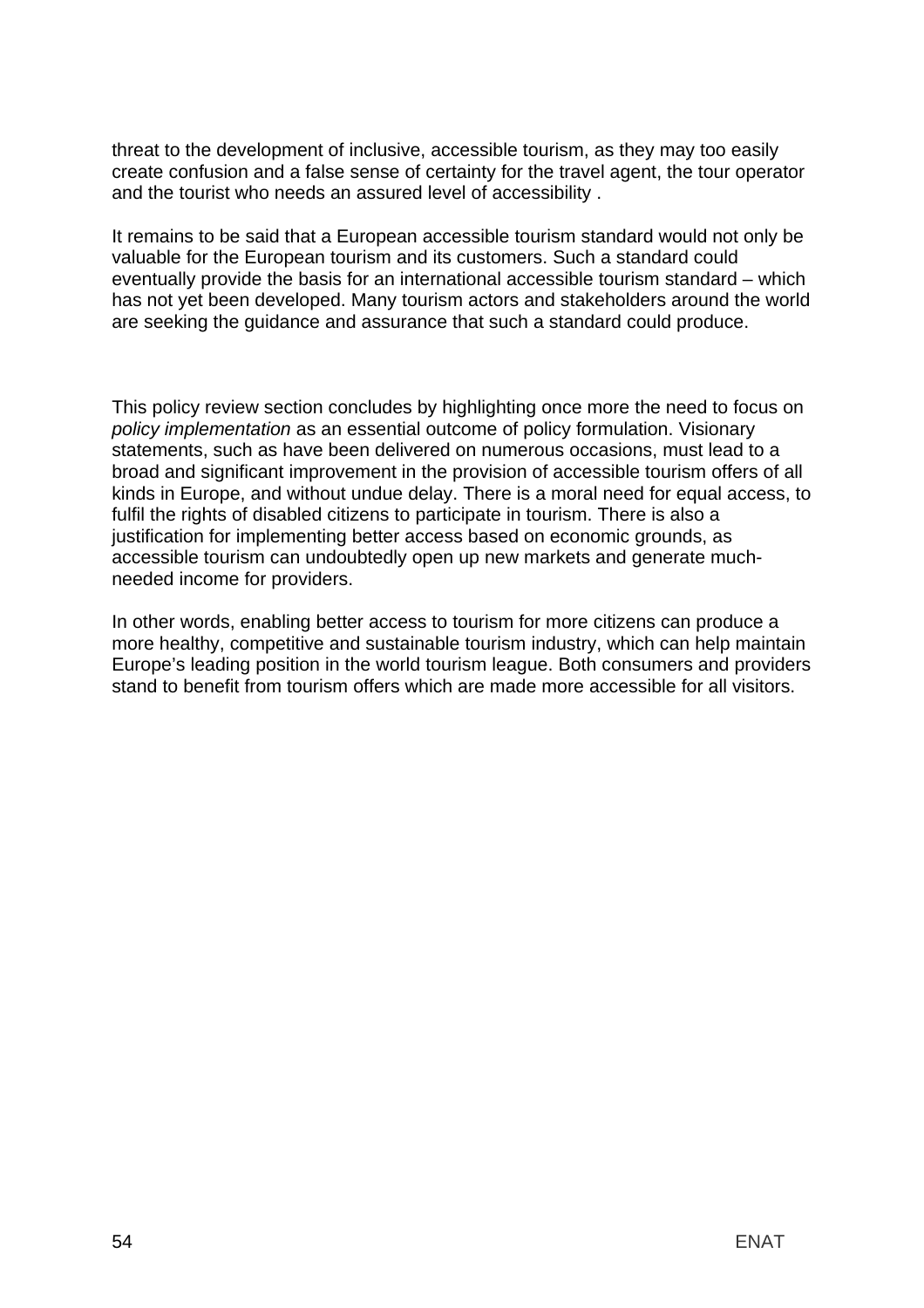# **3. Future Needs and Policy Targets**

ENAT's vision is that all tourists, including persons with disabilities, should be able to travel and participate in tourism on equal terms. Principally this means there should be no barriers to access; or if barriers cannot be removed, then suitable provisions and services to enable access should be available. ENAT members share the view that making tourism accessible for everyone requires that every link in the visitor experience must be taken into account: from accessible information search and booking, to transport, access at the destination or venue, in accommodation and in activities and customer services. Therefore, a wide range of actions must be directed towards removing access barriers and delivering tourism experiences that are accessible for everyone.

To realise the vision of accessible tourism for all visitors, targets must be set in a range of policy sectors. Accessibility for disabled people and other citizens applies across all policy sectors and, for this reason, it is often characterised as a "horizontal" issue in policy-making. As discussed earlier, tourism is a "sector of sectors" and, as such, the targets for accessible tourism must cover all of these, including: service delivery, transport, building standards, environment, employment, and others.

This section lists thirty-nine targets for accessible tourism in Europe. The list is gathered from the ENAT project workshops, conferences and research activities and reflects the experiences and knowledge of users and providers in all parts of the travel and tourism sector. The targets also refer to a number of expectations about what will be needed in tourism now and in the coming years, taking into account the anticipated demographic changes in Europe and the Western economies, trends in tourism demand, the need for sustainable solutions and the take-up of the Internet and ICTs in many aspects of travel and tourism.

The proposed policy targets are all considered *essential* and are not weighted or prioritised. It is also important to note that many of the stated targets can apply at local, regional, national and at European levels. Effective policies at the "subsidiary" levels are of course essential to the development of pan-European policies. How to achieve coherence between all policy levels, and effective action from local to European and indeed international levels, is discussed in the final section of this report.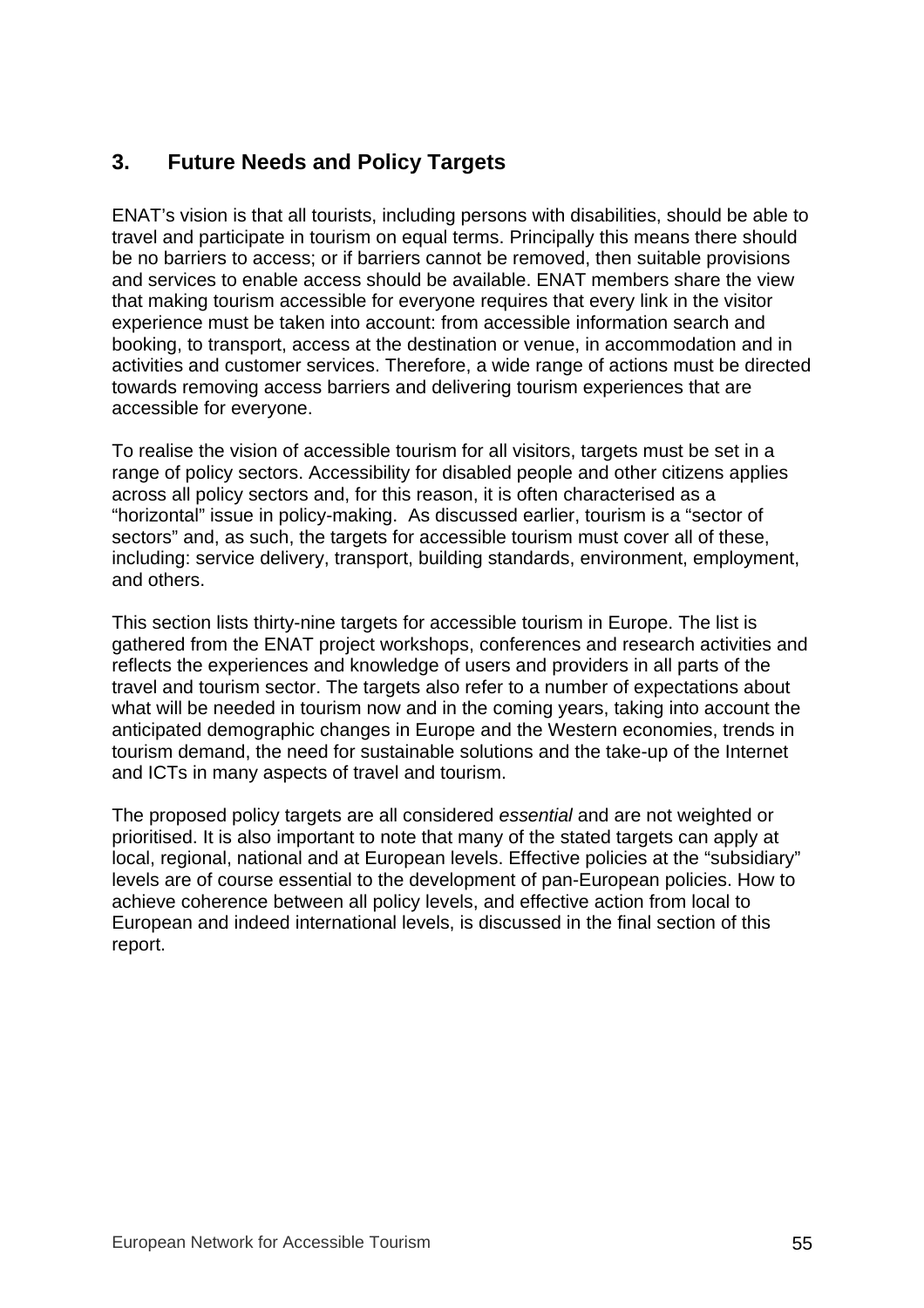| Table 1. Mapping of Policy Sectors, Themes and Targets for Accessible Tourism Policies |  |
|----------------------------------------------------------------------------------------|--|

| <b>Policy Sectors</b>   | Themes                                                                                                                                                           | <b>Targets for Accessible Tourism Policy</b>                                                                                                                                                                                                                                                                                                                                                                                                                                                                                                                                                                                                                                                                                                               |
|-------------------------|------------------------------------------------------------------------------------------------------------------------------------------------------------------|------------------------------------------------------------------------------------------------------------------------------------------------------------------------------------------------------------------------------------------------------------------------------------------------------------------------------------------------------------------------------------------------------------------------------------------------------------------------------------------------------------------------------------------------------------------------------------------------------------------------------------------------------------------------------------------------------------------------------------------------------------|
| Economic<br>Development | Fostering tourism development as<br>a major contributor to economic<br>growth, respecting principles of<br>environmental, economic and<br>social sustainability. | 1. Identifying and disseminating information on the contribution of<br>accessible tourism measures to tourism development which is<br>environmentally, economically and socially sustainable.<br>2. Applying principles of accessibility and inclusion in all<br>development strategies and plans.                                                                                                                                                                                                                                                                                                                                                                                                                                                         |
| Tourism<br>Development  | Establishing strategic goals and<br>implementation mechanisms for<br>tourism development and<br>coordination in Europe.                                          | 3. Developing accessible tourism strategies within National,<br>Regional and City Tourism Organisations and setting up<br>mechanisms for pan-European coordination of policies and actions<br>in all aspects of accessible tourism.                                                                                                                                                                                                                                                                                                                                                                                                                                                                                                                        |
|                         | Maintaining and increasing<br>European share of the global<br>tourism market.                                                                                    | 4. Marketing Europe to the world as the leading accessible tourism<br>destination.                                                                                                                                                                                                                                                                                                                                                                                                                                                                                                                                                                                                                                                                         |
|                         | Improving tourism quality and<br>standards.                                                                                                                      | 5. Developing quality tourism by applying accessibility measures,<br>including:<br>a). raising sector awareness,<br>b). sharing good practices and methods for the removal of access<br>barriers<br>c). establishing transparent, consensual guidelines and/or<br>standards for accessible tourism venues, facilities, equipment and<br>services,<br>d). supporting a European accessible tourism labelling system for<br>tourism providers,<br>e). encouraging tourism providers to declare, in detail, the<br>accessibility of their premises and services, using a common, pan-<br>European, accessible tourism information system.<br>6. Monitoring accessibility in tourism and supporting the uptake of<br>good practices across the tourism sector. |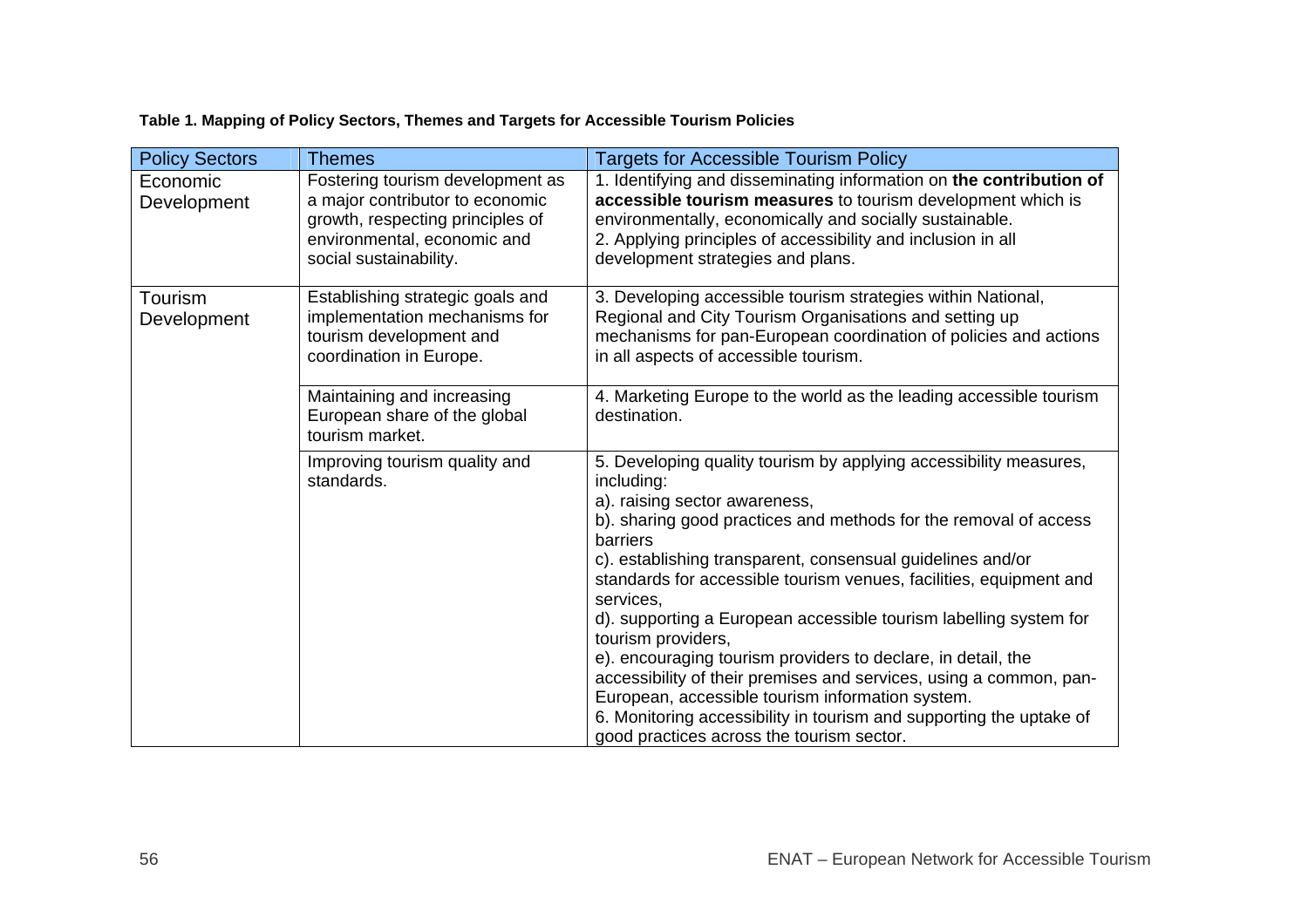| <b>Policy Sectors</b>                 | <b>Themes</b>                                                                                                                                                                                | <b>Targets for Accessible Tourism Policy</b>                                                                                                                                                                                                                                                                                                                                                                                                                                                                                                                                                                                                                                                                                                               |
|---------------------------------------|----------------------------------------------------------------------------------------------------------------------------------------------------------------------------------------------|------------------------------------------------------------------------------------------------------------------------------------------------------------------------------------------------------------------------------------------------------------------------------------------------------------------------------------------------------------------------------------------------------------------------------------------------------------------------------------------------------------------------------------------------------------------------------------------------------------------------------------------------------------------------------------------------------------------------------------------------------------|
| Tourism<br>Development<br>(continued) | Improving tourism quality and<br>standards.                                                                                                                                                  | 5. Developing quality tourism by applying accessibility measures,<br>including:<br>a). raising sector awareness,<br>b). sharing good practices and methods for the removal of access<br>barriers<br>c). establishing transparent, consensual guidelines and/or<br>standards for accessible tourism venues, facilities, equipment and<br>services,<br>d). supporting a European accessible tourism labelling system for<br>tourism providers,<br>e). encouraging tourism providers to declare, in detail, the<br>accessibility of their premises and services, using a common, pan-<br>European, accessible tourism information system.<br>6. Monitoring accessibility in tourism and supporting the uptake of<br>good practices across the tourism sector. |
|                                       | Stimulating innovation and<br>diversification in tourism offers and<br>products.                                                                                                             | 7. Adapting existing tourism destinations, attractions, offers and<br>products through innovative means to make them accessible for all.<br>8. Creating new tourism offers and products tailored to tourists with<br>severe disabilities, who have particular access needs.<br>(See also: Target 25. "Care Tourism")                                                                                                                                                                                                                                                                                                                                                                                                                                       |
|                                       | Developing National and EU<br><b>Systems of Tourism Statistics.</b>                                                                                                                          | 9. Improving statistics on visitors, visitor consumption and the actual<br>provision of accessible goods and services.                                                                                                                                                                                                                                                                                                                                                                                                                                                                                                                                                                                                                                     |
|                                       | <b>Supporting Small and Medium-</b><br>Sized Enterprises (SMEs) in the<br>European tourism sector with<br>integrated support mechanisms for<br>competitive and sustainable<br>tourism policy | 10. Providing targetted guidance, incentives and support for SMEs,<br>enabling effective uptake and/or development of accessibility<br>measures by tourism providers.                                                                                                                                                                                                                                                                                                                                                                                                                                                                                                                                                                                      |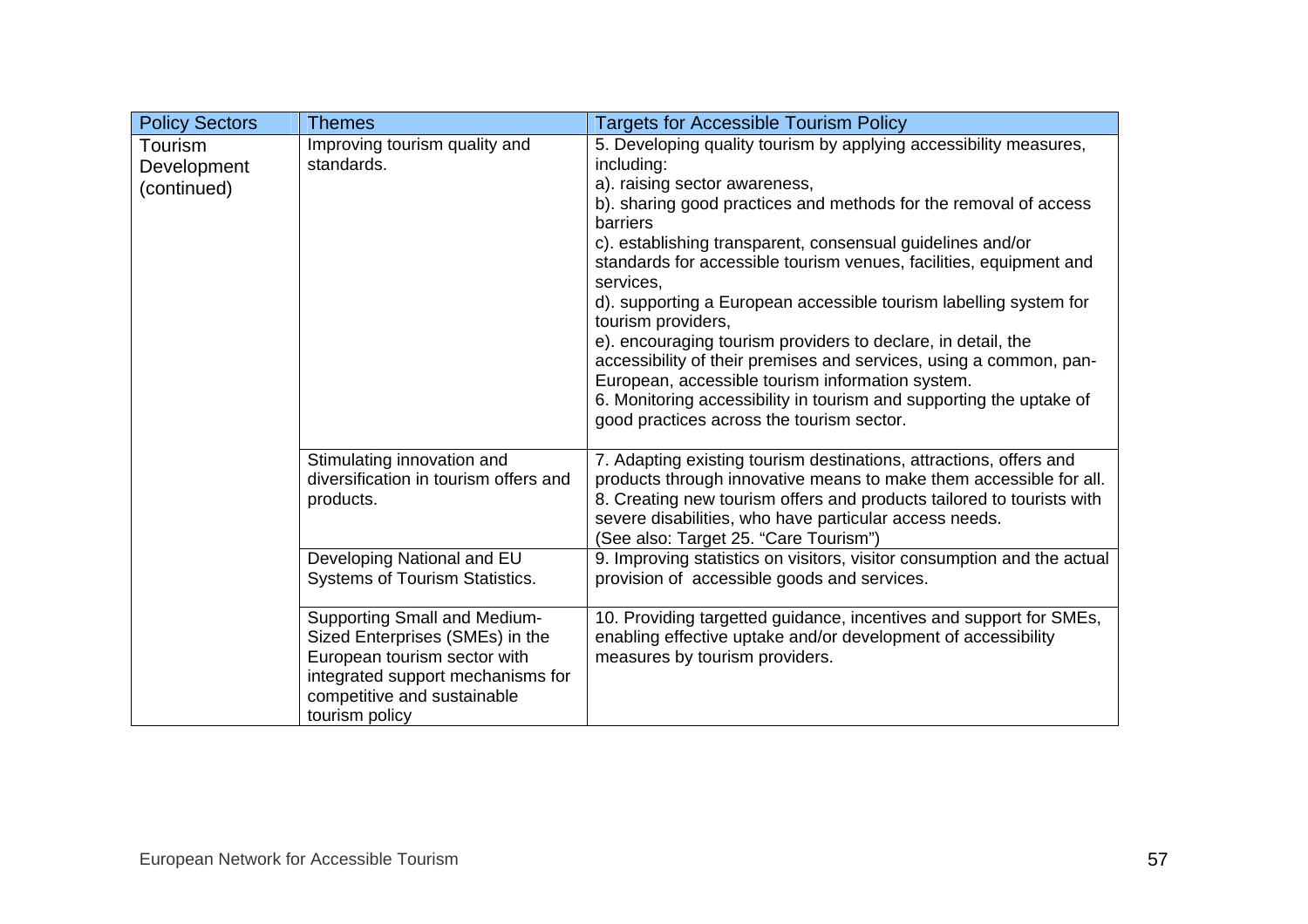| <b>Policy Sectors</b>                                                          | <b>Themes</b>                                                                                                                                                                                                           | <b>Targets for Accessible Tourism Policy</b>                                                                                                                                                                                                                                                                                                 |
|--------------------------------------------------------------------------------|-------------------------------------------------------------------------------------------------------------------------------------------------------------------------------------------------------------------------|----------------------------------------------------------------------------------------------------------------------------------------------------------------------------------------------------------------------------------------------------------------------------------------------------------------------------------------------|
| Regional<br>Development                                                        | Strategic use of tourism<br>development as a means for<br>ensuring sustainable community<br>development (including actions<br>supported by European Social<br>Funds)                                                    | 11. Introducing accessibility measures in existing tourist<br>destinations/sites as a means of improving and enriching local<br>communities.<br>12. Ensuring that all future tourism provisions are accessible and<br>inclusive of the requirements of people with disabilities.                                                             |
|                                                                                | Supporting and preserving the<br>unique cultural, social and<br>environmental assets of tourism<br>destinations in the regions of<br>Europe.                                                                            | 13. Gathering and disseminating information on how accessible<br>tourism measures can contribute to the sustainable management<br>and development of sensitive tourism sites, without degradation or<br>loss of amenity.                                                                                                                     |
| Environment,<br>Urban<br>Development,<br><b>Spatial Planning</b><br>and Design | Supporting conditions for tourism<br>development through sustainable<br>planning and management of the<br>natural and built environment.                                                                                | 14. Demonstrating how 'Design-for-All' or "Universal Design"<br>principles can contribute to the planning, design and management<br>of inclusive, accessible tourist venues, sites, facilities and<br>equipment, leading to social, economic and environmental<br>sustainability.                                                            |
| Public<br>procurement                                                          | Procurement of goods and services<br>related to tourist activities.                                                                                                                                                     | 15. Advocating and stimulating the inclusion of accessibility<br>requirements in public tenders for tourism related developments<br>(buildings, infrastructure, facilities, services and equipment).                                                                                                                                         |
| Human Rights<br>and Social<br>Development                                      | Enable all citizens to benefit from<br>and contribute to economic and<br>social progress;<br>- strengthen social inclusion and<br>social cohesion, combat<br>discrimination and promote equal<br>opportunities for all. | 16. Promoting the rights of EU citizens and non-EU visitors with<br>disabilities to equal participation in tourism in the European Union.<br>17. Enacting in national and European legislation the articles of the<br>UN Convention on the Rights of Persons with Disabilities, in<br>particular Article 30, related to leisure and tourism. |
| Goods and<br><b>Services</b>                                                   | Ensure the provision and receipt of<br>goods and services across the<br>borders of EU Member States.                                                                                                                    | 18. Ensuring that goods and services are accessible and usable by<br>all tourists, regardless of disabilities or access needs.<br>19. Stimulating the development of new products and services for<br>tourists with particular access needs and for tourism providers.                                                                       |
| Consumer<br>protection                                                         | Protect customers' health and<br>safety in relation to tourism.<br>Ensure guarantees and rights of                                                                                                                      | 20. Promoting measures in the tourism industry to safeguard the<br>health and safety of disabled tourists.<br>21. Providing guarantees for tourism services, taking into account                                                                                                                                                             |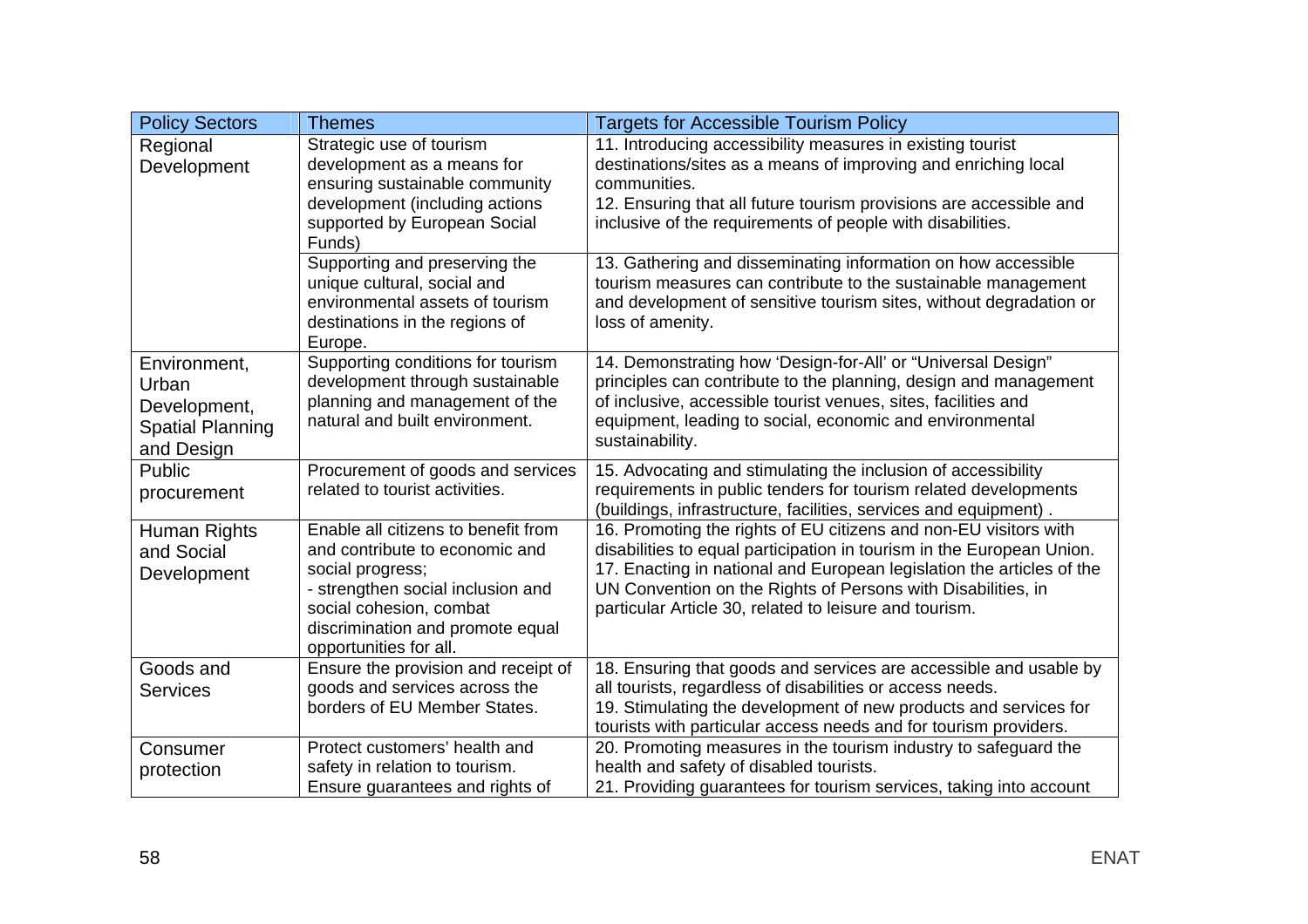| <b>Policy Sectors</b>                  | <b>Themes</b>                                                                                                                                                                              | <b>Targets for Accessible Tourism Policy</b>                                                                                                                                                                                                                                                                                                                                                                                                       |
|----------------------------------------|--------------------------------------------------------------------------------------------------------------------------------------------------------------------------------------------|----------------------------------------------------------------------------------------------------------------------------------------------------------------------------------------------------------------------------------------------------------------------------------------------------------------------------------------------------------------------------------------------------------------------------------------------------|
|                                        | redress for tourists.                                                                                                                                                                      | the requirements of disabled tourists.                                                                                                                                                                                                                                                                                                                                                                                                             |
| Employment                             | Increased employment rates,<br>reduced premature retirement (e.g.<br>due to ill-health), and<br>improvements in the quality of<br>working life in tourism sector trades<br>and businesses. | 22. Reducing the rates of work-related accidents and long-term<br>illness in the tourism sector by preventive education and training<br>programmes; and improve return-to-work policies and practices.<br>23. Promoting conditions for diversity in recruitment and<br>employment, including persons with disabilities, in the tourism<br>sector.                                                                                                  |
| Health                                 | Health tourism<br>Care tourism<br>Wellness tourism, therapies and<br>spas                                                                                                                  | 24. Promoting health-related tourism products and services.<br>25. Promoting accessible and affordable tourism offers for those in<br>need of nursing and/or medical care when on holiday.<br>26. Promoting accessibility for all in spas, wellness and therapeutic<br>tourism.                                                                                                                                                                    |
| Education,<br>Training and<br>Research | Development of higher educational<br>curricula and standards                                                                                                                               | 27. Developing higher education curricula on disability awareness<br>and all aspects of accessible tourism, and implementing these<br>courses within relevant areas of study (e.g. in architecture and<br>design, tourism and hotel management, transport planning, public<br>relations,).                                                                                                                                                         |
|                                        | Mutual recognition of academic<br>qualifications in the tourism sector.                                                                                                                    | 28. Establishing transferable academic qualifications within the field<br>of accessible tourism management.                                                                                                                                                                                                                                                                                                                                        |
|                                        | Development and deployment of<br>professional training for service<br>workers in the tourism sector.                                                                                       | 29. Developing and implementing professional training courses on<br>disability awareness, accessible tourism and customer care for<br>service workers in the travel and tourism industries.<br>30. Establishment of certified standards for professional training in<br>accessible tourism, including holiday care assistance, assistance at<br>airports and transport terminals, building and facility access<br>auditing, and tour arrangements. |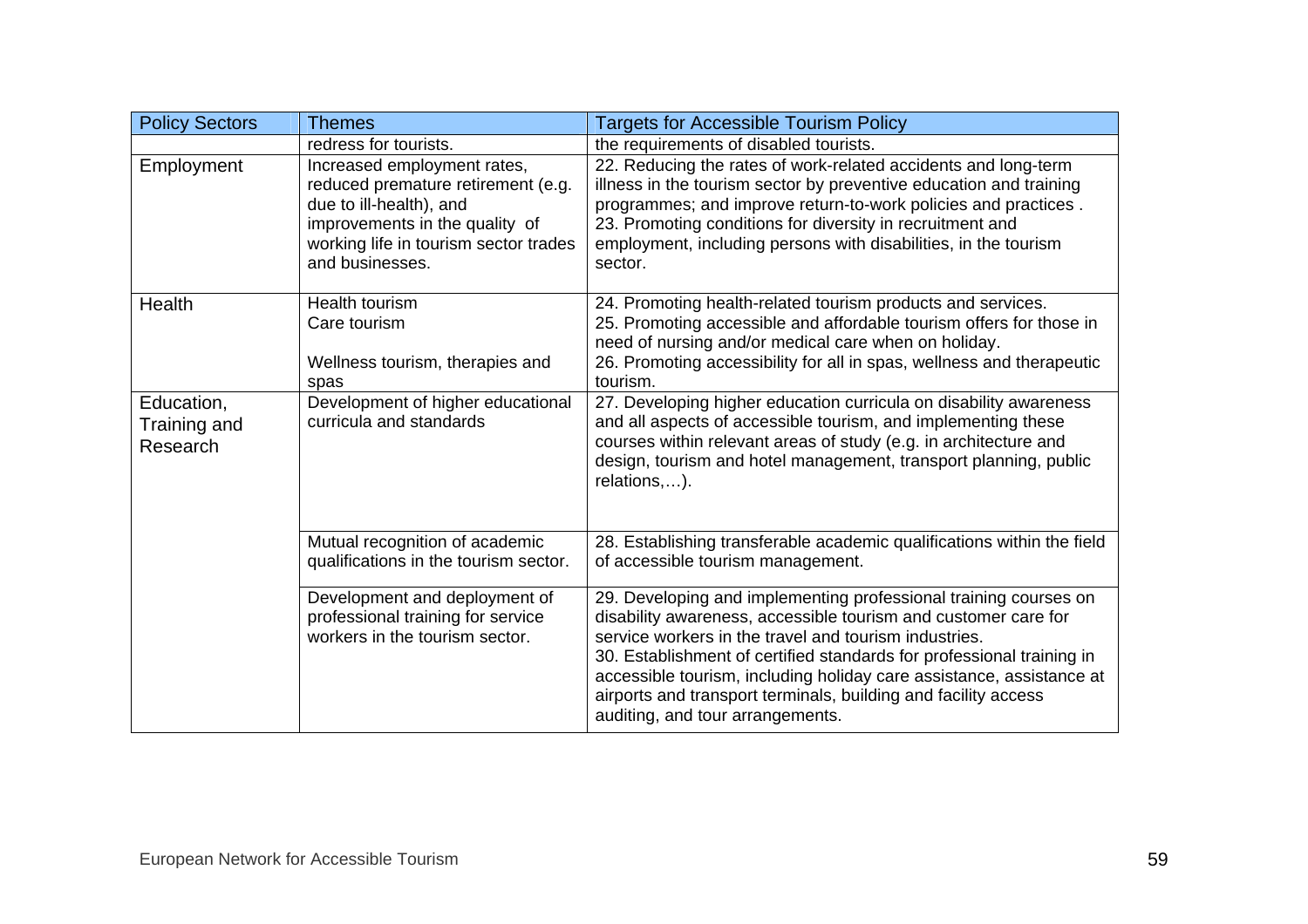| <b>Policy Sectors</b>                                 | <b>Themes</b>                                                                                                                                                                                                                 | <b>Targets for Accessible Tourism Policy</b>                                                                                                                                                                                                                                                                                                                                                                                                                                                                                                                                                                                                  |
|-------------------------------------------------------|-------------------------------------------------------------------------------------------------------------------------------------------------------------------------------------------------------------------------------|-----------------------------------------------------------------------------------------------------------------------------------------------------------------------------------------------------------------------------------------------------------------------------------------------------------------------------------------------------------------------------------------------------------------------------------------------------------------------------------------------------------------------------------------------------------------------------------------------------------------------------------------------|
| Education,<br>Training and<br>Research<br>(continued) | Development of research agendas<br>and R & D projects addressing<br>tourism development, both at pan-<br>European and EU Member State<br>level.                                                                               | 31. Developing research agendas for accessible tourism studies at<br>macro- and micro-levels, addressing customer experiences and<br>service, infrastructure development, design, economics, marketing,<br>staff training, use of new technologies, cross-sector analysis, etc.<br>32. Developing and implementing a coherent European cross-<br>national programme of R & D projects and support actions<br>addressing the need for and introduction of accessibility measures<br>in tourism.                                                                                                                                                |
|                                                       | Maintenance of libraries and<br>resource centres; knowledge<br>management and dissemination of<br>information to students and to the<br>tourism sector.                                                                       | 33. Supporting the development of knowledge centres on<br>accessible tourism and enabling access to these for students and<br>professionals.                                                                                                                                                                                                                                                                                                                                                                                                                                                                                                  |
| Communications<br>and ICTs                            | Use of the Internet in tourism<br>marketing;<br>Tourism websites & publications;<br>Travel and accommodation booking<br>systems;<br>Development of location-based<br>services;<br><b>Customer relationship</b><br>management. | 34. Ensuring accessibility of ICT-enabled services and accessible<br>Web Content of tourism websites for persons with disabilities (e.g.<br>online travel guides, booking sites, location-based services)<br>35. Stimulating the development of new, accessible ICT-based<br>products and services for tourists and tourism providers, e.g. mobile<br>and portable tour guides, orientation and navigation aids<br>36. Developing and applying relevant nomenclature and booking<br>codes at international level for passengers and tourists requiring<br>access, assistance or special facilities in transport modes and at<br>destinations. |
| Culture                                               | Improving access to culture for all<br>tourists.                                                                                                                                                                              | 37. Applying accessibility measures at tourist venues to ensure that<br>all tourists may visit, understand and enjoy cultural artefacts,<br>venues and events.                                                                                                                                                                                                                                                                                                                                                                                                                                                                                |
| Transport                                             | Modernisation of existing transport<br>infrastructure.                                                                                                                                                                        | 38. Upgrading transport infrastructure and facilities at passenger<br>terminals (and other boarding points), and in vehicles or other<br>transport modes to accessible standards. To include:<br>a). air passenger transport,<br>b). rail passenger transport,<br>c). trams, light railways,<br>d). bus and coach passenger transport,                                                                                                                                                                                                                                                                                                        |
|                                                       | Development of services targetted                                                                                                                                                                                             | e). maritime passenger transport,                                                                                                                                                                                                                                                                                                                                                                                                                                                                                                                                                                                                             |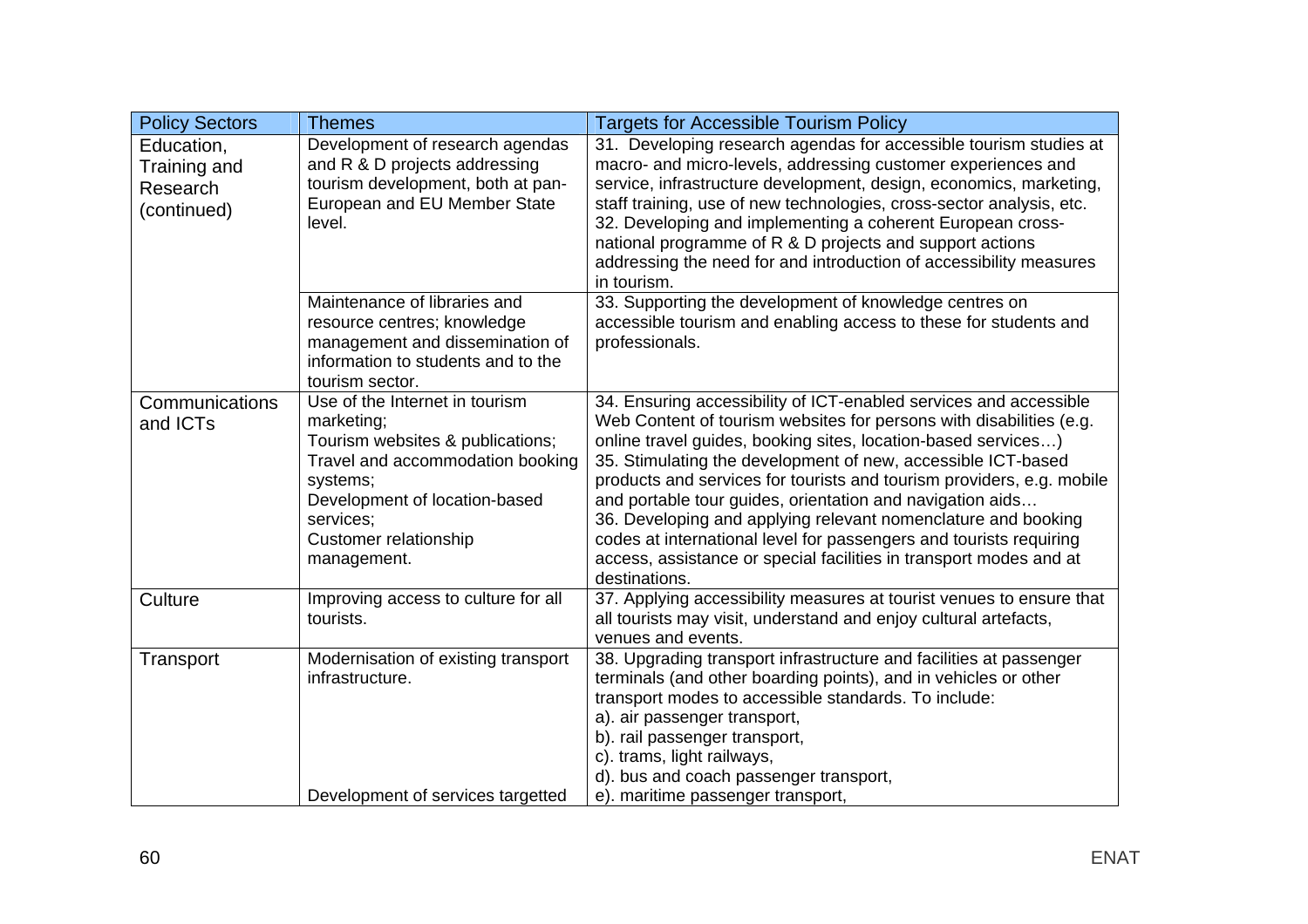| <b>Policy Sectors</b> | Themes                                       | <b>Targets for Accessible Tourism Policy</b>                                                                                                                                                                                                                                                                                                                                                                                                                                                                                                          |
|-----------------------|----------------------------------------------|-------------------------------------------------------------------------------------------------------------------------------------------------------------------------------------------------------------------------------------------------------------------------------------------------------------------------------------------------------------------------------------------------------------------------------------------------------------------------------------------------------------------------------------------------------|
|                       | towards passengers in need of<br>assistance. | f). taxis and hire cabs,<br>g). cable cars,<br>h). other transport systems.<br>- and information on all the above.<br>39. Providing assistance services to disabled passengers and<br>passengers with reduced mobility using all forms of transport:<br>a). air passenger transport,<br>b). rail passenger transport,<br>c). trams, light railways, etc.,<br>d). bus and coach passenger transport,<br>e). maritime passenger transport,<br>f). taxis and hire cabs,<br>g). other transport systems.<br>(See also point 30. "Professional Training"). |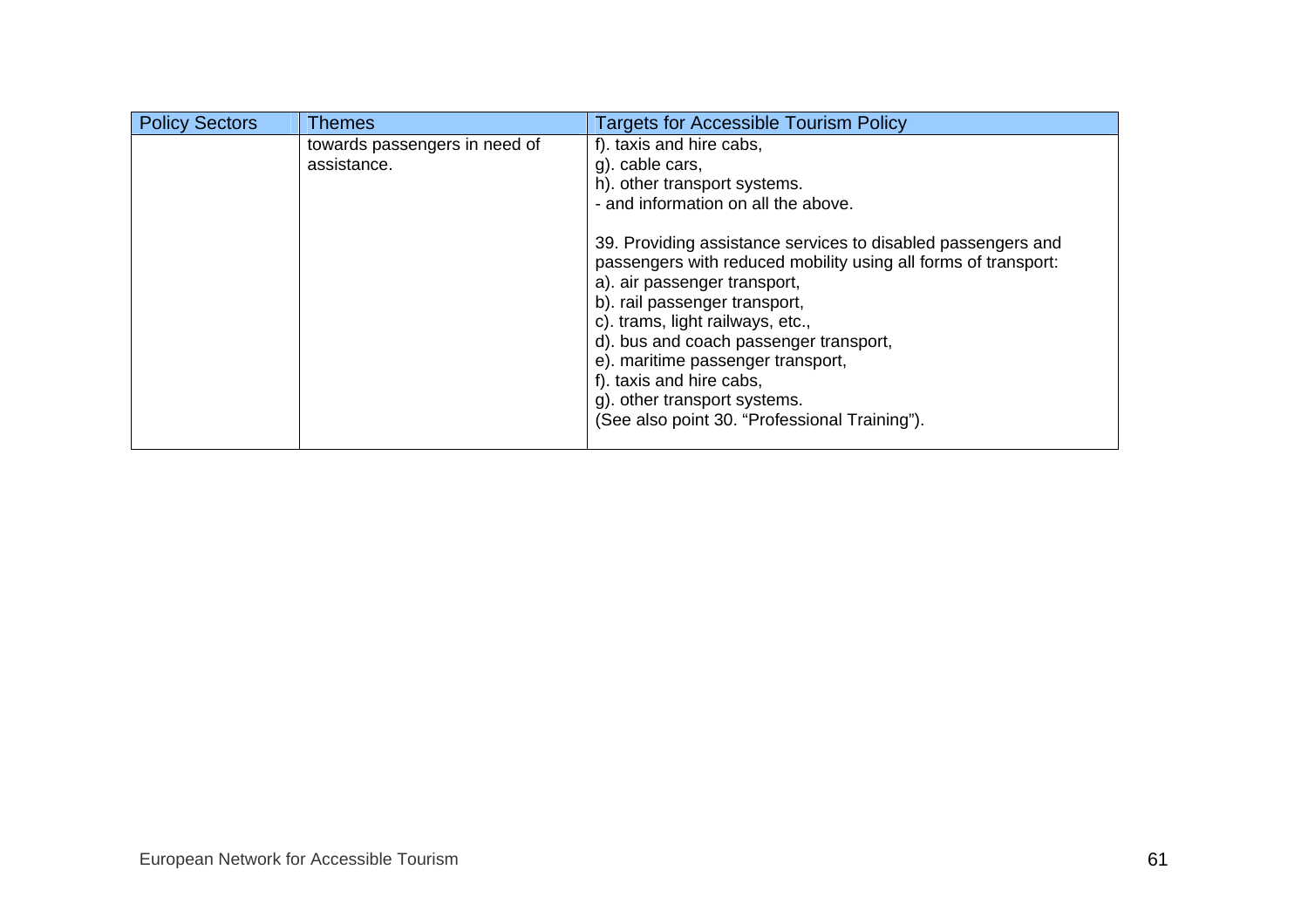The above list of targets for accessible tourism policy, all of which are considered "major", presents a somewhat daunting view of what is necessary to transform Europe into the accessible tourism destination "par excellence".

Certainly, all stakeholders agree that there is no single "quick fix" either for decision makers, public servants or tourism providers, whereby one or two policy areas can be singled out as potentially "making all the difference". Experience has shown that policies to ensure participation of people with disabilities and others with special access needs takes efforts in all sectors, and where one sector fails to take on its commitments, these citizens will be excluded.

It should be observed that the above targets include points which directly address the conclusions of the *EC Stakeholder Conference on Accessible Tourism*, January 2007, delivered by Mr. Pedro Ortún, (see **section 2.1.28, above**).

Furthermore, ENAT plans to prepare actions in the 2008 – 2009 ENAT Workplan to address the following recommendations of the *European Parliament Resolution, November 2007*, (as described in **section 2.1.31, above**):

"1). to support "initiatives to coordinate at European level the information on accessible tourism that would allow tourists with reduced mobility and their families to find information about the accessibility of tourist destinations..."

"2). to support the examination of "... the feasibility of drawing up a charter of the rights and obligations of European tourists..."

"3). to prepare "...a European code of conduct for tourist businesses"

"4). to support efforts (by the Commission and the Member States) "... to initialise an 'Access for all' EC label that would guarantee core accessibility facilities for tourists with reduced mobility and would cover offers such as accommodation, restaurants, leisure and natural sites, auditoriums, monuments, museums, etc.;

"5). to support actions "...to protect, conserve and restore the European cultural heritage; and calls for more stringent management of such sites and of the conditions under which they are visited, and for greater efforts to improve access for people with disabilities, growing numbers of whom now travel for leisure purposes..."

"6). to support the Commission in "... the enhancement of such a label based on the work it has already carried out , on experiences and best practices at national and local level and taking stock of what has been achieved at EU level in the transport field".

The ENAT 2008-2009 Workplan will be published on the ENAT webpage at: http://www.accessibletourism.org/?i=enat.en.workplan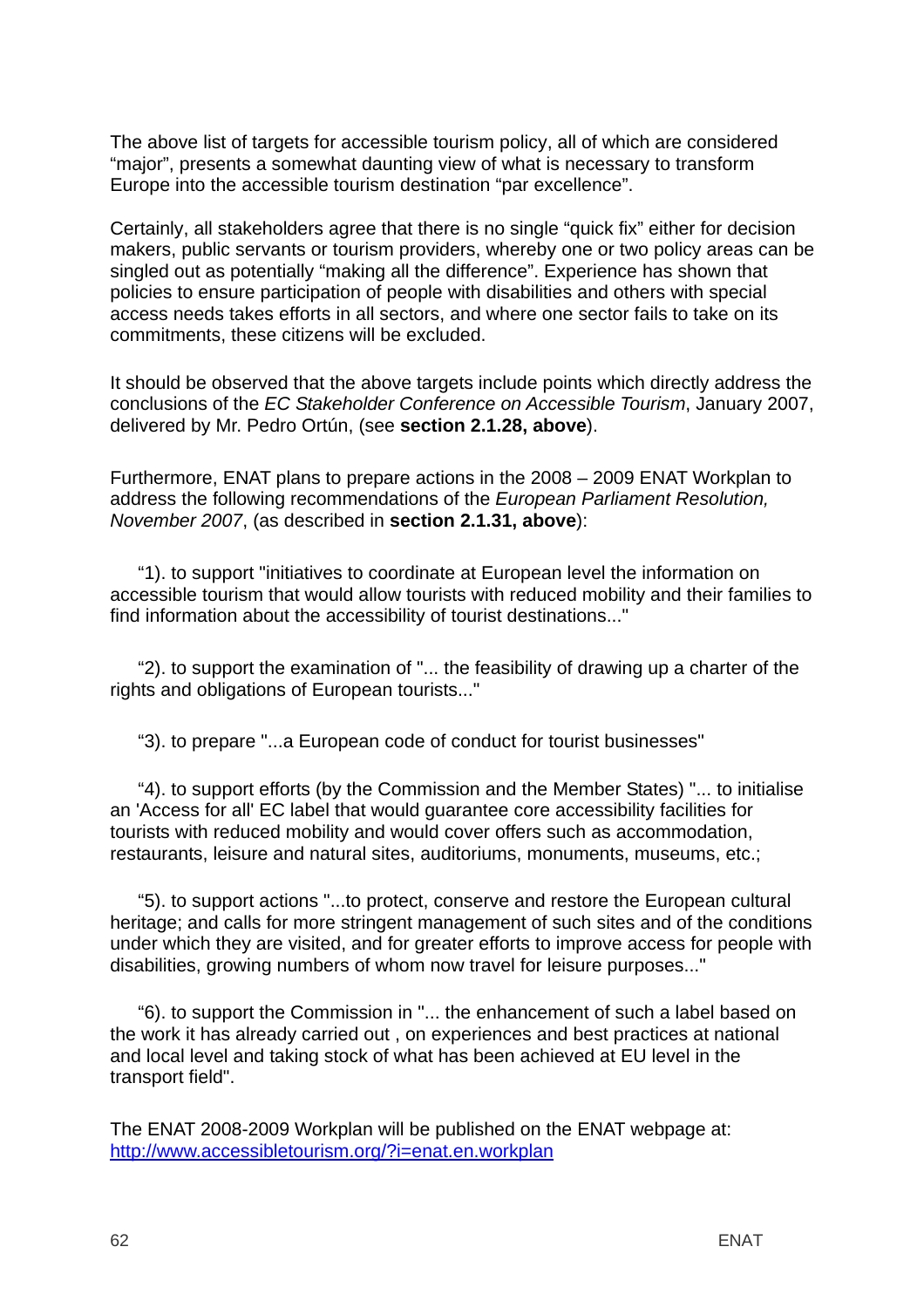## **4. A 'Road Map' for Development of Policies and the Spread of Good Practices in Europe"**

This Roadmap outlines eight priority areas for EU and Member States' actions on accessible tourism. No fixed timeframe for implementation can reasonably be given without appropriate consultation with the relevant bodies who may engage in this plan. However, it seems reasonable to assume that a 5-year period, 2008 – 2012 would be necessary to achieve significant progress in all areas. It must be said, with reference to the date, 2010…. (which figures in the title of this report), that it would take a remarkable feat of concentrated effort from policy-makers and the tourism sector to complete the road map in just 3 years.

- 1. High-Level Policy Group for Accessible Tourism
	- Engage the EU institutions, DG ENTR, DG EMPL, DG REGIO… and the tourism industry, specialists (ENAT, BITS, UNWTO…), consumer representatives, (including EDF, AGE…) in strategic planning and guidance for the future of European Accessible Tourism Policy.
	- Mainstream accessible tourism as a primary responsibility of every public (tourism) authority and agency in Europe. (Establish action plans…).
	- Establish an Accessible Tourism Benchmarking Action for Member States, using the Open Method of Coordination, engaging national *and regional* tourism authorities and relevant stakeholder groups .

#### 2. Awareness-raising Campaign

- (Online/ TV / EUTUBE/ Press) in all EU Member States on Accessible Tourism for All, in collaboration with ENAT, European Travel Commission, European Commission and National Tourist Boards
- Show *what consumers need* and *what providers can deliver* in Accessible Tourism across Europe.
- Make 'accessible tourism' visible and valued within the tourism industry and among the general public.
- 3. Mobilise EU funding programmes and agencies (ESF, ERDF, PROGRESS, LEONARDO 2, RTD, ENTR, SANCO, TREN, EUROFOUND, EUROSTAT…) to support projects/initiatives for accessible tourism destinations, services. Financing for example:
	- Annual tourism statistics/ satellite accounts: "Accessible tourism demand and supply in EU-27".
	- An EU Training Curricula for a). Tourism Managers and b). Front-line Personnel.
	- eLearning programmes and Accessible Tourism Toolkit for Enterprises.
	- Local, regional and city initiatives for accessible tourism with transnational participation.
	- Studies and development projects: e.g.
	- Impact assessment of UK Disability Discrimination Act on the UK Tourism Sector.
	- Impact assessment of EU Regulation on Rights of Disabled and Mobility Impaired Air Passengers.
	- Diversity Management toolkit for the Owners/HR Managers in Tourism.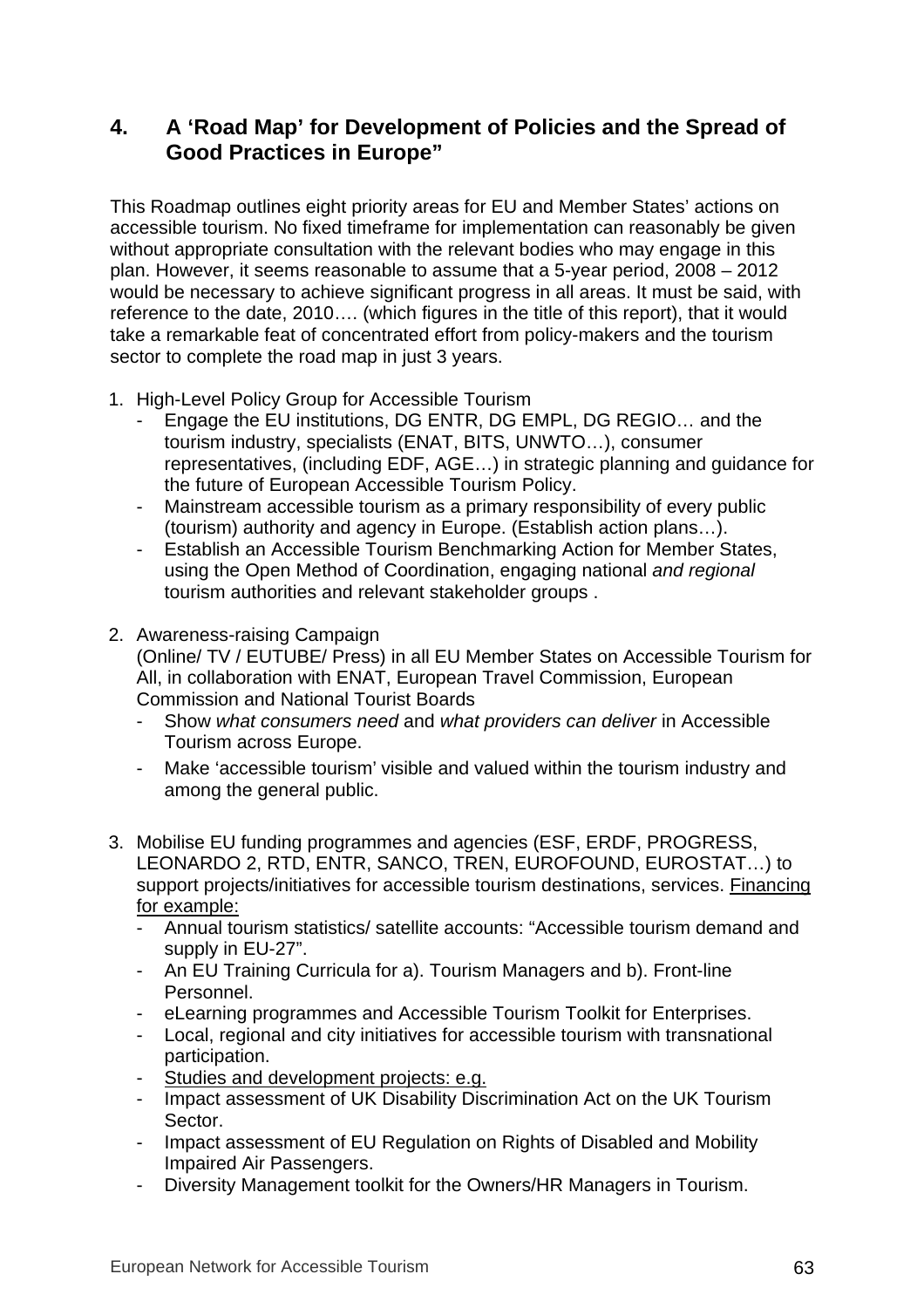- ICT projects (e.g. Accessible Tourism in eInclusion Workprogramme).
- Targetted actions for SMEs in Accessible Tourism.
- 4. European Accessible Tourism Marketing
	- Registration of accessible venues with www.EuropeforAll.com
	- National and City Guides support grants.
	- Travelling "Accessible Europe" Theme Stand, publicity and presentations at major European and International Tourism Fairs.
	- European Airports Access Guide.
	- Cruise Europe Access Guides to Ports and Attractions.
- 5. Targetted National Campaigns (EU-27) for stimulating Accessible Tourism provisions in mainstream tourism, (for example):
	- At least one wheelchair accessible room in every 4 & 5 star hotel in EU-27.
	- Adapted hire cabs (taxis) for wheelchair users in all EU cities over 250,000 citizens.
	- 'Disabled Access Action Plan' for top 5 National Heritage Sites in all EU-27. states (- to be continued over a second 5-year period).
	- London Olympics and Paralympics 2012. Study of 'spin-offs' for Accessible Tourism.
	- "Exchange of Good Practices in Accessible Tourism": Dissemination and takeup actions between cities, regions and countries.
- 6. Employment Actions
	- Targeting jobs in the tourism sector for people with disabilities: analysis of job profiles, requirements, recruitment.
	- Return-to-Work measures to support long-term ill and disabled staff in the tourism industries.
- 7. Targetted actions to create a knowledge base and actions for "Specialised" Accessible Tourism offers for severely disabled visitors.
- 8. ENAT-led actions: Building the Accessible Tourism Network.
	- ENAT "Code of Good Conduct" label for tourism enterprises (ENAT members).
	- CEN Workshop Agreement: "Consensus Document on Standards for Accessible Tourism Services" (18 month project with all stakeholders).
	- Proposal for an audited European Label for Accessible Tourism (following on from the CEN workshop).
	- ENAT International Congress on Accessible Tourism for All: 2008, 2010, 2012…(various venues in the EU).

ENAT can certainly not achieve these seven objectives alone, as in many areas the centre of gravity for action lies with the EU, Member States, Regional or Municipal levels or among players in the tourism industry. Partnership between all actors and stakeholders, based on common interest must drive future actions.

With a view to ensuring the best possible *vertical coordination* of actions under this Road Map, special attention should be paid to the composition of working groups, committees and projects, with representatives from different levels of authority and action (EU, National, Regional, Local and Enterprise levels) working together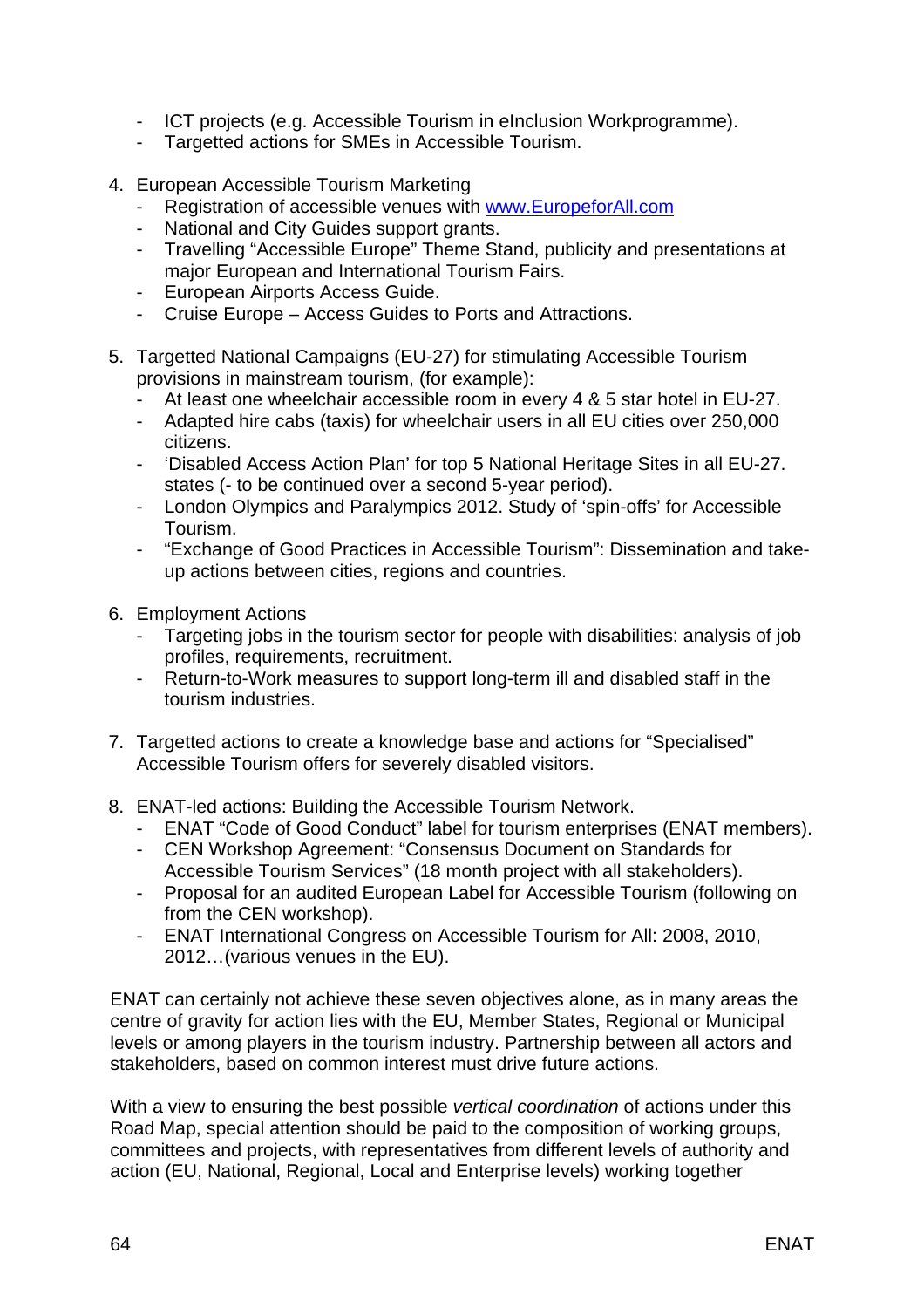wherever possible. The formal competences of representatives and their informal networking capabilities should be employed to move the actions forward, gather information and disseminate results at all levels.

We maintain that future policies for accessible tourism in Europe, its member states, regions and cities must be *bolder, more concrete and better coordinated*, so as to ensure the implementation of a critical mass of activities, thus bringing accessible tourism within reach of all citizens. The 'Policy Road Map for Accessible Tourism in Europe' is proposed as a contribution to this process.

------------------------------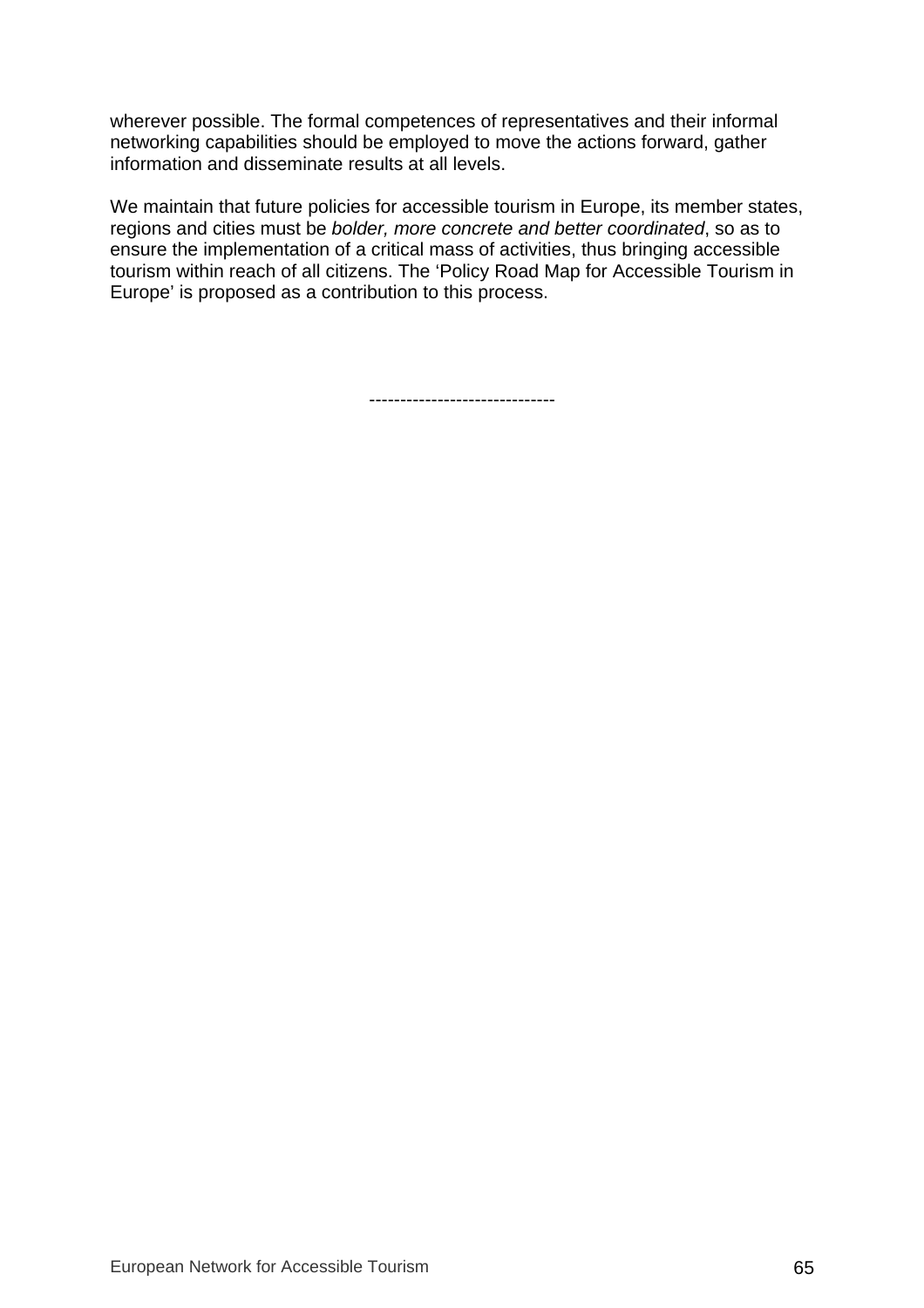## **Annex 1. United Nations World Tourism Organization 2005 Resolution**

Adopted by resolution A/RES/492(XVI)/10 at the sixteen session of the General Assembly of the World Tourism Organization (Dakar, Senegal, 28 November - 2 December 2005), on the recommendation of the Quality Support and Trade **Committee.** 

The present text updates the Annex to General Assembly resolution A/RES/284(IX) adopted at the ninth session (Buenos Aires, Argentina, 30 September - 4 October 1991) entitled Creating Tourism Opportunities for Handicapped People in the Nineties. It has been prepared with the help of experts provided to the Organization by the Spanish ONCE Foundation.

#### ACCESSIBLE TOURISM FOR ALL

I. DEFINITION OF THE TERM "Persons with disabilities"

For the purpose of this document the term "persons with disabilities" includes all persons who, owing to the environment being encountered, suffer a limitation in their relational ability and have special needs during travel, in accommodations, and other tourism services, particularly individuals with physical, sensory and intellectual disabilities or other medical conditions requiring special care, such as elderly persons and others in need of temporary assistance.

#### II. TOURISM INFORMATION AND PUBLICITY

1. Tourism literature and other promotional material employed in tourism should provide a clear indication of accessible services and facilities, preferably accompanied by easily understandable international symbols.

2. Tourist reception areas (tourist destinations) should provide a listing of support services for tourists with disabilities. Listings of such services should include, as a rule, repair and replacement facilities for prostheses and equipment, veterinary clinics for guide dogs, and suppliers and distributors of specialized medical services.

3. Reservation systems should include unequivocal data on the level of accessibility of facilities and services advertised to persons with disabilities, in order to ensure correct information and facilitate booking procedures.

4. Reservation systems should be accessible so that any tourist can interact with them independently. To this end, websites and other reservation systems should be designed in such a way as to be usable by everyone.

5. Those entrusted with receiving and following up on tourism consumer complaints should register and resolve complaints concerning the failure to provide services and facilities promoted or advertised as accessible, by a clearly designated procedure.

#### III. PREPARATION OF STAFF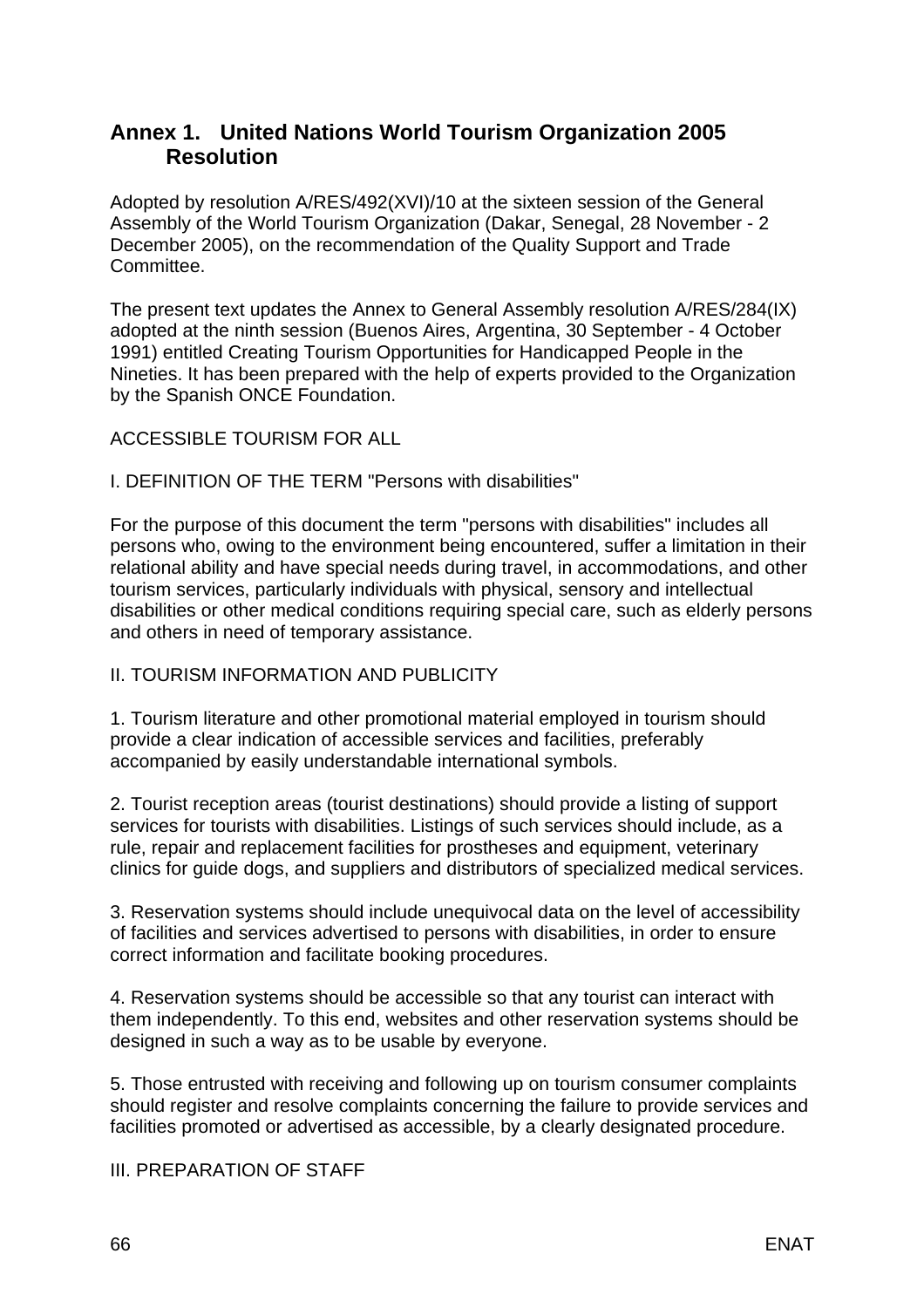1. The staff of tourism establishments and tourism-related services should be prepared to understand and deal with the problems facing customers with disabilities.

2. Staff should receive adequate training in the control and provision of services and the operation of facilities designated for customers with disabilities.

3. Among the staff there should be persons familiar with means of communicating with persons with sensory impairments.

4. Staff should be trained to deal with persons with disabilities courteously and expeditiously, to provide complete information on services and facilities available to them, and to offer assistance to facilitate their access to non-accessible services.

5. Safety officers or their equivalents in tourist establishments and vehicles accommodating and carrying persons with disabilities should, as a rule and at all times, have a list of rooms and compartment numbers occupied by such persons, in case of emergencies.

#### IV. COMMON REQUIREMENTS

The following should be considered common requirements in tourism facilities and sites:

#### 1. Parking areas

(a) Special parking areas should be available for the vehicles of persons with reduced mobility bearing proper identification as near to the entrance/exit of the building or sites as possible. Such areas should be monitored so that they are not used by non-disabled persons.

(b) Specially designated set-down and pick-up points should be situated as near as possible to the entrance/exit of the building or site for the arrival and departure of passengers with disabilities. Such points should be monitored so that they are not encumbered by other vehicles or objects.

(c) Individual parking spaces should be sufficiently large to enable passengers with disabilities to move comfortably between cars and wheelchairs and be situated so that persons using wheelchairs, crutches or braces are not compelled to move behind cars. To the extent possible, the access route to the site or building should be sheltered.

#### 2. Signing

(a) Information, check-in and ticketing desks should be clearly indicated and have an accessible customer-service area reserved for use by persons with reduced mobility and as near as possible to the entrance.

(b) Announcements should be both visual (clear-type on electronic notice-boards or large video screens) and acoustic (preceded by a tone).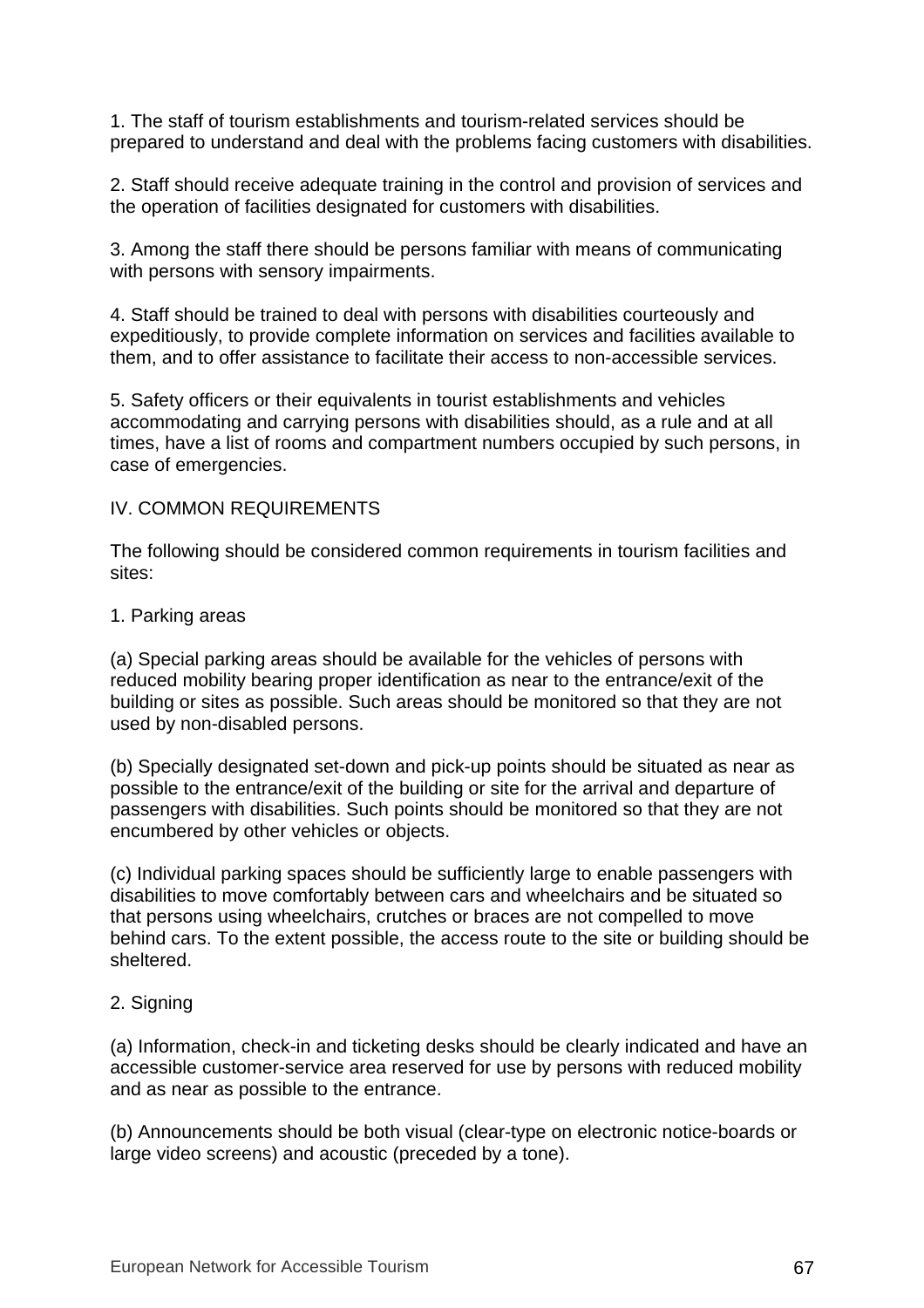(c) Accessible services and facilities should be clearly indicated easily understood symbols of adequate size and in chromatic contrast with the background.

#### 3. Elevators

In multi-storey structures an adequate number of elevators should be large enough for a person using a wheelchair to enter and turn easily. They should be especially designated and equipped for easy operation by such persons and by those who are blind (i.e., placement of controls, indications in Braille, acoustic and written information).

#### 4. Public telephones

Public telephones should be designed and laid out for public use in such a way that they can be used by everyone regardless of height, mobility problems, or sensory problems. To this end, height, approach clearances, sound amplification, formats in which information is provided, etc., should be taken into account. 5. Public toilets

Accessible toilet stalls and washbasins should be installed at the same location as the standard toilets. Both the dimensional aspects and the technical aids needed to move from the wheelchair to the water closet and vice versa shall be taken into account in such toilet stalls. Consideration should also be given to the approach clearances to the water closet and washbasin, as well as to faucets and flushing mechanisms.

#### 6. Pricing

Regardless of additional expenditures which may be necessary to obtain accessible services and facilities, such services and facilities shall not give rise to an increase in rates for customers with disabilities.

V. REQUIREMENTS CONCERNING SPECIFIC FACILITIES A. Terminals, stations and related facilities

1. Shuttle services to and from all terminals, stations and related facilities for the various modes of transport should be readily accessible to passengers with reduced mobility, particularly those using wheelchairs.

2. Terminals should, where possible, be on one level and should be equipped with ramps where there is a change in elevation. Accessible ramps, elevators or platform lifts should be provided when necessary.

3. All information provided shall take into account the special needs of persons with sensory problems. Therefore, all information should be in visual and acoustic format. Both formats shall be made available to the public in such a way as to ensure that the information is perceived under the best possible conditions, in terms of ambient noise as well as lighting and figure-background contrast.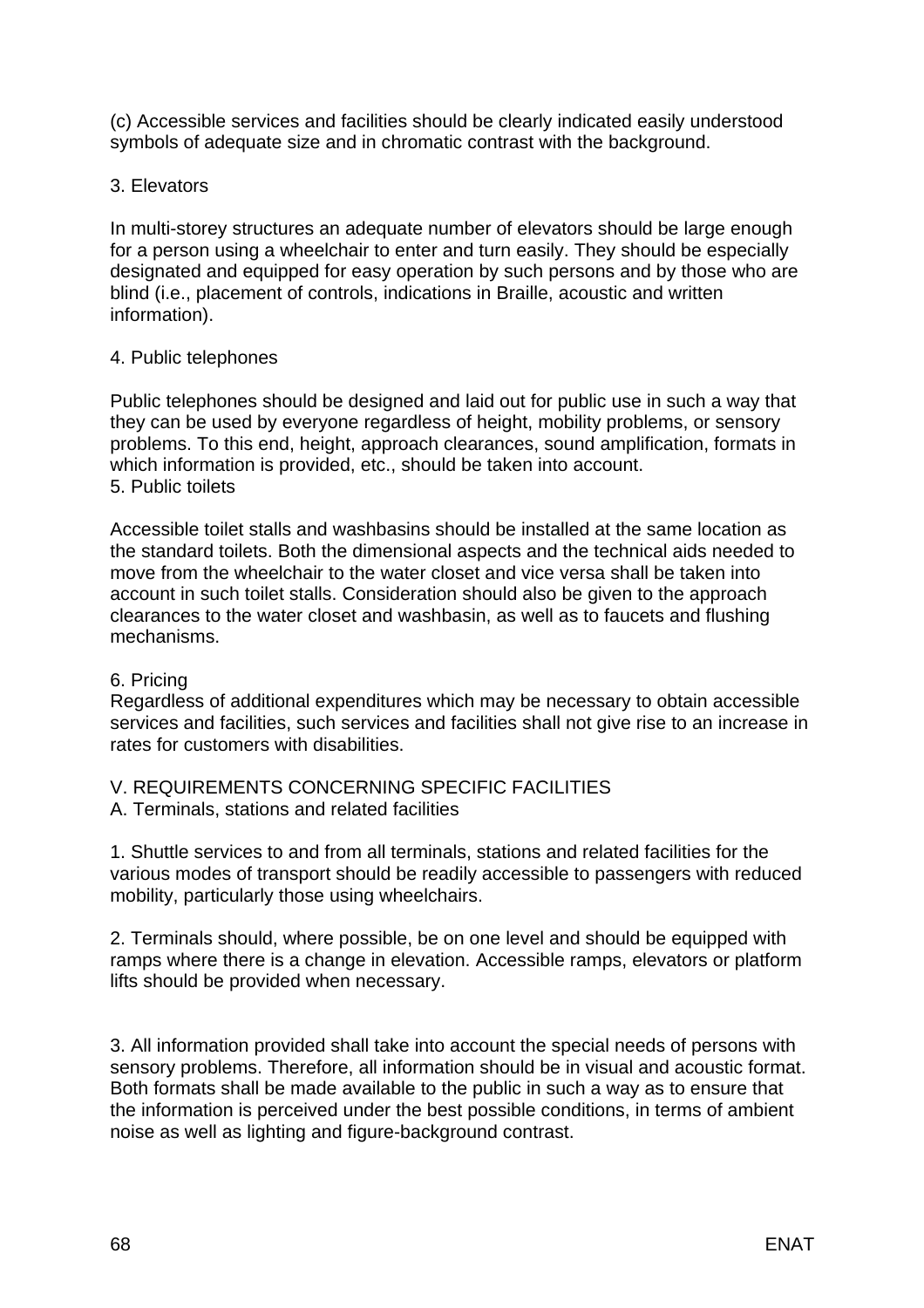4. In order to allow those with sight impairments and those with hearing loss to cross all roads of access safely, these should be provided with traffic lights with acoustic and visual signals.

5. Access to modes of transport should be as simple as possible, with assistance available when requested.

6. Persons in wheelchairs who are required to transfer to special boarding chairs should be able to do so as near to the mode of transport as possible, with their wheelchairs being handled, stowed, and transported so as to be immediately available undamaged on arrival at their destination or transfer point.

#### B. Accommodation facilities

1. A reasonable number of rooms in an accommodation establishment should be fully accessible to a person in a wheelchair without assistance.

2. Such rooms should be designed in such a way as to allow all users to carry out the actions of moving, grasping, locating, and communicating easily and independently. This shall apply also to bathrooms and terraces if the room is so equipped.

3. To this end, the space and technical aids needed to allow any manoeuvre to be carried out easily and safely shall be taken into account. The needs of persons with impaired dexterity, blind persons, and deaf persons shall be taken into account in the design of all devices and actuators.

4. Such rooms in an establishment should be fitted with alarm systems suitable for deaf visitors and a system of communication between the reception desk and the room that is suitable for such persons.

5. Corridors and passageways should be of a width to allow the passage of two wheelchairs so they are not blocked in normal traffic; otherwise, crossing zones should be provided.

6. The foregoing recommendations should also apply to camping facilities, particularly in respect of accessible bathrooms and toilets as well as alarm systems.

#### C. Catering facilities

A representative number of restaurants, cafeterias, cafes and bars in the area should provide accessible facilities which take into account ease of exterior access, furniture designed to enable their utilization by users in wheelchairs, bars at different heights, menus in Braille and with easily readable type, accessible bathrooms, etc. Such establishments should be clearly marked to make them easy to find.

D. Museums and other buildings of tourist interest

1. Museums and other buildings of historic, cultural and religious interest, which are available for tourist visits, should resolve problems that may be encountered by